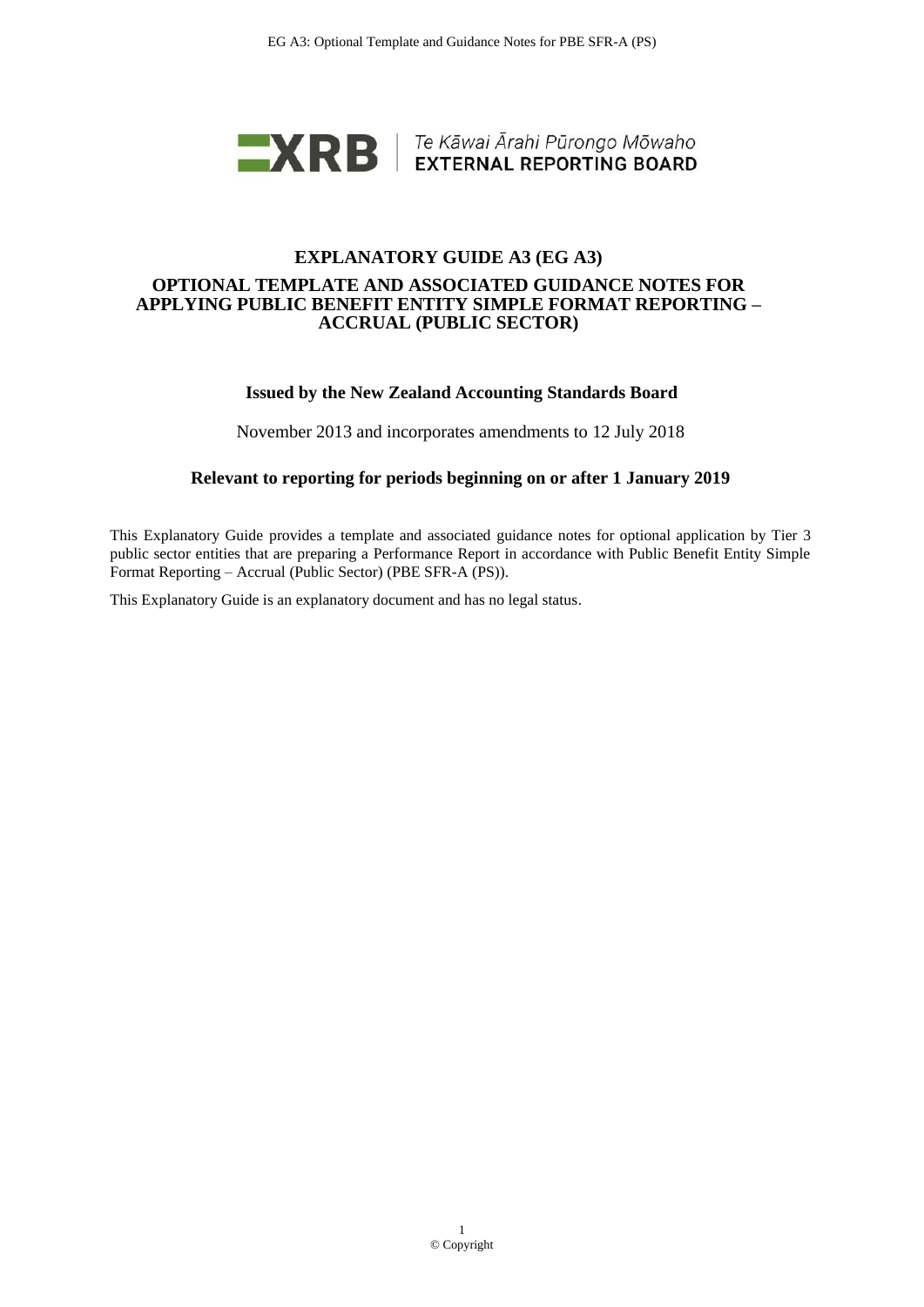# **COPYRIGHT**

© External Reporting Board (XRB) 2013

This XRB Explanatory Guide contains copyright material.

Reproduction in unaltered form (retaining this notice) is permitted for personal and non-commercial use subject to the inclusion of an acknowledgement of the source.

Requests and enquiries concerning reproduction and rights for commercial purposes within New Zealand should be addressed to the Chief Executive, External Reporting Board at the following email address: [enquiries@xrb.govt.nz](mailto:enquiries@xrb.govt.nz)

ISBN 978-1-927238-90-5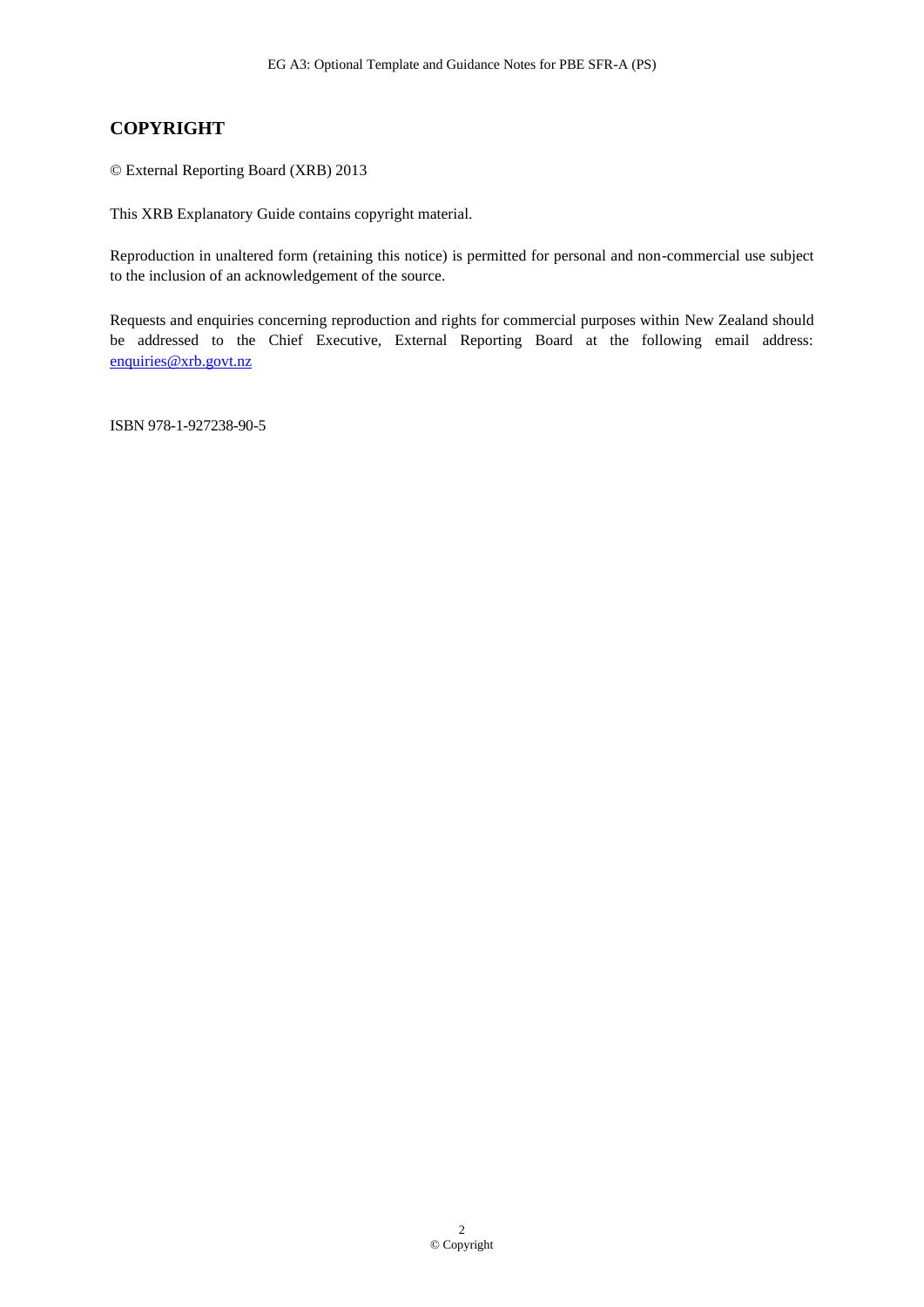### **CONTENTS**

|    |                                                                                                                                 | Page |
|----|---------------------------------------------------------------------------------------------------------------------------------|------|
|    | Optional Template for applying Public Benefit Entity Simple Format Reporting –<br>Accrual (Public Sector)                       |      |
| 2. | Guidance Notes to the Optional Template for applying Public Benefit Entity Simple<br>Format Reporting – Accrual (Public Sector) | າາ   |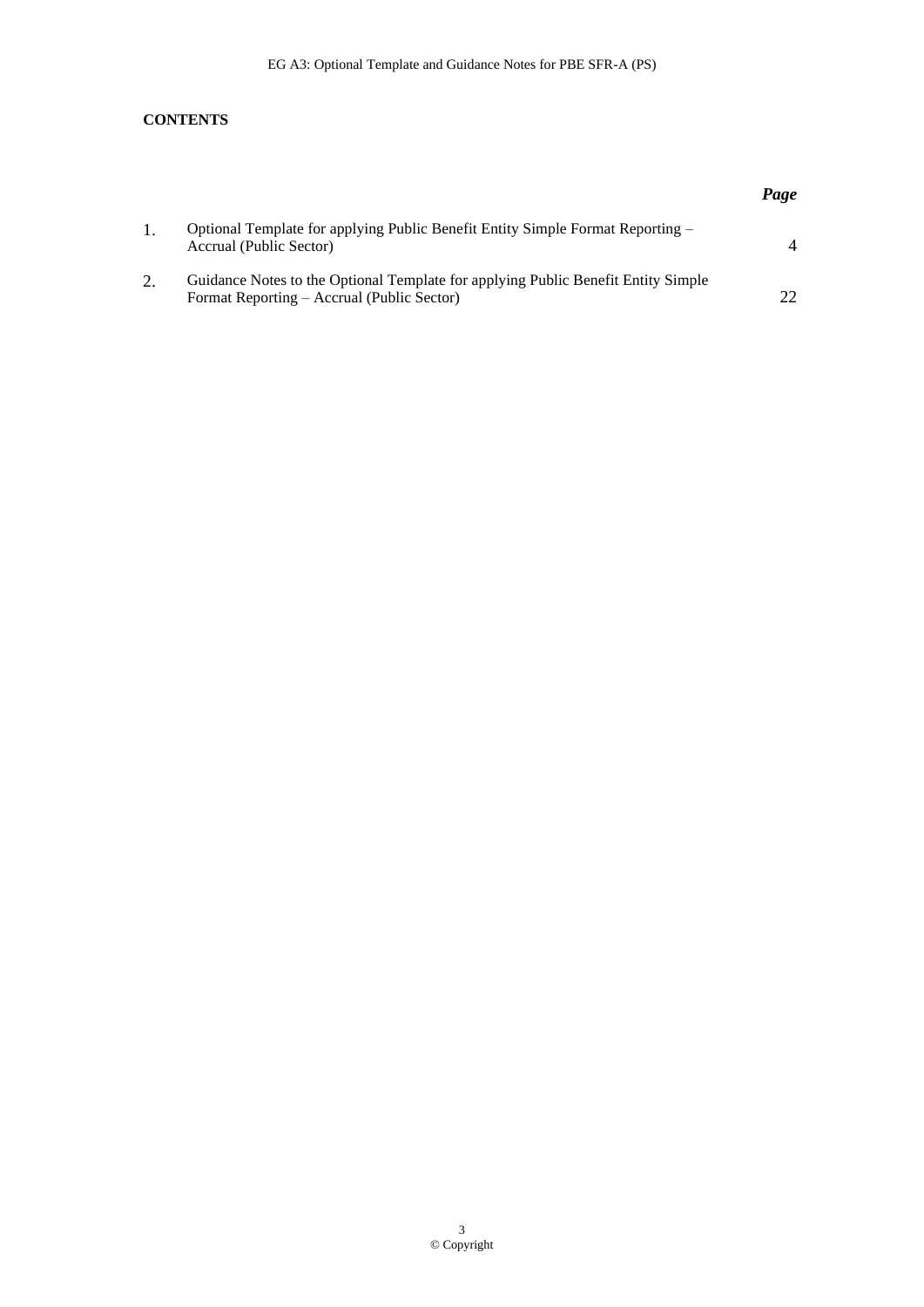# <span id="page-3-1"></span><span id="page-3-0"></span>**OPTIONAL TEMPLATE FOR APPLYING** PUBLIC BENEFIT ENTITY SIMPLE FORMAT REPORTING - ACCRUAL (PUBLIC **SECTOR**)

### **Contents**

<span id="page-3-2"></span>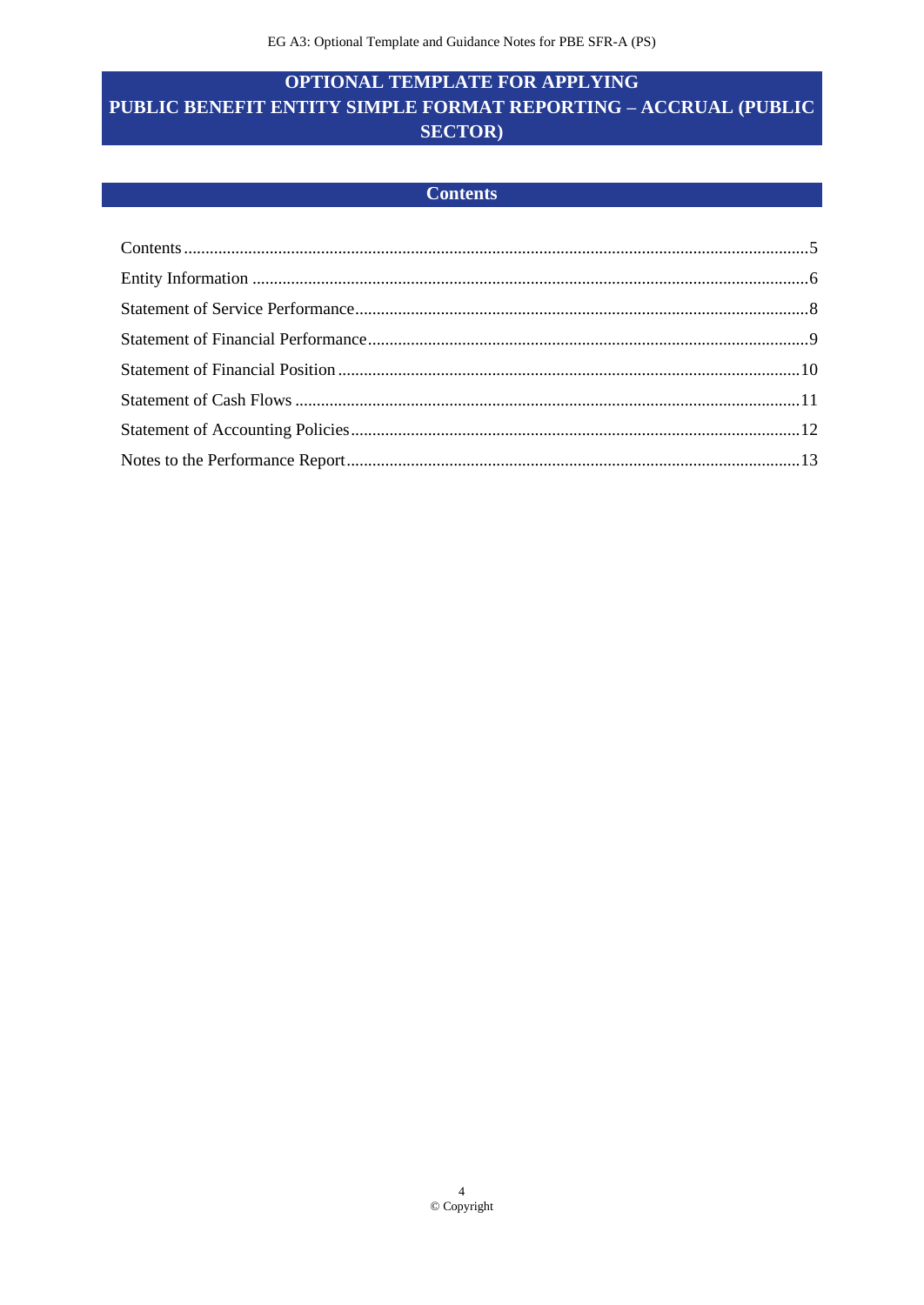# **[Name]**

### **Performance Report**

### **For the year ended [Financial Year End]**

#### **Contents**

**Non-Financial information:**

Entity Information **Entity Information** and the set of the control of the control of the control of the control of the control of the control of the control of the control of the control of the control of the control of th Statement of Service Performance

#### **Financial Information:**

Statement of Financial Performance

Statement of Financial Position

Statement of Cash Flows

Statement of Accounting Policies

Notes to the Performance Report

*[If the entity has an Independent Auditors Report or Independent Review Report - add this to your contents and attach to the Performance Report]*

Page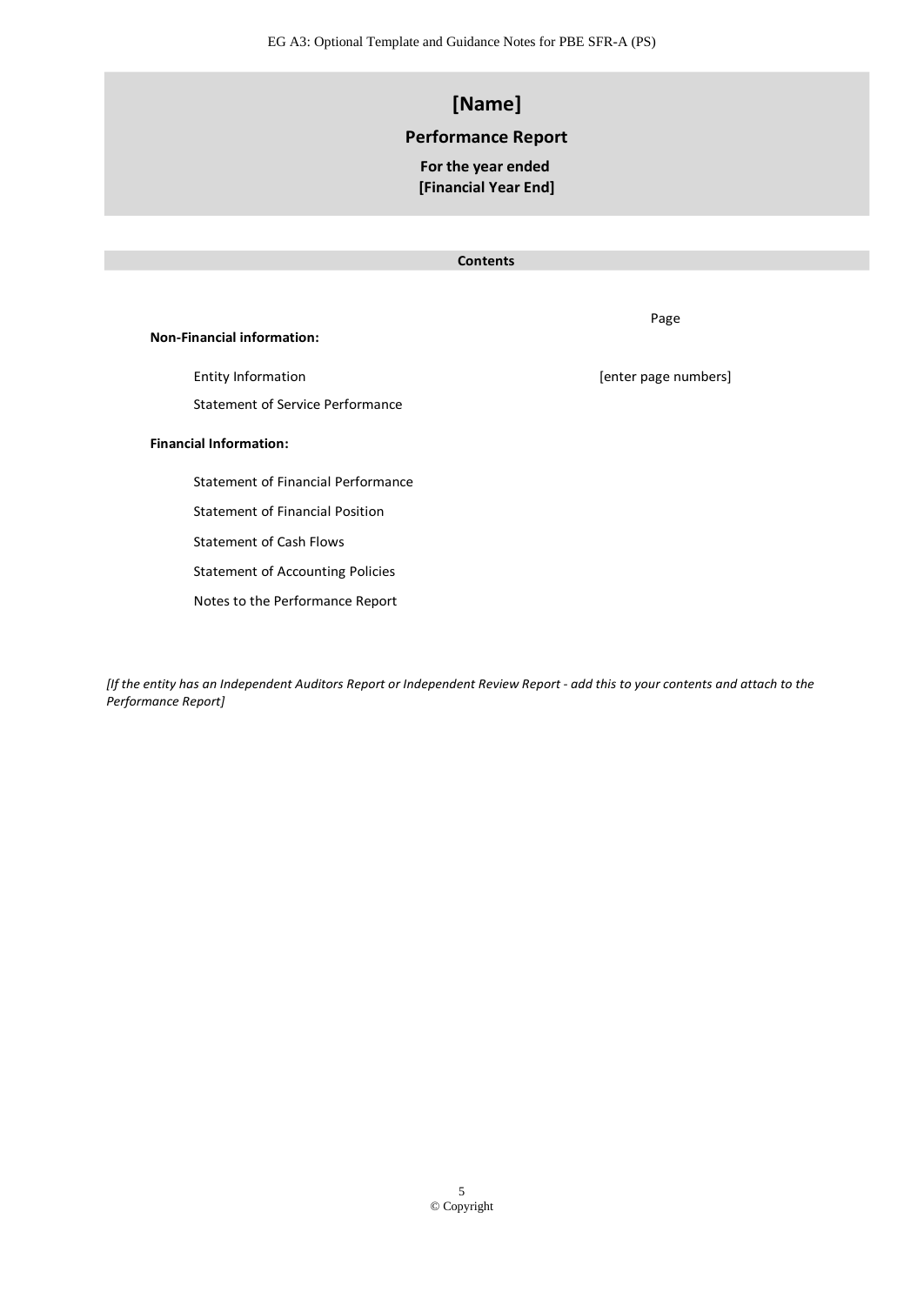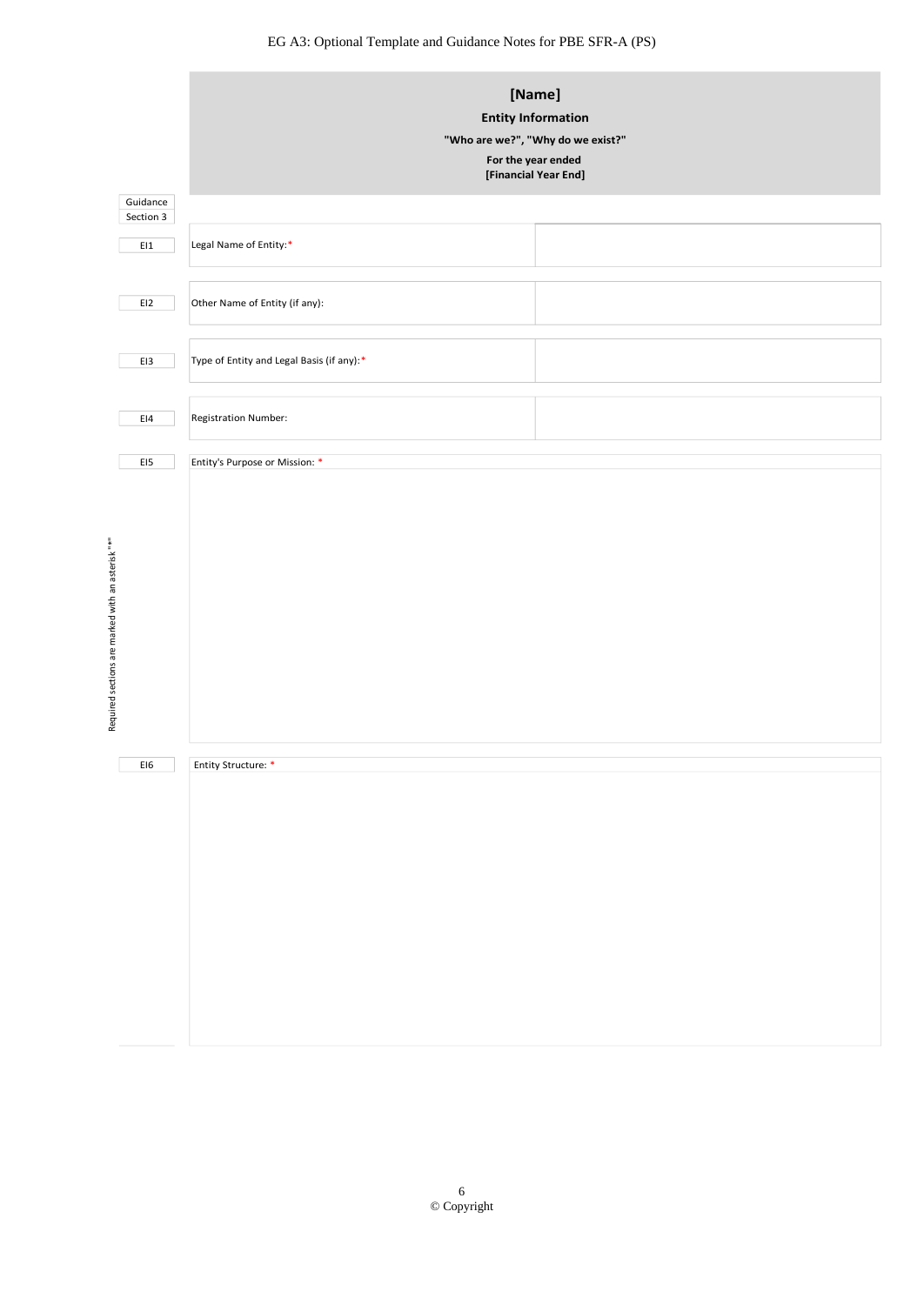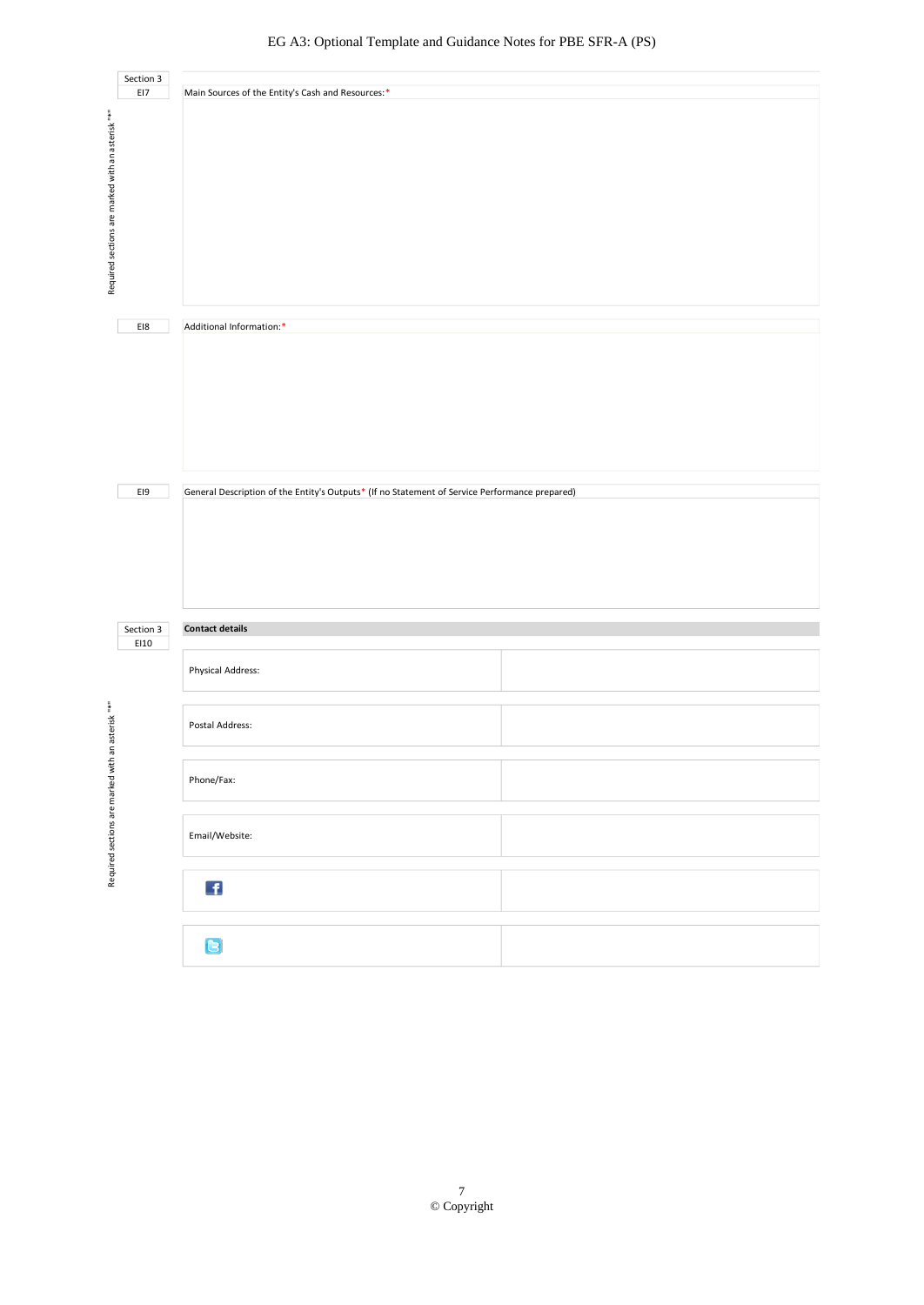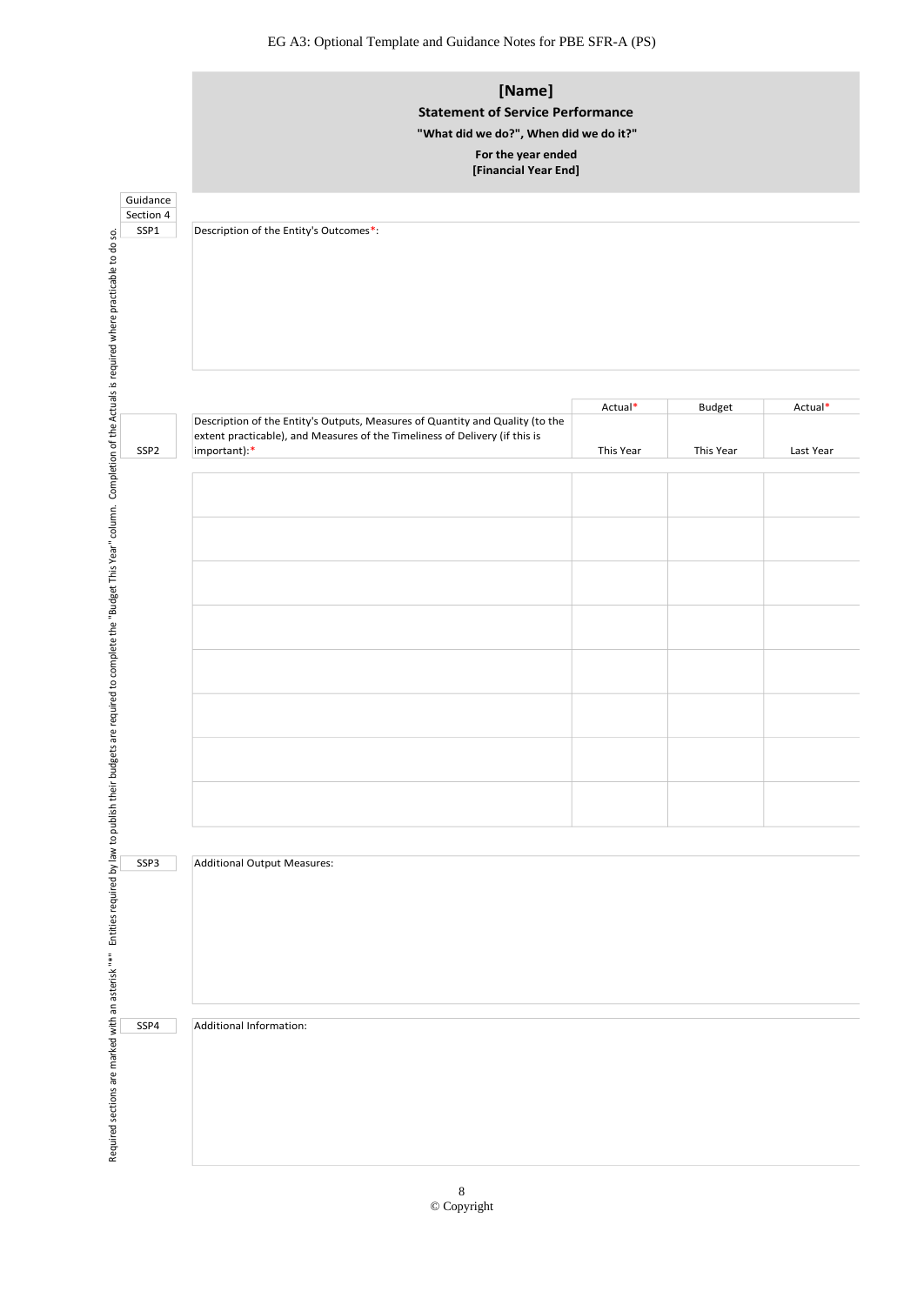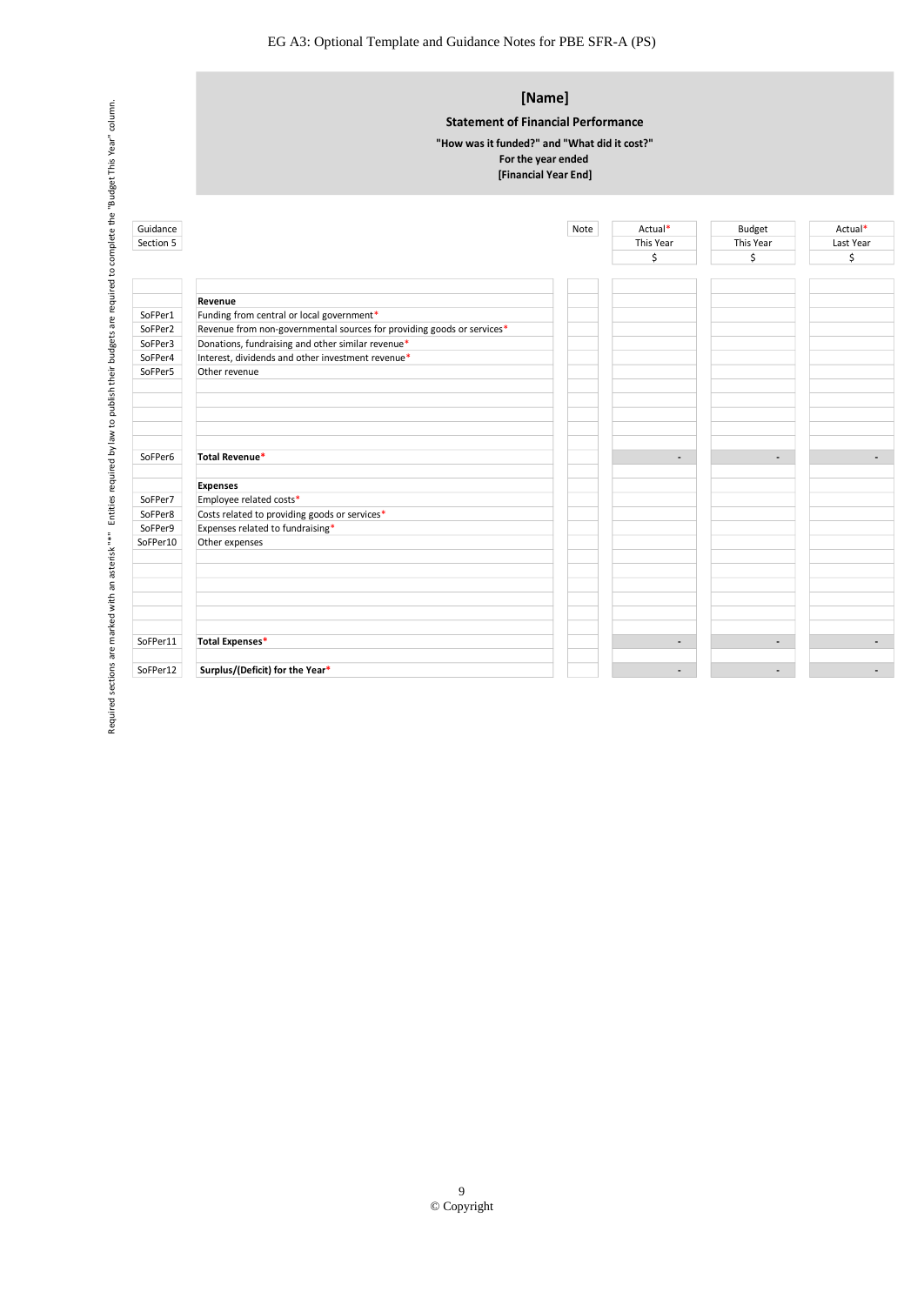## **[Name]**

#### **Statement of Financial Position**

**"What the entity owns?" and "What the entity owes?"**

#### **As at**

**[Financial Year End]**

| Section 6 |                                                                  | Note      | Actual*<br>This Year<br>\$                       | Budget<br>This Year<br>\$                                                | Actual*<br>Last Year<br>\$ |
|-----------|------------------------------------------------------------------|-----------|--------------------------------------------------|--------------------------------------------------------------------------|----------------------------|
|           |                                                                  |           |                                                  |                                                                          |                            |
|           | <b>Assets</b>                                                    |           |                                                  |                                                                          |                            |
|           |                                                                  |           |                                                  |                                                                          |                            |
|           | <b>Current Assets</b>                                            |           |                                                  |                                                                          |                            |
| SoFPos1   | Bank accounts and cash*                                          |           |                                                  |                                                                          |                            |
| SoFPos2   | Debtors and prepayments*                                         |           |                                                  |                                                                          |                            |
| SoFPos3   | Inventory*                                                       |           |                                                  |                                                                          |                            |
| SoFPos4   | Other current assets                                             |           |                                                  |                                                                          |                            |
| SoFPos5   | <b>Total Current Assets</b>                                      |           | $\overline{\phantom{a}}$                         | $\blacksquare$                                                           |                            |
|           |                                                                  |           |                                                  |                                                                          |                            |
|           | <b>Non-Current Assets</b>                                        |           |                                                  |                                                                          |                            |
| SoFPos6   | Property, plant and equipment*                                   |           |                                                  |                                                                          |                            |
| SoFPos7   | Investments*                                                     |           |                                                  |                                                                          |                            |
| SoFPos8   | Other non-current assets                                         |           |                                                  |                                                                          |                            |
| SoFPos9   | <b>Total Non-Current Assets</b>                                  |           | $\blacksquare$                                   | $\overline{\phantom{a}}$                                                 |                            |
|           |                                                                  |           |                                                  |                                                                          |                            |
| SoFPos10  | Total Assets*                                                    |           | $\overline{\phantom{a}}$                         | $\blacksquare$                                                           |                            |
|           | <b>Liabilities</b>                                               |           |                                                  |                                                                          |                            |
|           |                                                                  |           |                                                  |                                                                          |                            |
|           | <b>Current Liabilities</b>                                       |           |                                                  |                                                                          |                            |
| SoFPos11  | Bank overdraft*                                                  |           |                                                  |                                                                          |                            |
| SoFPos12  | Creditors and accrued expenses*                                  |           |                                                  |                                                                          |                            |
| SoFPos13  | Employee costs payable*                                          |           |                                                  |                                                                          |                            |
| SoFPos14  | Unused donations, grants and government funding with conditions* |           |                                                  |                                                                          |                            |
| SoFPos15  | Other current liabilities                                        |           |                                                  |                                                                          |                            |
| SoFPos16  | <b>Total Current Liabilities</b>                                 |           | $\overline{\phantom{a}}$                         | $\blacksquare$                                                           |                            |
|           | <b>Non-Current Liabilities</b>                                   |           |                                                  |                                                                          |                            |
| SoFPos17  | Loans*                                                           |           |                                                  |                                                                          |                            |
| SoFPos18  | Other non-current liabilities                                    |           |                                                  |                                                                          |                            |
| SoFPos19  | <b>Total Non-Current liabilities</b>                             |           | $\blacksquare$                                   | $\blacksquare$                                                           |                            |
|           |                                                                  |           |                                                  |                                                                          |                            |
| SoFPos20  | <b>Total Liabilities*</b>                                        |           | $\blacksquare$                                   |                                                                          |                            |
| SoFPos21  | Total Assets less Total Liabilities (Net Assets)*                |           | $\blacksquare$                                   | $\blacksquare$                                                           |                            |
|           | <b>Accumulated Funds</b>                                         |           |                                                  |                                                                          |                            |
| SoFPos22  | Capital contributed by owners*                                   |           | $\sim$                                           |                                                                          |                            |
| SoFPos23  | Accumulated surpluses or (deficits)*                             |           |                                                  |                                                                          |                            |
| SoFPos24  | Reserves*                                                        |           |                                                  |                                                                          |                            |
| SoFPos25  | Total Accumulated Funds*                                         |           | $\overline{\phantom{a}}$                         | $\blacksquare$                                                           |                            |
|           |                                                                  |           | This performance report has been approved by the |                                                                          |                            |
|           |                                                                  |           |                                                  | [Trustees/Committee/Officers/Board], for and on behalf of [Entity name]: |                            |
|           |                                                                  | Date      |                                                  | Date                                                                     |                            |
|           |                                                                  | Signature |                                                  | Signature                                                                |                            |
|           |                                                                  | Name      |                                                  | Name                                                                     |                            |
|           |                                                                  | Position  |                                                  | Position                                                                 |                            |

| Date      | Date      |  |
|-----------|-----------|--|
|           |           |  |
| Signature | Signature |  |
| Name      | Name      |  |
|           |           |  |
| Position  | Position  |  |
|           |           |  |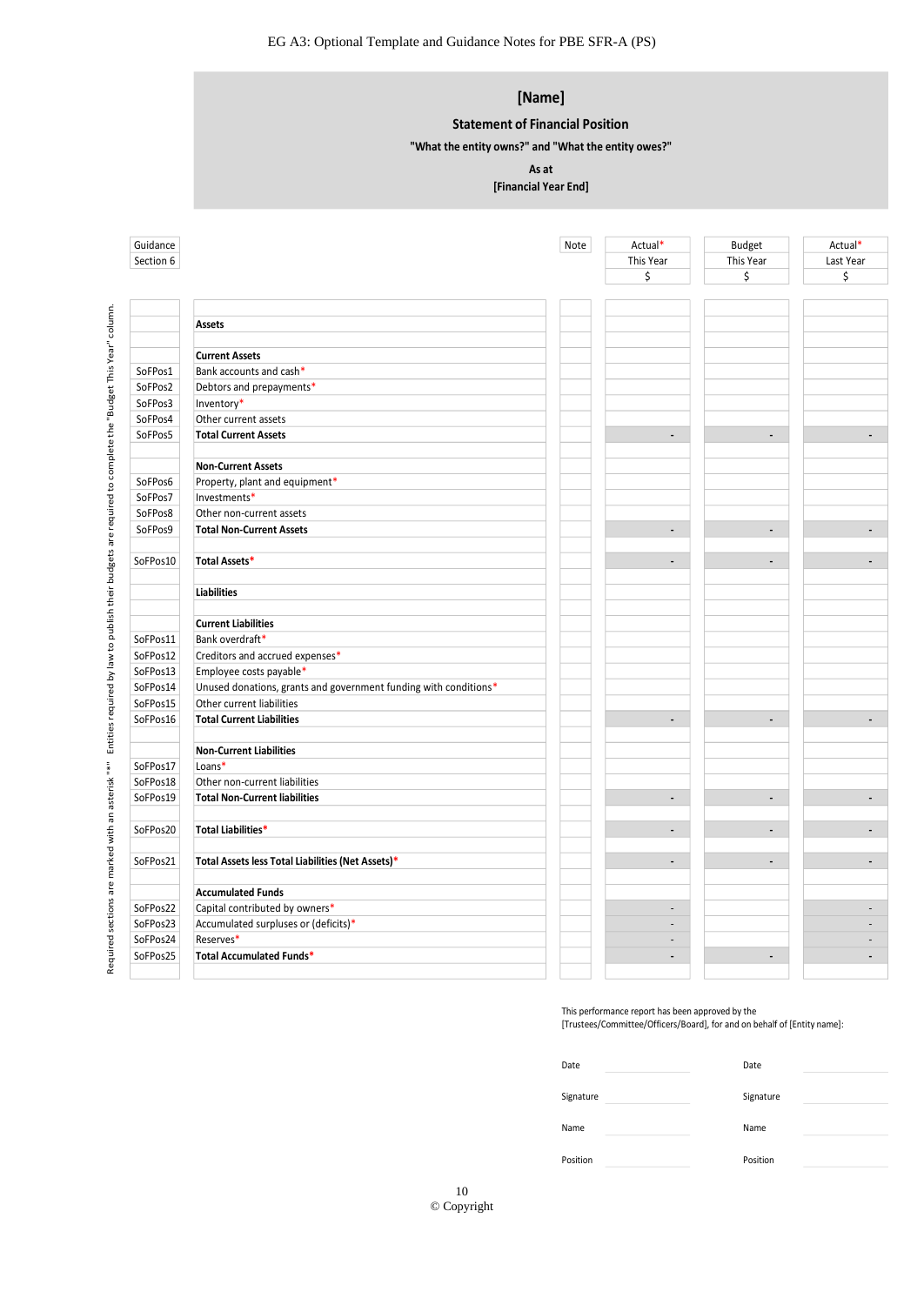### **[Name]**

#### **Statement of Cash Flows**

**"How the entity has received and used cash"**

#### **For the year ended**

|                 |                                                                         | Actual*                  | <b>Budget</b>            | Actual*   |
|-----------------|-------------------------------------------------------------------------|--------------------------|--------------------------|-----------|
| Guidance        |                                                                         | This Year                | This Year                | Last Year |
| Section 7       |                                                                         | \$                       | \$                       | \$        |
|                 |                                                                         |                          |                          |           |
| CF1             | Cash Flows from Operating Activities*                                   |                          |                          |           |
|                 | Cash was received from:                                                 |                          |                          |           |
|                 | Funding from central or local government*                               |                          |                          |           |
|                 | Receipts from non-governmental sources for providing goods or services* |                          |                          |           |
|                 | Donations, fundraising and other similar receipts*                      |                          |                          |           |
|                 | Interest, dividends and other investment receipts*                      |                          |                          |           |
|                 | Net GST                                                                 |                          |                          |           |
| CF <sub>2</sub> | Cash was applied to:                                                    |                          |                          |           |
|                 | Payments to suppliers and employees*                                    |                          |                          |           |
|                 |                                                                         |                          |                          |           |
|                 |                                                                         |                          |                          |           |
|                 |                                                                         |                          |                          |           |
|                 |                                                                         |                          |                          |           |
| CF3             | Net Cash Flows from Operating Activities*                               |                          |                          |           |
|                 | Cash Flows from Investing and Financing Activities*                     |                          |                          |           |
| CF4             | Cash was received from:                                                 |                          |                          |           |
|                 | Receipts from the sale of property, plant and equipment*                |                          |                          |           |
|                 | Receipts from the sale of investments*                                  |                          |                          |           |
|                 | Proceeds from loans borrowed from other parties*                        |                          |                          |           |
|                 | Capital contributed from owners*                                        |                          |                          |           |
| CF5             | Cash was applied to:                                                    |                          |                          |           |
|                 | Payments to acquire property, plant and equipment*                      |                          |                          |           |
|                 | Payments to purchase investments*                                       |                          |                          |           |
|                 | Repayments of loans borrowed from other parties*                        |                          |                          |           |
|                 | Capital repaid to owners*                                               |                          |                          |           |
| CF6             | Net Cash Flows from Investing and Financing Activities*                 |                          |                          |           |
|                 |                                                                         |                          |                          |           |
| CF7             | Net Increase / (Decrease) in Cash*                                      | $\blacksquare$           | $\overline{\phantom{a}}$ |           |
| CF8             | Opening Cash*                                                           | $\overline{\phantom{a}}$ |                          |           |
| CF9             | Closing Cash*                                                           | $\overline{\phantom{a}}$ |                          |           |
|                 | This is represented by:                                                 |                          |                          |           |
| CF10            | Bank Accounts and Cash*                                                 | $\overline{a}$           | $\overline{a}$           |           |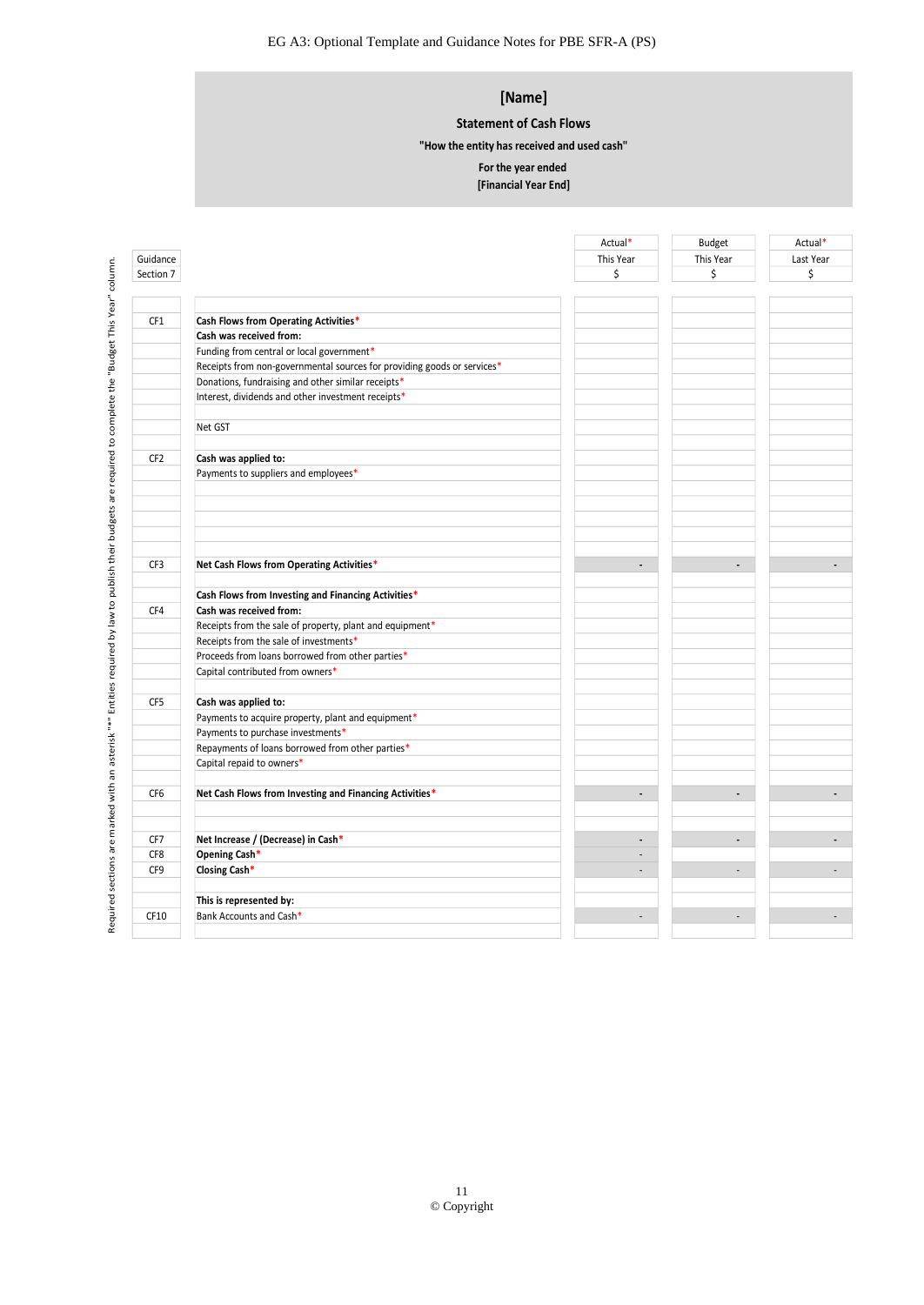|                 | [Name]<br><b>Statement of Accounting Policies</b><br>"How did we do our accounting?"                                                                                                                                                                                                                                                                                                                                                                                                |
|-----------------|-------------------------------------------------------------------------------------------------------------------------------------------------------------------------------------------------------------------------------------------------------------------------------------------------------------------------------------------------------------------------------------------------------------------------------------------------------------------------------------|
|                 | For the year ended                                                                                                                                                                                                                                                                                                                                                                                                                                                                  |
|                 | [Financial Year End]                                                                                                                                                                                                                                                                                                                                                                                                                                                                |
| Guidance        |                                                                                                                                                                                                                                                                                                                                                                                                                                                                                     |
| Section 8       |                                                                                                                                                                                                                                                                                                                                                                                                                                                                                     |
| AP1             | <b>Basis of Preparation*</b>                                                                                                                                                                                                                                                                                                                                                                                                                                                        |
|                 | [Name] has elected to apply PBE SFR-A (PS) Public Benefit Entity Simple Format Reporting - Accrual (Public Sector) on the basis that it<br>does not have public accountability and has total annual expenses of equal to or less than \$2,000,000. All transactions in the<br>Performance Report are reported using the accrual basis of accounting. The Performance Report is prepared under the assumption<br>that the entity will continue to operate in the foreseeable future. |
|                 |                                                                                                                                                                                                                                                                                                                                                                                                                                                                                     |
| AP <sub>2</sub> | Goods and Services Tax (GST)*<br>All amounts are recorded exclusive of GST, except for Debtors and Creditors which are stated inclusive of GST.                                                                                                                                                                                                                                                                                                                                     |
|                 |                                                                                                                                                                                                                                                                                                                                                                                                                                                                                     |
|                 | OR (Delete one not applicable to the entity)                                                                                                                                                                                                                                                                                                                                                                                                                                        |
|                 | Goods and Services Tax (GST)*                                                                                                                                                                                                                                                                                                                                                                                                                                                       |
|                 | [Name] is not registered for GST. Therefore amounts recorded in the Performance Report are inclusive of GST (if any).                                                                                                                                                                                                                                                                                                                                                               |
|                 |                                                                                                                                                                                                                                                                                                                                                                                                                                                                                     |
| AP3             | <b>Bank Accounts and Cash</b>                                                                                                                                                                                                                                                                                                                                                                                                                                                       |
|                 | Bank Accounts and Cash in the Statement of Cash Flows comprise cash balances and bank balances (including short term deposits)<br>with original maturities of 90 days or less.                                                                                                                                                                                                                                                                                                      |
| AP4             | [Name of Specific Accounting Policy]*                                                                                                                                                                                                                                                                                                                                                                                                                                               |
|                 |                                                                                                                                                                                                                                                                                                                                                                                                                                                                                     |
| AP4             | [Name of Specific Accounting Policy]*                                                                                                                                                                                                                                                                                                                                                                                                                                               |
|                 |                                                                                                                                                                                                                                                                                                                                                                                                                                                                                     |
|                 |                                                                                                                                                                                                                                                                                                                                                                                                                                                                                     |
| AP5             | Tier 2 PBE Accounting Standards Applied (if any)*                                                                                                                                                                                                                                                                                                                                                                                                                                   |
|                 |                                                                                                                                                                                                                                                                                                                                                                                                                                                                                     |
| AP6             | <b>Changes in Accounting Policies*</b>                                                                                                                                                                                                                                                                                                                                                                                                                                              |
|                 | There have been no changes in accounting policies during the financial year (last year - nil)                                                                                                                                                                                                                                                                                                                                                                                       |
|                 | OR (Delete one not applicable to the entity)                                                                                                                                                                                                                                                                                                                                                                                                                                        |
| AP6             | Changes in Accounting Policies*                                                                                                                                                                                                                                                                                                                                                                                                                                                     |
|                 |                                                                                                                                                                                                                                                                                                                                                                                                                                                                                     |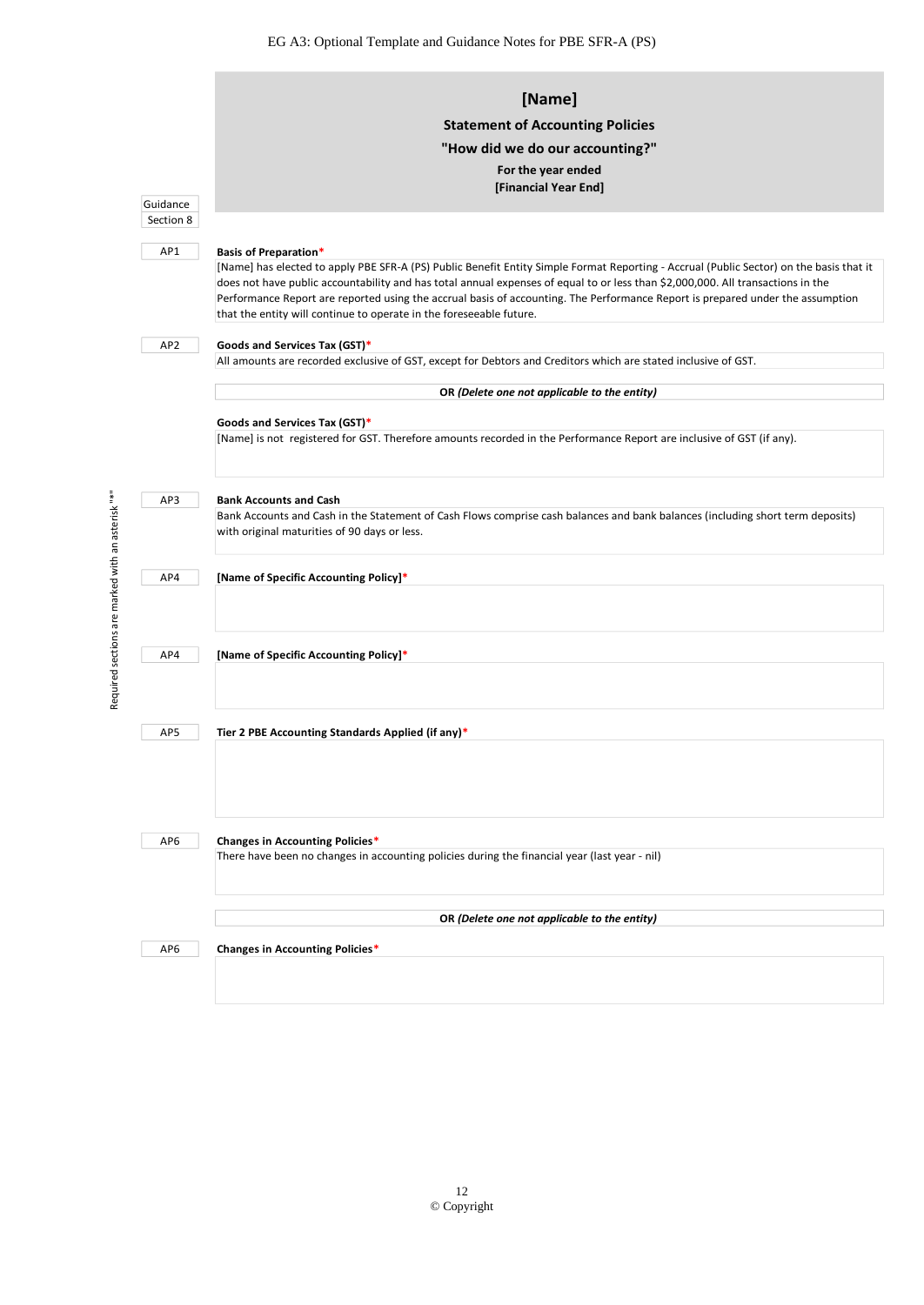### **[Name]**

#### **Notes to the Performance Report**

#### **For the year ended**

| Section 5 |                                                     |                 |                          |                              |
|-----------|-----------------------------------------------------|-----------------|--------------------------|------------------------------|
|           |                                                     |                 | This Year                | Last Year                    |
|           | <b>Revenue Item</b>                                 | Analysis        | \$                       | \$                           |
| SoFPer1   | Funding from central or local government            |                 |                          |                              |
|           |                                                     |                 |                          |                              |
|           |                                                     |                 |                          |                              |
|           |                                                     |                 |                          |                              |
|           |                                                     |                 |                          |                              |
|           |                                                     |                 |                          |                              |
|           |                                                     |                 |                          |                              |
|           |                                                     | <b>Total</b>    | $\overline{\phantom{a}}$ |                              |
|           |                                                     |                 |                          |                              |
|           |                                                     |                 | This Year                | Last Year                    |
|           | <b>Revenue Item</b>                                 | <b>Analysis</b> | \$                       | \$                           |
| SoFPer2   | Revenue from non-governmental sources for           |                 |                          |                              |
|           | providing goods or services                         |                 |                          |                              |
|           |                                                     |                 |                          |                              |
|           |                                                     |                 |                          |                              |
|           |                                                     |                 |                          |                              |
|           |                                                     |                 |                          |                              |
|           |                                                     |                 |                          |                              |
|           |                                                     | Total           | $\overline{\phantom{a}}$ |                              |
|           |                                                     |                 |                          |                              |
|           |                                                     |                 | This Year                | Last Year                    |
|           | <b>Revenue Item</b>                                 | <b>Analysis</b> | \$                       | \$                           |
| SoFPer3   | Donations, fundraising and other similar            |                 |                          |                              |
|           | revenue                                             |                 |                          |                              |
|           |                                                     |                 |                          |                              |
|           |                                                     |                 |                          |                              |
|           |                                                     |                 |                          |                              |
|           |                                                     |                 |                          |                              |
|           |                                                     |                 |                          |                              |
|           |                                                     |                 |                          |                              |
|           |                                                     |                 |                          |                              |
|           |                                                     | Total           | $\overline{\phantom{a}}$ |                              |
|           |                                                     |                 |                          |                              |
|           |                                                     |                 | This Year                |                              |
|           | <b>Revenue Item</b>                                 | <b>Analysis</b> | \$                       | \$                           |
|           | Interest, dividends and other investment<br>revenue |                 |                          |                              |
|           |                                                     |                 |                          |                              |
|           |                                                     |                 |                          |                              |
|           |                                                     |                 |                          |                              |
|           |                                                     |                 |                          |                              |
|           |                                                     |                 |                          |                              |
|           |                                                     |                 |                          |                              |
|           |                                                     | <b>Total</b>    | $\overline{\phantom{a}}$ |                              |
|           |                                                     |                 |                          |                              |
| SoFPer4   |                                                     |                 | This Year                |                              |
|           | <b>Revenue Item</b>                                 | <b>Analysis</b> | \$                       | Last Year<br>Last Year<br>\$ |
|           | Other revenue                                       |                 |                          |                              |
|           |                                                     |                 |                          |                              |
|           |                                                     |                 |                          |                              |
|           |                                                     |                 |                          |                              |
|           |                                                     |                 |                          |                              |
|           |                                                     |                 |                          |                              |
| SoFPer5   |                                                     | <b>Total</b>    | $\overline{\phantom{a}}$ |                              |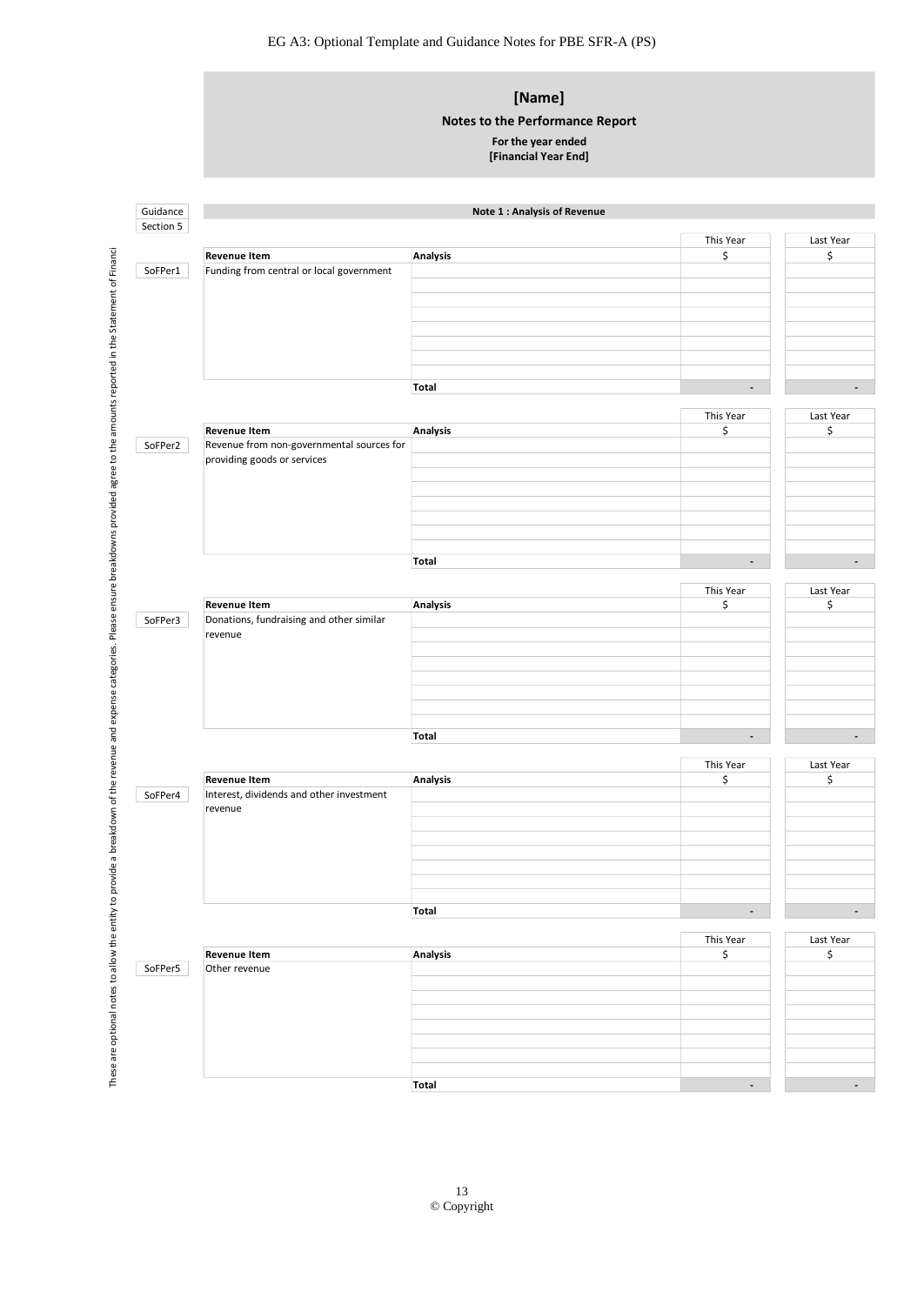# **[Name]**

### **Notes to the Performance Report**

## **For the year ended**

|                                 | <b>Notes to the Performance Report</b>                                                                               |                               |                       |
|---------------------------------|----------------------------------------------------------------------------------------------------------------------|-------------------------------|-----------------------|
|                                 | For the year ended<br>[Financial Year End]                                                                           |                               |                       |
|                                 |                                                                                                                      |                               |                       |
|                                 | <b>Note 2: Analysis of Expenses</b>                                                                                  |                               |                       |
|                                 |                                                                                                                      |                               | Last Year             |
| <b>Expense Item</b>             | Analysis                                                                                                             | \$                            | \$                    |
|                                 |                                                                                                                      |                               |                       |
|                                 |                                                                                                                      |                               |                       |
|                                 |                                                                                                                      |                               |                       |
|                                 |                                                                                                                      |                               |                       |
|                                 |                                                                                                                      |                               |                       |
|                                 |                                                                                                                      | $\overline{\phantom{a}}$      |                       |
|                                 |                                                                                                                      |                               |                       |
|                                 |                                                                                                                      | This Year                     | Last Year             |
|                                 |                                                                                                                      |                               | \$                    |
|                                 |                                                                                                                      |                               |                       |
|                                 |                                                                                                                      |                               |                       |
|                                 |                                                                                                                      |                               |                       |
|                                 |                                                                                                                      |                               |                       |
|                                 |                                                                                                                      |                               |                       |
|                                 | <b>Total</b>                                                                                                         | $\overline{\phantom{a}}$      |                       |
|                                 |                                                                                                                      |                               |                       |
|                                 |                                                                                                                      | This Year                     | Last Year<br>\$       |
| Expenses related to fundraising |                                                                                                                      |                               |                       |
|                                 |                                                                                                                      |                               |                       |
|                                 |                                                                                                                      |                               |                       |
|                                 |                                                                                                                      |                               |                       |
|                                 |                                                                                                                      |                               |                       |
|                                 |                                                                                                                      |                               |                       |
|                                 | <b>Total</b>                                                                                                         | $\overline{\phantom{a}}$      |                       |
| <b>Expense Item</b>             |                                                                                                                      | This Year                     | Last Year             |
|                                 | Analysis                                                                                                             | \$                            | \$                    |
| Other expenses                  |                                                                                                                      |                               |                       |
|                                 |                                                                                                                      |                               |                       |
|                                 |                                                                                                                      |                               |                       |
|                                 |                                                                                                                      |                               |                       |
|                                 |                                                                                                                      |                               |                       |
|                                 |                                                                                                                      |                               |                       |
|                                 | Employee related costs<br><b>Expense Item</b><br>Costs related to providing goods or services<br><b>Expense Item</b> | Total<br>Analysis<br>Analysis | This Year<br>\$<br>\$ |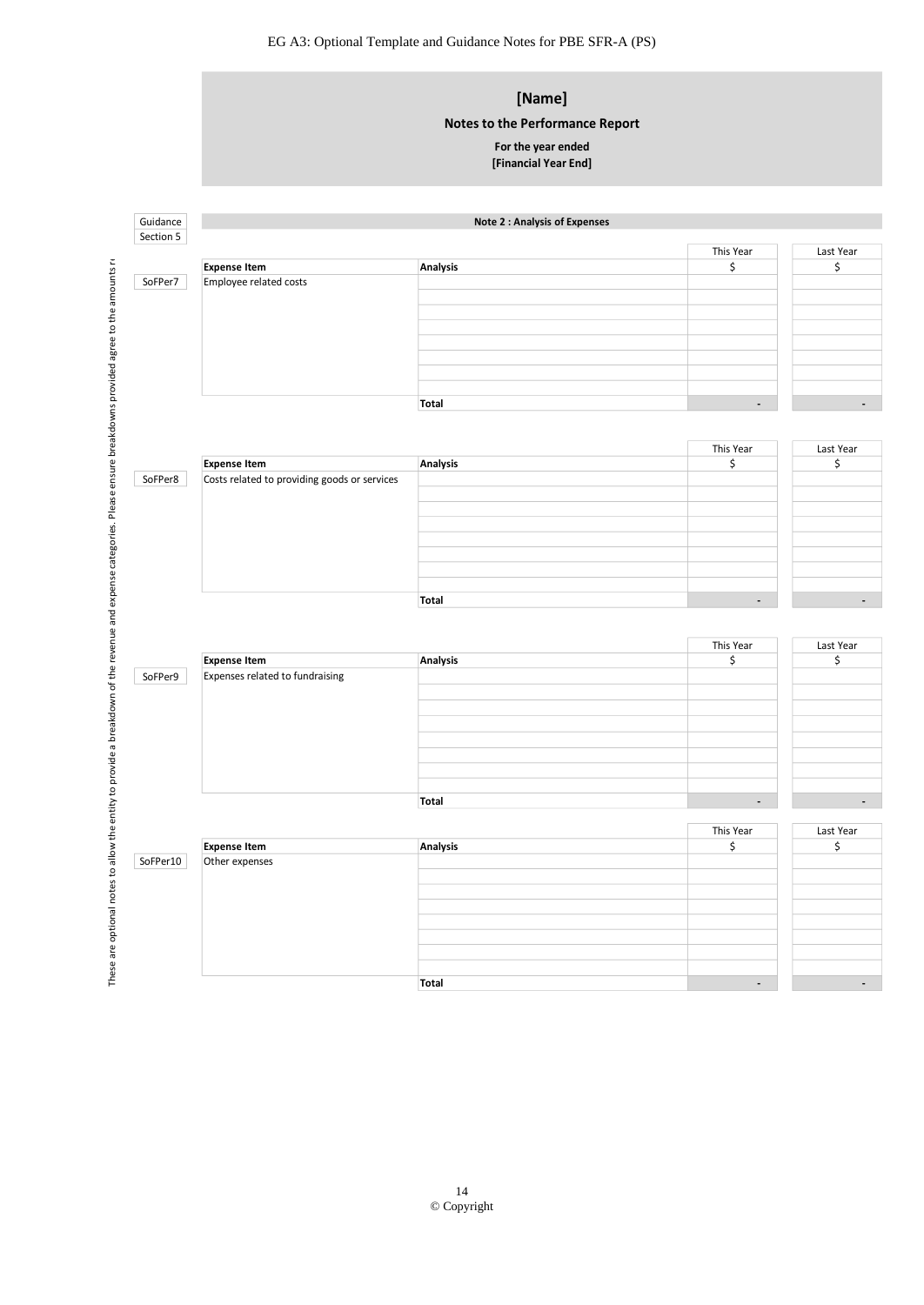### **[Name]**

#### **Notes to the Performance Report**

#### **For the year ended**

| Section 6<br>SoFPos1<br>SoFPos2 | <b>Asset Item</b><br>Bank accounts and cash<br><b>Asset Item</b><br>Debtors and prepayments | Analysis<br>Total<br><b>Analysis</b> | <b>This Year</b><br>\$<br>$\overline{\phantom{a}}$<br><b>This Year</b><br>\$ | <b>Last Year</b><br>\$<br>Last Year |
|---------------------------------|---------------------------------------------------------------------------------------------|--------------------------------------|------------------------------------------------------------------------------|-------------------------------------|
|                                 |                                                                                             |                                      |                                                                              |                                     |
|                                 |                                                                                             |                                      |                                                                              |                                     |
|                                 |                                                                                             |                                      |                                                                              |                                     |
|                                 |                                                                                             |                                      |                                                                              |                                     |
|                                 |                                                                                             |                                      |                                                                              |                                     |
|                                 |                                                                                             |                                      |                                                                              |                                     |
|                                 |                                                                                             |                                      |                                                                              |                                     |
|                                 |                                                                                             |                                      |                                                                              |                                     |
|                                 |                                                                                             |                                      |                                                                              |                                     |
|                                 |                                                                                             |                                      |                                                                              |                                     |
|                                 |                                                                                             |                                      |                                                                              | \$                                  |
|                                 |                                                                                             |                                      |                                                                              |                                     |
|                                 |                                                                                             |                                      |                                                                              |                                     |
|                                 |                                                                                             |                                      |                                                                              |                                     |
|                                 |                                                                                             |                                      |                                                                              |                                     |
|                                 |                                                                                             |                                      |                                                                              |                                     |
|                                 |                                                                                             | Total                                | $\blacksquare$                                                               |                                     |
|                                 |                                                                                             |                                      | <b>This Year</b>                                                             | <b>Last Year</b>                    |
|                                 | <b>Asset Item</b>                                                                           | Analysis                             | \$                                                                           | \$                                  |
| SoFPos3                         | Inventory                                                                                   |                                      |                                                                              |                                     |
|                                 |                                                                                             |                                      |                                                                              |                                     |
|                                 |                                                                                             |                                      |                                                                              |                                     |
|                                 |                                                                                             |                                      |                                                                              |                                     |
|                                 |                                                                                             |                                      |                                                                              |                                     |
|                                 |                                                                                             | <b>Total</b>                         | $\overline{\phantom{a}}$                                                     |                                     |
|                                 |                                                                                             |                                      |                                                                              |                                     |
|                                 |                                                                                             |                                      | <b>This Year</b>                                                             | <b>Last Year</b>                    |
|                                 | <b>Asset Item</b>                                                                           | Analysis                             | \$                                                                           | \$                                  |
| SoFPos4                         | Other current assets                                                                        |                                      |                                                                              |                                     |
|                                 |                                                                                             |                                      |                                                                              |                                     |
|                                 |                                                                                             |                                      |                                                                              |                                     |
|                                 |                                                                                             |                                      |                                                                              |                                     |
|                                 |                                                                                             |                                      |                                                                              |                                     |
|                                 |                                                                                             | Total                                | $\overline{\phantom{a}}$                                                     |                                     |
|                                 |                                                                                             |                                      |                                                                              |                                     |
|                                 |                                                                                             |                                      | <b>This Year</b>                                                             | <b>Last Year</b>                    |
|                                 | <b>Asset Item</b>                                                                           | Analysis                             | \$                                                                           | \$                                  |
| SoFPos7                         | Investments                                                                                 |                                      |                                                                              |                                     |
|                                 |                                                                                             |                                      |                                                                              |                                     |
|                                 |                                                                                             |                                      |                                                                              |                                     |
|                                 |                                                                                             |                                      |                                                                              |                                     |
|                                 |                                                                                             |                                      |                                                                              |                                     |
|                                 |                                                                                             | <b>Total</b>                         | $\overline{\phantom{a}}$                                                     |                                     |
|                                 |                                                                                             |                                      | <b>This Year</b>                                                             | Last Year                           |
|                                 | <b>Asset Item</b>                                                                           | Analysis                             | \$                                                                           | \$                                  |
| SoFPos8                         | Other non-current assets                                                                    |                                      |                                                                              |                                     |
|                                 |                                                                                             |                                      |                                                                              |                                     |
|                                 |                                                                                             |                                      |                                                                              |                                     |
|                                 |                                                                                             |                                      |                                                                              |                                     |
|                                 |                                                                                             |                                      |                                                                              |                                     |
|                                 |                                                                                             | Total                                | $\overline{\phantom{a}}$                                                     |                                     |
|                                 |                                                                                             |                                      |                                                                              |                                     |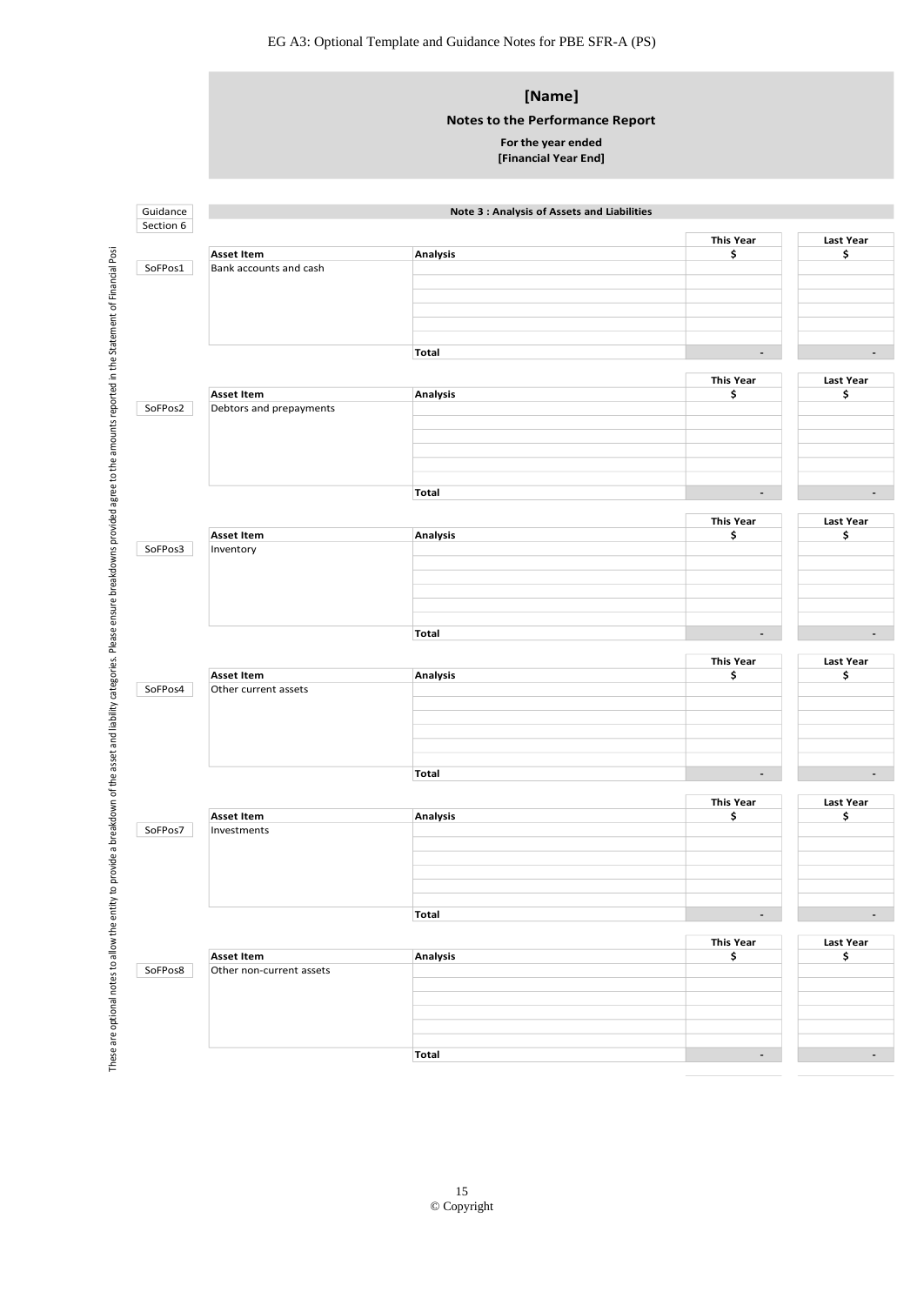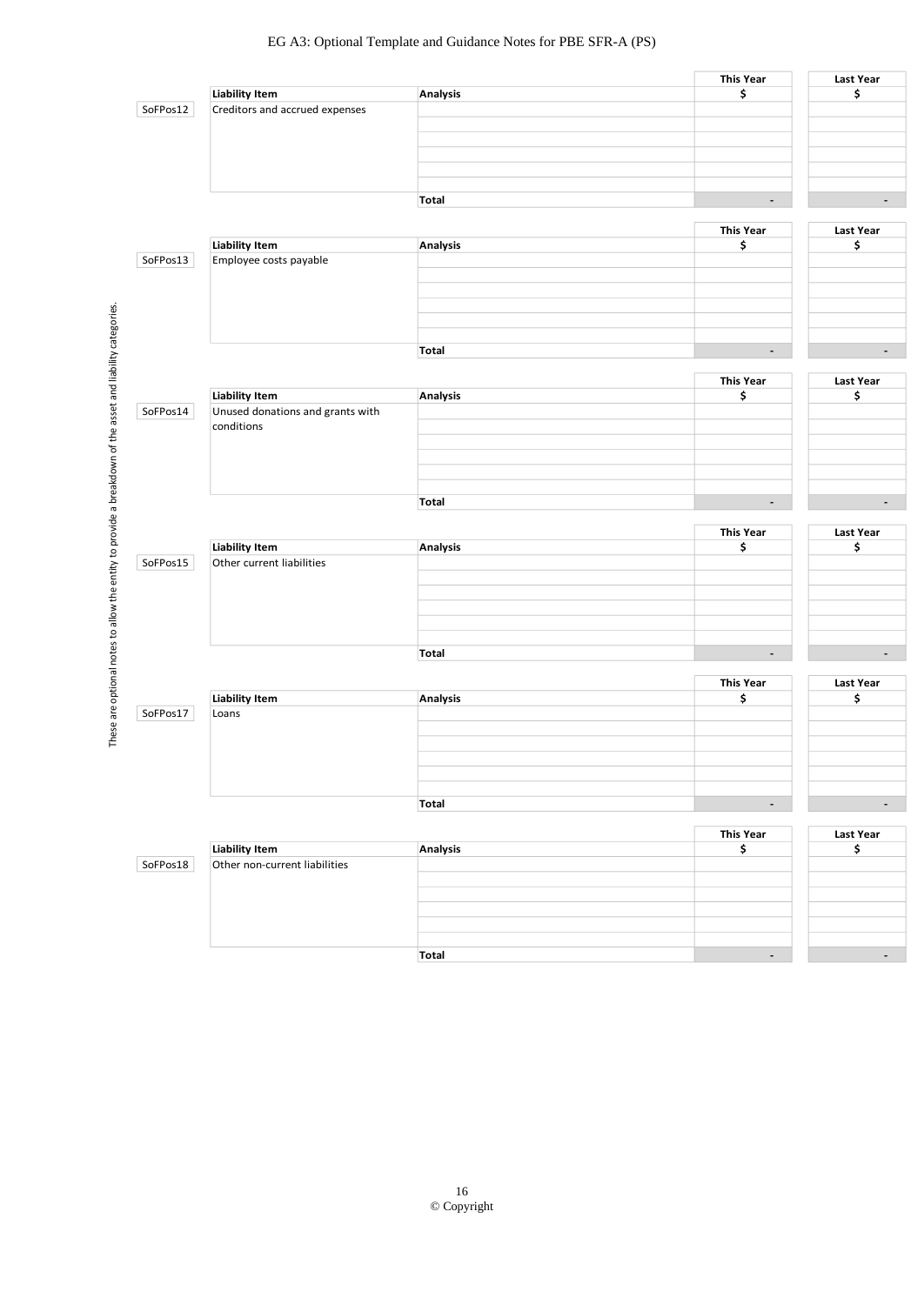### **[Name]**

### **Notes to the Performance Report**

#### **[Financial Year End] For the year ended**

Guidance

#### **Note 4 : Property, Plant and Equipment**

|             | This Year                       |                                    |                  |                 |                                                        |                                    | PPE7 - PPE8           |                                  |
|-------------|---------------------------------|------------------------------------|------------------|-----------------|--------------------------------------------------------|------------------------------------|-----------------------|----------------------------------|
|             | Asset Class*                    | <b>Opening Carrying</b><br>Amount* | <b>Purchases</b> | Sales/Disposals | <b>Current Year</b><br>Depreciation and<br>Impairment* | <b>Closing Carrying</b><br>Amount* | Current<br>Valuation* | Source and Date of<br>Valuation* |
| PPE1 - PPE6 | $L$ and $*$                     | $\blacksquare$                     |                  |                 | ۰.                                                     | $\blacksquare$                     |                       |                                  |
|             | Buildings*                      | $\blacksquare$                     |                  |                 |                                                        | ۰.                                 |                       |                                  |
|             | Motor Vehicles*                 | $\blacksquare$                     |                  |                 |                                                        | ۰.                                 |                       |                                  |
|             | Furniture and fixtures*         | $\blacksquare$                     |                  |                 |                                                        | ۰.                                 |                       |                                  |
|             | Office equipment*               | $\blacksquare$                     |                  |                 |                                                        | $\overline{\phantom{a}}$           |                       |                                  |
|             | Computers (including software)* | $\overline{\phantom{a}}$           |                  |                 |                                                        | $\blacksquare$                     |                       |                                  |
|             | Machinery*                      | $\blacksquare$                     |                  |                 |                                                        | $\blacksquare$                     |                       |                                  |
|             | Heritage assets                 | $\blacksquare$                     |                  |                 |                                                        |                                    |                       |                                  |
|             | Total                           | $\blacksquare$                     | $\blacksquare$   | $\blacksquare$  |                                                        | $\blacksquare$                     |                       |                                  |

|              | <b>Last Year</b>                                                    |                                    |                  |                              |                                                        |                                    |
|--------------|---------------------------------------------------------------------|------------------------------------|------------------|------------------------------|--------------------------------------------------------|------------------------------------|
|              | Asset Class*                                                        | <b>Opening Carrying</b><br>Amount* | <b>Purchases</b> | Sales/Disposals              | <b>Current Year</b><br>Depreciation and<br>Impairment* | <b>Closing Carrying</b><br>Amount* |
| PPE1 - PPE6  | Land*                                                               |                                    |                  |                              |                                                        |                                    |
|              | Buildings*                                                          |                                    |                  |                              |                                                        |                                    |
|              | Motor Vehicles*                                                     |                                    |                  |                              |                                                        |                                    |
|              | Furniture and fixtures*                                             |                                    |                  |                              |                                                        |                                    |
|              | Office equipment*                                                   |                                    |                  |                              |                                                        |                                    |
|              | Computers (including software)*                                     |                                    |                  |                              |                                                        |                                    |
|              | Machinery*                                                          |                                    |                  |                              |                                                        |                                    |
|              | Heritage assets                                                     |                                    |                  |                              |                                                        |                                    |
|              | Total                                                               | $\blacksquare$                     | $\blacksquare$   | $\qquad \qquad \blacksquare$ | $\blacksquare$                                         |                                    |
| PPE9         | Significant Donated Assets Recorded - Source and Date of Valuation* |                                    |                  |                              |                                                        |                                    |
|              |                                                                     |                                    |                  |                              |                                                        |                                    |
|              |                                                                     |                                    |                  |                              |                                                        |                                    |
|              |                                                                     |                                    |                  |                              |                                                        |                                    |
|              |                                                                     |                                    |                  |                              |                                                        |                                    |
|              |                                                                     |                                    |                  |                              |                                                        |                                    |
|              |                                                                     |                                    |                  |                              |                                                        |                                    |
| <b>PPE10</b> | Significant Donated Assets - Not Recorded*                          |                                    |                  |                              |                                                        |                                    |

| Significant Donated Assets Recorded - Source and Date of Valuation* |  |  |  |  |
|---------------------------------------------------------------------|--|--|--|--|
|                                                                     |  |  |  |  |
|                                                                     |  |  |  |  |
|                                                                     |  |  |  |  |
|                                                                     |  |  |  |  |
|                                                                     |  |  |  |  |

**PPE10** 

#### **Significant Donated Assets - Not Recorded\***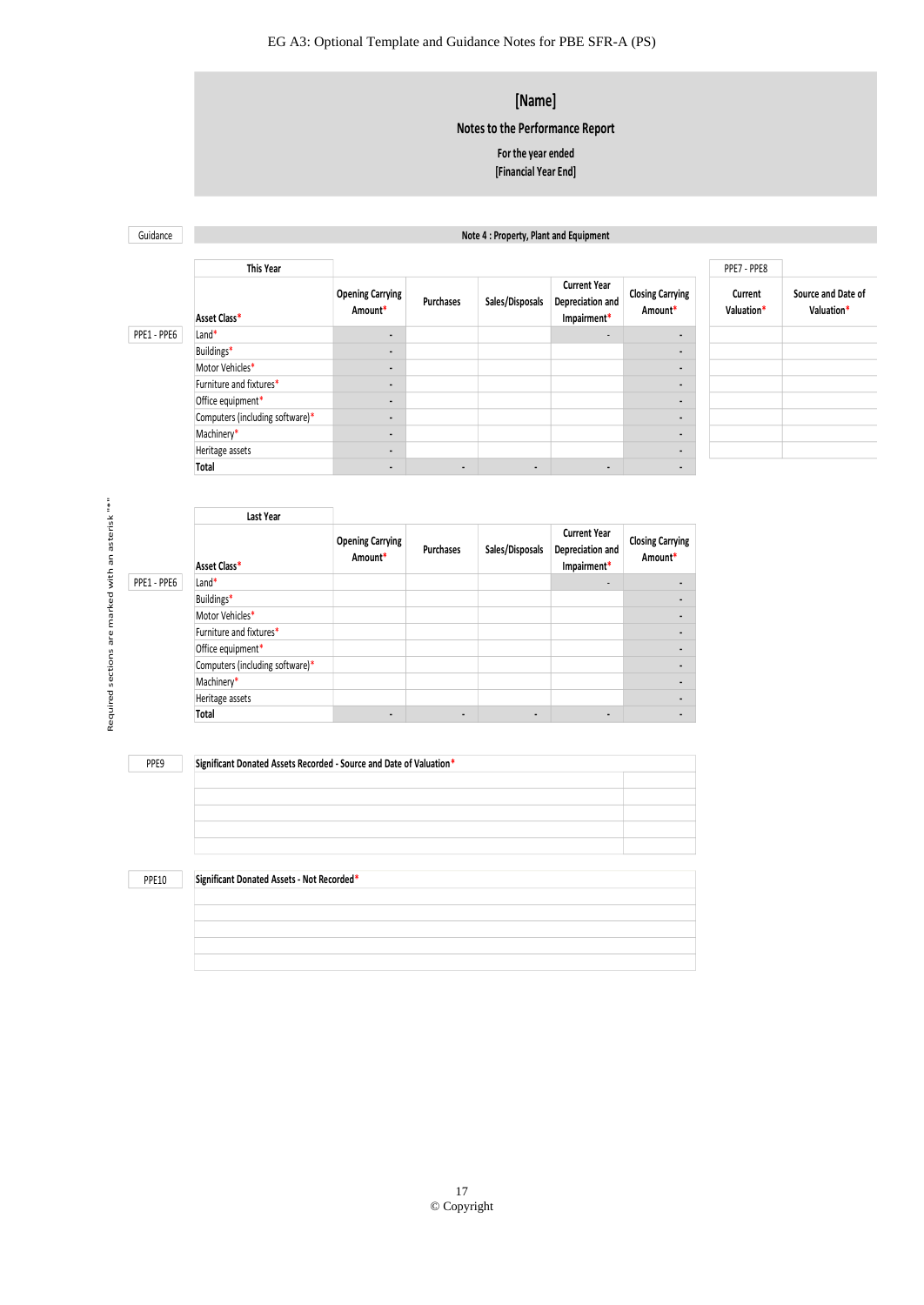### **[Name]**

**Notes to the Performance Report**

#### **For the year ended [Financial Year End]**

Guidance

#### **Note 5: Accumulated Funds**

|          | This Year                       |                                      |                                          |                          |        |
|----------|---------------------------------|--------------------------------------|------------------------------------------|--------------------------|--------|
|          | Description*                    | Capital<br>Contributed by<br>Owners* | Accumulated<br>Surpluses or<br>Deficits* | Reserves*                | Total* |
|          | <b>Opening Balance</b>          |                                      | $\overline{\phantom{a}}$                 | $\overline{\phantom{a}}$ |        |
| SofPos22 | Capital contributed by owners * |                                      |                                          |                          |        |
|          | Capital returned to owners *    |                                      |                                          |                          |        |
| SofPos23 | Surplus/(Deficit)*              |                                      | $\overline{\phantom{a}}$                 |                          |        |
|          | Distributions paid to owners*   |                                      | $\overline{\phantom{a}}$                 |                          |        |
| SofPos24 | Transfer to Reserves*           |                                      | $\overline{\phantom{a}}$                 |                          |        |
|          | Transfer from Reserves*         |                                      | $\overline{\phantom{a}}$                 |                          |        |
|          | <b>Closing Balance</b>          | $\overline{\phantom{0}}$             | $\overline{\phantom{a}}$                 | $\overline{\phantom{a}}$ |        |
|          |                                 |                                      |                                          |                          |        |

| Last Year                      |                                                  |                                          |           |        |
|--------------------------------|--------------------------------------------------|------------------------------------------|-----------|--------|
| Description*                   | Capital<br>Contributed by<br>Owners <sup>*</sup> | Accumulated<br>Surpluses or<br>Deficits* | Reserves* | Total* |
| <b>Opening Balance</b>         | $\sim$                                           | $\sim$                                   | ۰.        |        |
| Capital contributed by owners* |                                                  |                                          |           |        |
| Capital returned to owners *   |                                                  |                                          |           |        |
| Surplus/(Deficit)*             |                                                  | $\sim$                                   |           |        |
| Distributions paid to owners * |                                                  | $\mathbf{r}$                             |           |        |
| Transfer to Reserves*          |                                                  | ۰.                                       | ۰.        |        |
| Transfer from Reserves*        |                                                  | $\mathbf{r}$                             | ۰.        |        |
| <b>Closing Balance</b>         |                                                  |                                          |           |        |
|                                |                                                  |                                          |           |        |

|          | Description*                   | Contributed by<br>Owners* | <b>Surpluses or</b><br>Deficits* | Reserves*                | Total*                   |           |
|----------|--------------------------------|---------------------------|----------------------------------|--------------------------|--------------------------|-----------|
|          | <b>Opening Balance</b>         | $\sim$                    | $\overline{\phantom{a}}$         | $\sim$                   | $\overline{\phantom{a}}$ |           |
| SofPos22 | Capital contributed by owners* |                           |                                  |                          |                          |           |
|          | Capital returned to owners *   |                           |                                  |                          |                          |           |
| SofPos23 | Surplus/(Deficit)*             |                           | $\sim$                           |                          |                          |           |
|          | Distributions paid to owners * |                           | $\overline{\phantom{a}}$         |                          | $\overline{\phantom{a}}$ |           |
| SofPos24 | Transfer to Reserves*          |                           | ٠                                | $\sim$                   |                          |           |
|          | Transfer from Reserves*        |                           | ٠                                | ٠                        |                          |           |
|          | <b>Closing Balance</b>         | $\overline{\phantom{a}}$  | $\overline{\phantom{a}}$         | $\overline{\phantom{a}}$ | $\overline{\phantom{a}}$ |           |
|          |                                |                           |                                  |                          |                          |           |
|          |                                |                           |                                  |                          |                          |           |
| AF1-AF3  | <b>Breakdown of Reserves</b>   |                           |                                  |                          | Actual*                  | Actual*   |
|          |                                |                           |                                  |                          | <b>This Year</b>         | Last Year |
|          | Name*                          | Nature and Purpose*       |                                  |                          | \$                       | \$        |
|          |                                |                           |                                  |                          |                          |           |
|          |                                |                           |                                  |                          |                          |           |
|          |                                |                           |                                  |                          |                          |           |
|          |                                |                           |                                  |                          |                          |           |
|          |                                |                           |                                  |                          |                          |           |
|          |                                |                           |                                  |                          |                          |           |
|          |                                |                           |                                  |                          |                          |           |
|          |                                |                           |                                  |                          |                          |           |
|          |                                |                           |                                  |                          |                          |           |
|          |                                |                           |                                  |                          |                          |           |
|          |                                |                           |                                  |                          |                          |           |
|          |                                |                           |                                  |                          |                          |           |
|          |                                |                           |                                  |                          |                          |           |
|          |                                |                           |                                  |                          |                          |           |
|          |                                |                           |                                  |                          |                          |           |
|          |                                |                           |                                  |                          |                          |           |
|          |                                |                           | Total                            |                          | $\overline{\phantom{a}}$ |           |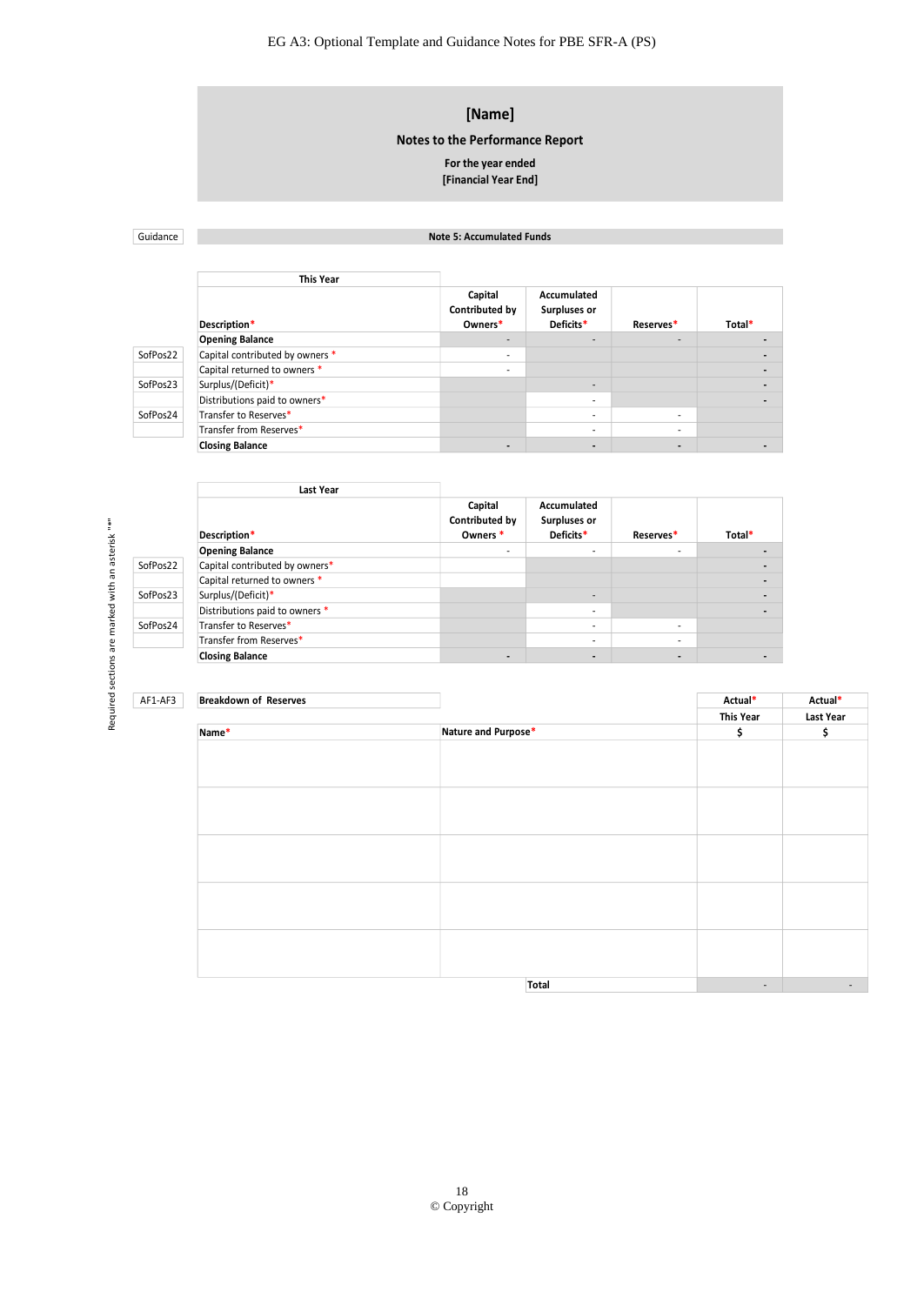|                 |                                                               | [Name]                                       |                 |                  |  |  |  |  |
|-----------------|---------------------------------------------------------------|----------------------------------------------|-----------------|------------------|--|--|--|--|
|                 |                                                               | <b>Notes to the Performance Report</b>       |                 |                  |  |  |  |  |
|                 |                                                               | For the year ended                           |                 |                  |  |  |  |  |
|                 |                                                               | [Financial Year End]                         |                 |                  |  |  |  |  |
|                 |                                                               |                                              |                 |                  |  |  |  |  |
|                 |                                                               |                                              |                 |                  |  |  |  |  |
| Guidance        |                                                               | Note 6 : Commitments and contingencies       |                 |                  |  |  |  |  |
|                 |                                                               |                                              | At balance date | At balance date  |  |  |  |  |
|                 |                                                               |                                              | This Year*      | Last Year*       |  |  |  |  |
| Section 9       | Commitment*                                                   | <b>Explanation and Timing*</b>               | \$              | \$               |  |  |  |  |
|                 | Commitments to lease or rent                                  |                                              |                 |                  |  |  |  |  |
| CC1             | assets *                                                      |                                              |                 |                  |  |  |  |  |
|                 |                                                               |                                              |                 |                  |  |  |  |  |
|                 | Commitment to purchase                                        |                                              |                 |                  |  |  |  |  |
| CC <sub>2</sub> | property, plant and equipment*                                |                                              |                 |                  |  |  |  |  |
|                 |                                                               |                                              |                 |                  |  |  |  |  |
|                 | Commitments to provide loans or                               |                                              |                 |                  |  |  |  |  |
| CC <sub>3</sub> | grants*                                                       |                                              |                 |                  |  |  |  |  |
|                 |                                                               |                                              |                 |                  |  |  |  |  |
|                 |                                                               | OR (Delete one not applicable to the entity) |                 |                  |  |  |  |  |
|                 | <b>Commitments</b>                                            |                                              |                 |                  |  |  |  |  |
|                 | There are no commitments as at balance date (Last Year - nil) |                                              |                 |                  |  |  |  |  |
|                 |                                                               |                                              |                 |                  |  |  |  |  |
|                 |                                                               |                                              |                 |                  |  |  |  |  |
|                 |                                                               |                                              | At balance date | At balance date  |  |  |  |  |
|                 |                                                               |                                              | This Year*      | Last Year*<br>\$ |  |  |  |  |
| Guidance        |                                                               |                                              |                 |                  |  |  |  |  |
|                 | Contingency*                                                  | <b>Explanation*</b>                          | \$              |                  |  |  |  |  |
|                 |                                                               |                                              |                 |                  |  |  |  |  |
| CC4             | Contingent liability*                                         |                                              |                 |                  |  |  |  |  |
|                 |                                                               |                                              |                 |                  |  |  |  |  |
|                 |                                                               |                                              |                 |                  |  |  |  |  |
| CC5             | Guarantees provided*                                          |                                              |                 |                  |  |  |  |  |
|                 |                                                               | OR (Delete one not applicable to the entity) |                 |                  |  |  |  |  |

**Contingent Liabilities and Guarantees**<br>There are no contingent liabilities or guarantees as at balance date (Last Year - nil)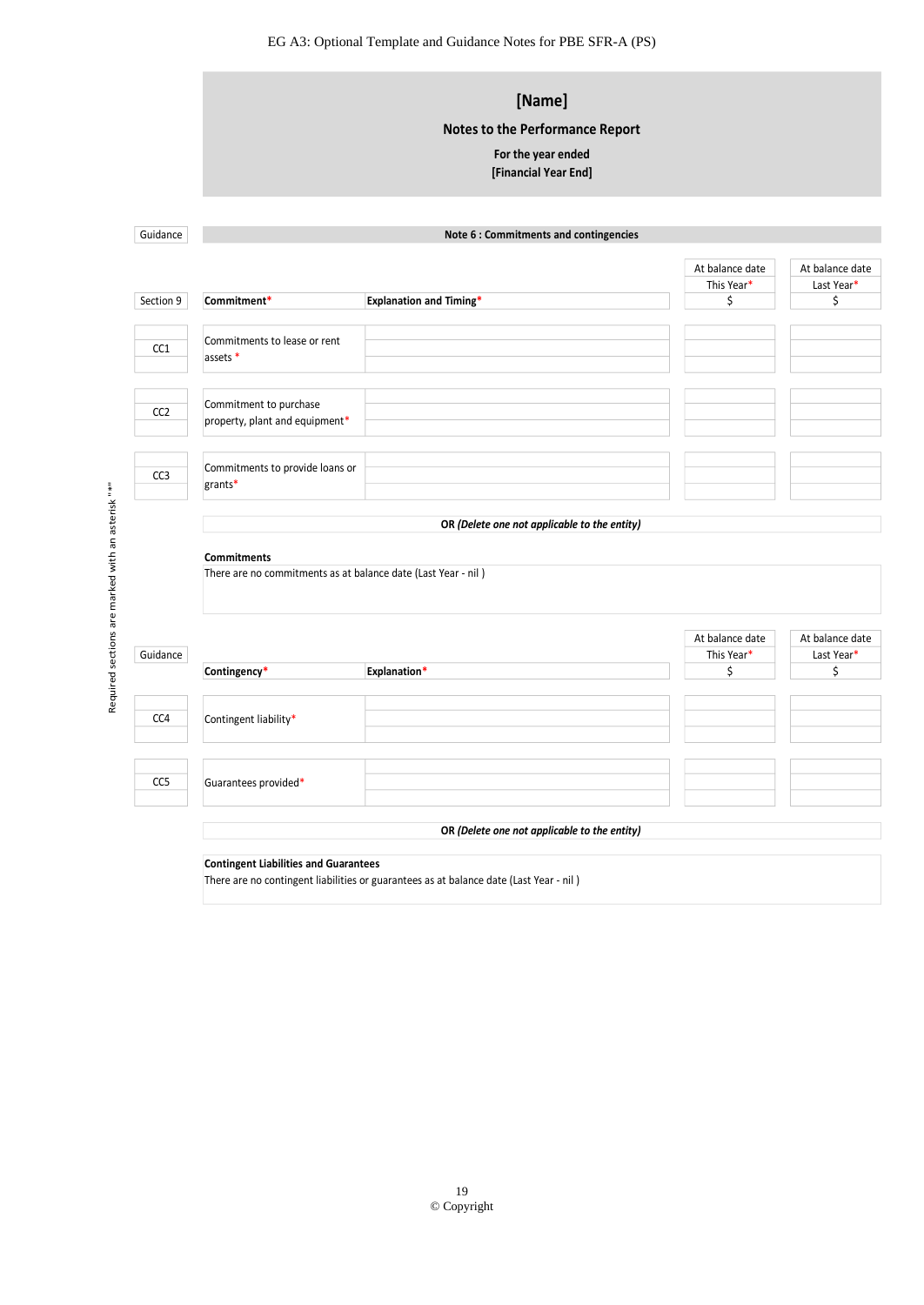|                       | [Name]<br>Notes to the Performance Report<br>For the year ended<br>[Financial Year End] |                          |                                                 |                                                            |                     |              |              |
|-----------------------|-----------------------------------------------------------------------------------------|--------------------------|-------------------------------------------------|------------------------------------------------------------|---------------------|--------------|--------------|
| Guidance<br>Section 9 |                                                                                         |                          | <b>Notes 7-12</b>                               |                                                            |                     |              |              |
|                       | Note 7: Other                                                                           |                          |                                                 |                                                            |                     |              |              |
| 01-03                 | Revenue with Conditions which have not been Recorded as a Liability                     |                          |                                                 |                                                            |                     |              |              |
|                       | <b>Source of Revenue</b>                                                                | Original Amt*            |                                                 | Not Fulfilled Amt* Purpose and Nature of the Condition(s)* |                     |              |              |
|                       |                                                                                         |                          |                                                 |                                                            |                     |              |              |
|                       |                                                                                         |                          |                                                 |                                                            |                     |              |              |
|                       |                                                                                         |                          |                                                 |                                                            |                     |              |              |
| 04-05                 | Goods or Services Provided to the Entity in Kind                                        |                          |                                                 |                                                            |                     |              |              |
|                       | Description*                                                                            | Amount*                  |                                                 |                                                            |                     |              |              |
|                       |                                                                                         |                          |                                                 |                                                            |                     |              |              |
|                       |                                                                                         |                          |                                                 |                                                            |                     |              |              |
| 06-07                 | Assets Used as Security for Liabilities                                                 |                          |                                                 |                                                            |                     |              |              |
|                       | Nature and Amount of Borrowing*                                                         |                          | Nature and Amount of Asset Used as Security*    |                                                            |                     |              |              |
|                       |                                                                                         |                          |                                                 |                                                            |                     |              |              |
|                       |                                                                                         |                          |                                                 |                                                            |                     |              |              |
|                       |                                                                                         |                          |                                                 |                                                            |                     |              |              |
| 08-09                 | Note 8: Assets Held on Behalf of Others                                                 |                          |                                                 |                                                            |                     |              |              |
|                       | Description of the Assets Held*                                                         |                          | Name of Entity on Whose Behalf Assets are Held* |                                                            |                     |              |              |
|                       |                                                                                         |                          |                                                 |                                                            |                     |              |              |
|                       |                                                                                         |                          |                                                 |                                                            |                     |              |              |
|                       |                                                                                         |                          |                                                 |                                                            |                     |              |              |
| 010-012               | <b>Note 9: Related Party Transactions</b>                                               |                          |                                                 | This Year*                                                 | Last Year*          | This Year*   | Last Year*   |
|                       |                                                                                         |                          | Description of the Transaction (whether in      | \$<br>Value of                                             | \$<br>Value of      | \$<br>Amount | \$<br>Amount |
|                       | Description of Related Party Relationship*                                              | cash or amount in kind)* |                                                 | <b>Transactions</b>                                        | <b>Transactions</b> | Outstanding  | Outstanding  |
|                       |                                                                                         |                          |                                                 |                                                            |                     |              |              |
|                       |                                                                                         |                          |                                                 |                                                            |                     |              |              |
|                       |                                                                                         |                          |                                                 |                                                            |                     |              |              |
|                       |                                                                                         |                          |                                                 |                                                            |                     |              |              |
|                       |                                                                                         |                          |                                                 |                                                            |                     |              |              |
|                       |                                                                                         |                          |                                                 |                                                            |                     |              |              |
|                       |                                                                                         |                          |                                                 |                                                            |                     |              |              |
|                       |                                                                                         |                          |                                                 |                                                            |                     |              |              |
|                       |                                                                                         |                          |                                                 |                                                            |                     |              |              |
|                       |                                                                                         |                          |                                                 |                                                            |                     |              |              |
|                       |                                                                                         |                          |                                                 |                                                            |                     |              |              |
|                       |                                                                                         |                          |                                                 |                                                            |                     |              |              |
|                       |                                                                                         |                          | $20\,$<br>© Copyright                           |                                                            |                     |              |              |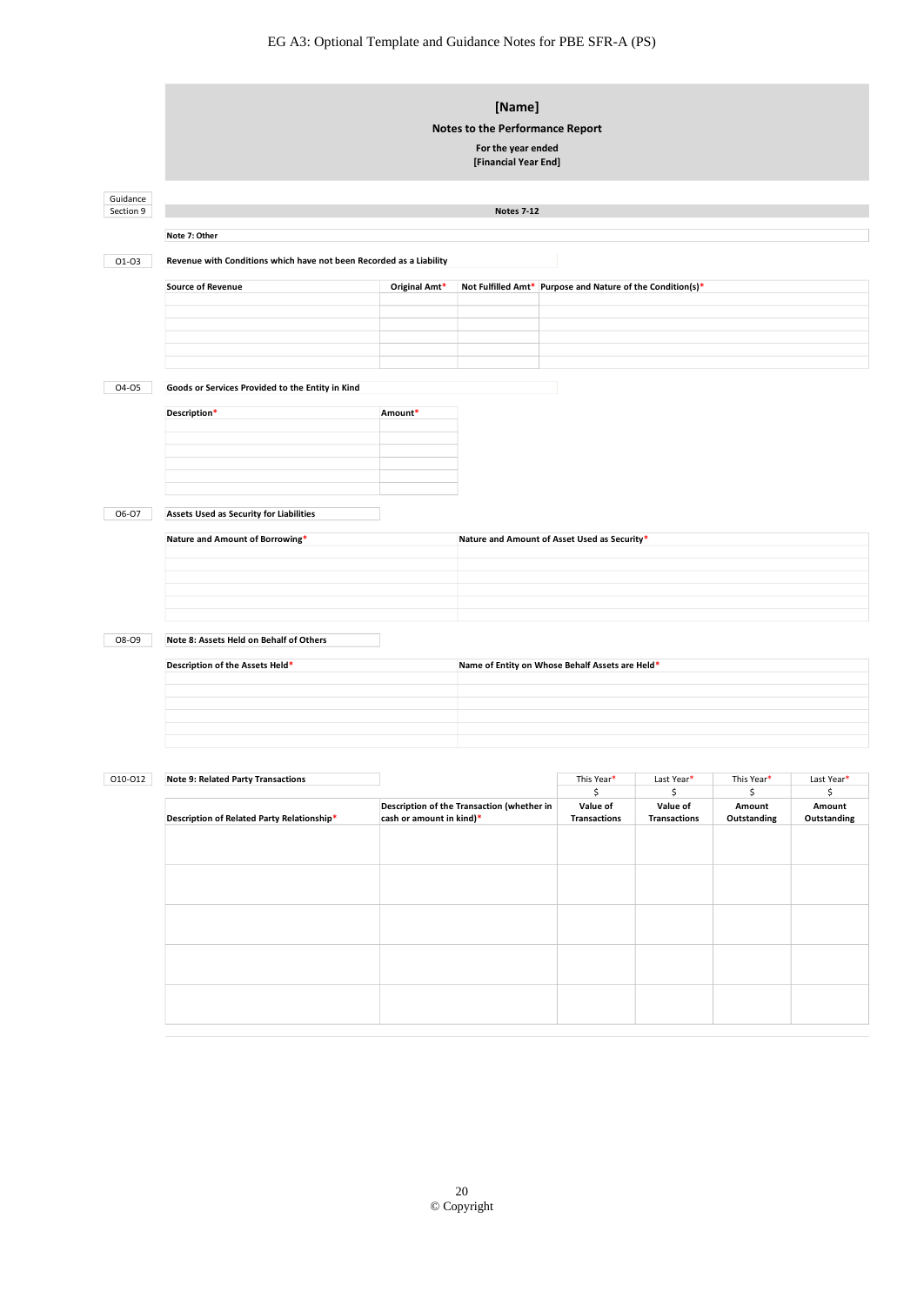|         | OR (Delete one not applicable to the entity)                                                                                                |                    |                                             |  |  |  |
|---------|---------------------------------------------------------------------------------------------------------------------------------------------|--------------------|---------------------------------------------|--|--|--|
|         | <b>Related Party Disclosures</b>                                                                                                            |                    |                                             |  |  |  |
|         | There were no transactions involving related parties during the financial year. (Last Year - Nil)                                           |                    |                                             |  |  |  |
|         |                                                                                                                                             |                    |                                             |  |  |  |
| 013-015 | Note 10: Events After the Balance Date                                                                                                      |                    |                                             |  |  |  |
|         | This Year                                                                                                                                   |                    |                                             |  |  |  |
|         |                                                                                                                                             | <b>Estimate of</b> |                                             |  |  |  |
|         | Nature of Event*                                                                                                                            | Financial Effect*  | Effect, if any on assumption of continuity* |  |  |  |
|         |                                                                                                                                             |                    |                                             |  |  |  |
|         |                                                                                                                                             |                    |                                             |  |  |  |
|         |                                                                                                                                             |                    |                                             |  |  |  |
|         |                                                                                                                                             |                    |                                             |  |  |  |
|         | OR (Delete one not applicable to the entity)                                                                                                |                    |                                             |  |  |  |
|         | <b>Events after the Balance Date</b>                                                                                                        |                    |                                             |  |  |  |
|         | There were no events that have occurred after the balance date that would have a material impact on the Performance Report. (Last Year Nil) |                    |                                             |  |  |  |
| 016     | Note 11: Ability to Continue Operating*                                                                                                     |                    |                                             |  |  |  |
|         |                                                                                                                                             |                    |                                             |  |  |  |
|         |                                                                                                                                             |                    |                                             |  |  |  |
|         |                                                                                                                                             |                    |                                             |  |  |  |
|         |                                                                                                                                             |                    |                                             |  |  |  |
| 017     | Note 12: Correction of Errors*                                                                                                              |                    |                                             |  |  |  |
|         |                                                                                                                                             |                    |                                             |  |  |  |
|         |                                                                                                                                             |                    |                                             |  |  |  |
|         |                                                                                                                                             |                    |                                             |  |  |  |
| 018     | <b>Additional Information</b>                                                                                                               |                    |                                             |  |  |  |
|         |                                                                                                                                             |                    |                                             |  |  |  |
|         |                                                                                                                                             |                    |                                             |  |  |  |
|         |                                                                                                                                             |                    |                                             |  |  |  |
|         |                                                                                                                                             |                    |                                             |  |  |  |

Required sections are marked with an asterisk "\*"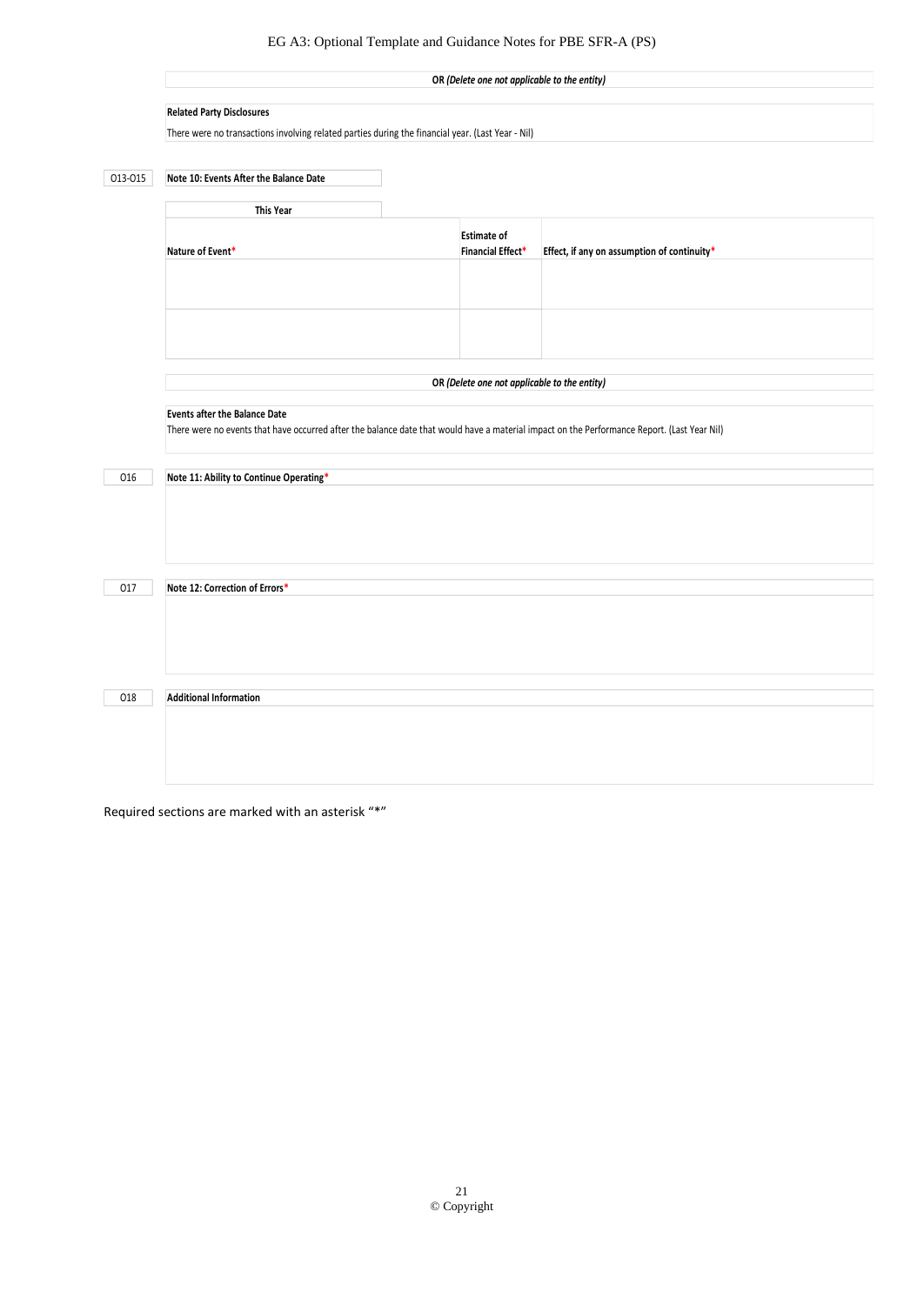# <span id="page-21-2"></span><span id="page-21-1"></span><span id="page-21-0"></span>**GUIDANCE NOTES TO THE OPTIONAL TEMPLATE FOR APPLYING** PUBLIC BENEFIT ENTITY SIMPLE FORMAT REPORTING - ACCRUAL (PUBLIC SECTOR)

|  | <b>Contents</b> |
|--|-----------------|
|  |                 |

| PUBLIC BENEFIT ENTITY SIMPLE FORMAT REPORTING - ACCRUAL (PUBLIC SECTOR)  4 |  |
|----------------------------------------------------------------------------|--|
|                                                                            |  |
|                                                                            |  |
| PUBLIC BENEFIT ENTITY SIMPLE FORMAT REPORTING - ACCRUAL (PUBLIC SECTOR) 22 |  |
|                                                                            |  |
|                                                                            |  |
|                                                                            |  |
|                                                                            |  |
|                                                                            |  |
|                                                                            |  |
|                                                                            |  |
|                                                                            |  |
|                                                                            |  |
|                                                                            |  |
|                                                                            |  |

### **Icon Definitions:**



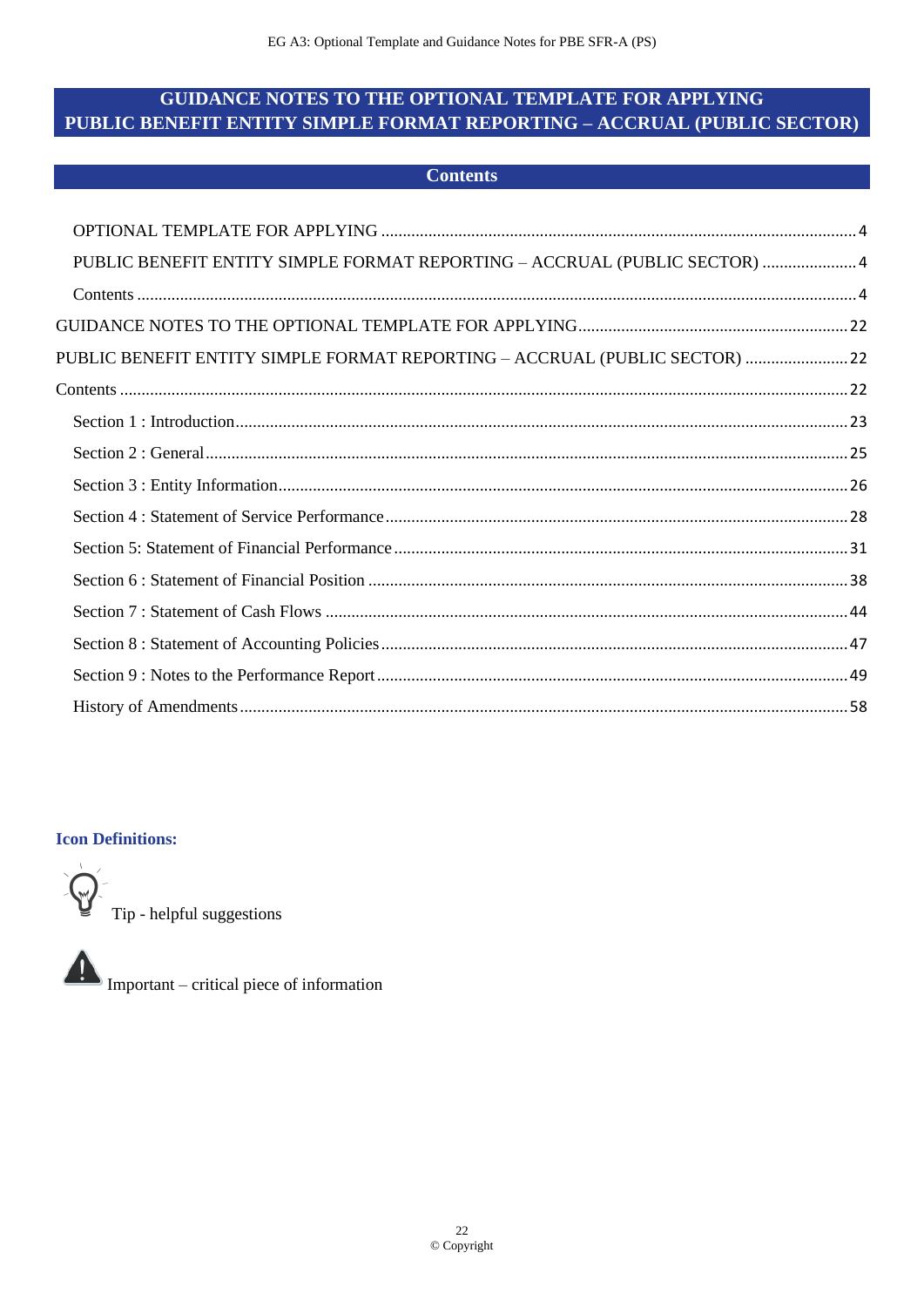### **Section 1 : Introduction**

<span id="page-22-0"></span>These guidance notes are written in plain language to assist in the application of the *Public Benefit Entity Simple Format Reporting Standard – Accrual (Public Sector) (PBE SFR-A (PS)).*

In these guidance notes we call the Standard the *"Tier 3 public sector standard".*

Please note that the Standard is the definitive source of requirements. Throughout these guidance notes there are references back to the Standard.

Cross references are provided in the tables under the PBE-SFR-A (PS) column.

### **Purpose of the templates**

The templates are for public sector entities that are eligible for, and elect to, apply the *Tier 3 public sector standard.*

# **The use of the templates and accompanying guidance notes is optional. They have no legal status.**

All entities may build their own Performance Reports and some entities will already have reports that can be modified to meet the requirements of the *Tier 3 public sector standard.*

### **Basis of accounting**

The templates use the accrual method of accounting.

Under the accrual basis, revenue and expenses are recorded when they are earned or incurred rather than when cash is received or paid. Financial statements prepared under the accrual basis include adjustments for the timing of the revenue or expenses. They include items such as: debtors (money owed to entity), creditors and accruals (money owed by entity), and depreciation. Financial statements prepared in this manner more fairly represent the financial performance and financial position of the entity.

### **Completion of the templates**

The templates conform to the *Tier 3 public sector standard* and completing the templates properly will achieve compliance with this Standard.

### **How to use the templates**

The templates have been designed to cover most circumstances that are likely to apply to Tier 3 public sector entities. However, the governing body must take care that it provides any additional information necessary to give a true and fair view of the entity's activities, financial performance and financial position. If there are other matters that are significant and necessary to include for users, which are not specifically provided for in the template, then further details should be given by means of additional notes.

### **Non-financial information**

Non-financial information is vital to understanding the performance of public sector entities. Reporting by Tier 3 public sector entities is therefore required to comprise an integrated "**Performance Report**" that contains both financial and non-financial information.

Effective Performance Reports can help:

- $\triangleright$  Build an entity's reputation; and
- $\triangleright$  Make a case for support.

The Performance Report prepared by public sector entities should address the following questions:

- $\triangleright$  "Who we are?": an overview of the entity.
- $\triangleright$  "Why do we exist?": why the entity was established and what it seeks to achieve (outcomes);
- $\triangleright$  "What did we do?": what the entity did during the financial year in providing goods or services (outputs):
- ➢ "What did it cost?": what it cost to provide the goods or services, and to run the entity;
- ➢ "How was it funded?": the sources of revenue used to pay for its activities in providing goods or services;
- $\triangleright$  "When did we do it?": the period covered by the report, and a comparison of information with previous reporting periods;
- ➢ "How did we do our accounting?": the accounting policies applied;
- ➢ "What do we need to continue operating?": the ability of the entity to continue achieving its objectives and operate in the foreseeable future. This question can be answered by looking at the Performance Report as a whole.

In line with the objective to provide an integrated Performance Report the *Tier 3 public sector standard* template has been developed.

This is available as an Excel® spread sheet that can be completed electronically and a PDF® file that can be printed out and filled in by hand.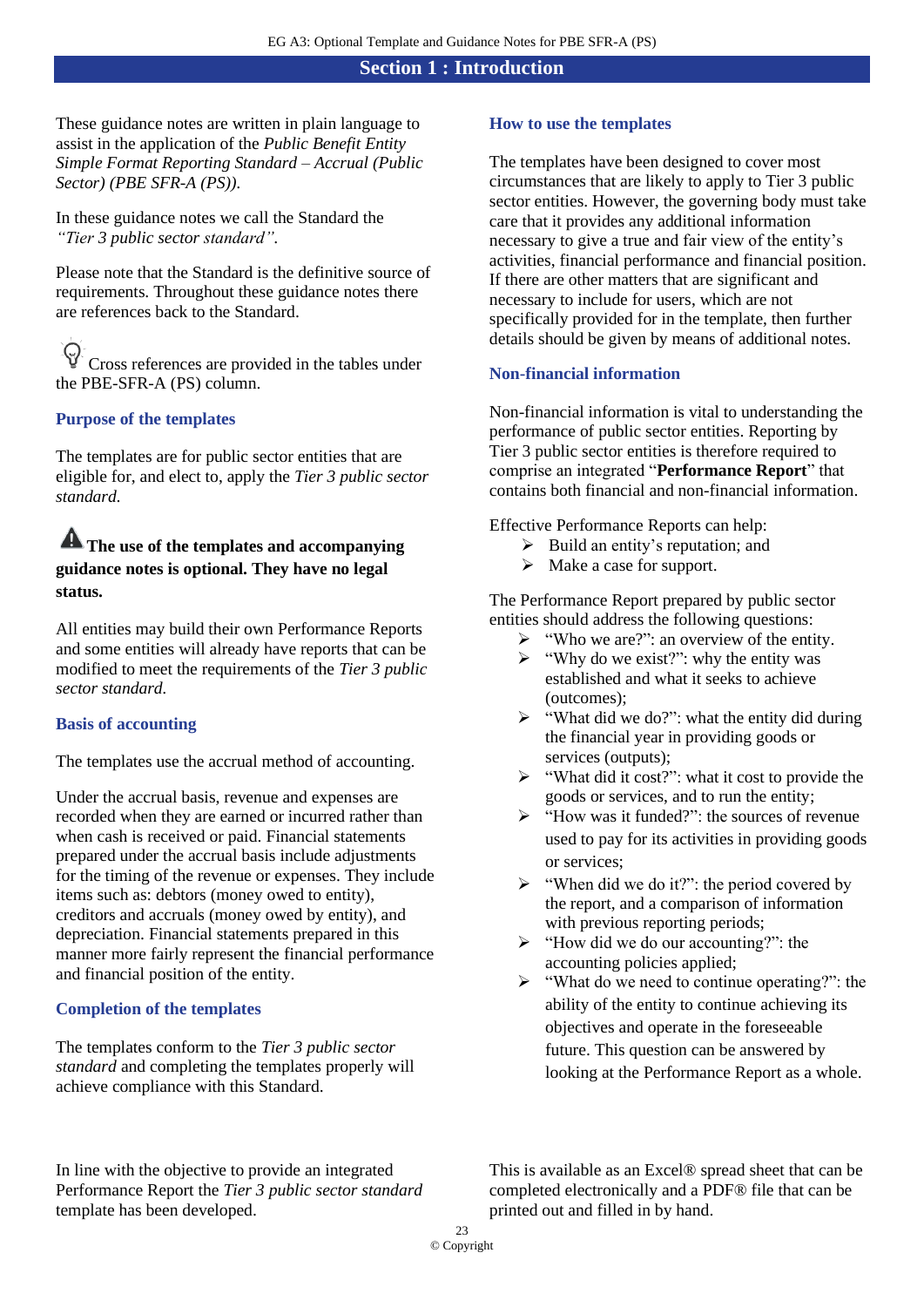The template includes the following:

### **Entity Information**

- $\triangleright$  "Who are we?"
- ➢ "Why do we exist?"

### **Statement of Service Performance**

- $\triangleright$  "What did we do?"
- ➢ "When did we do it?"

Optional for some entities, refer section 4.

### **Statement of Financial Performance**

- ➢ "How was it funded?"
- ➢ "What did it cost?"
	- o Did the entity make a surplus or deficit for the financial year?

### **Statement of Financial Position**

- ➢ "What do we need to do to continue operating?"
	- o What the entity owns;
	- o What the entity owes.

### **Statement of Cash Flows**

- ➢ "How was it funded?"
- ➢ "What did it cost?"
	- o How the entity has received cash;
	- o How the entity has used cash.

### **Statement of Accounting Policies**

➢ "How did we do our accounting?"

### **Notes to the Performance Report**

➢ Additional information that is important to users' understanding of the Performance Report.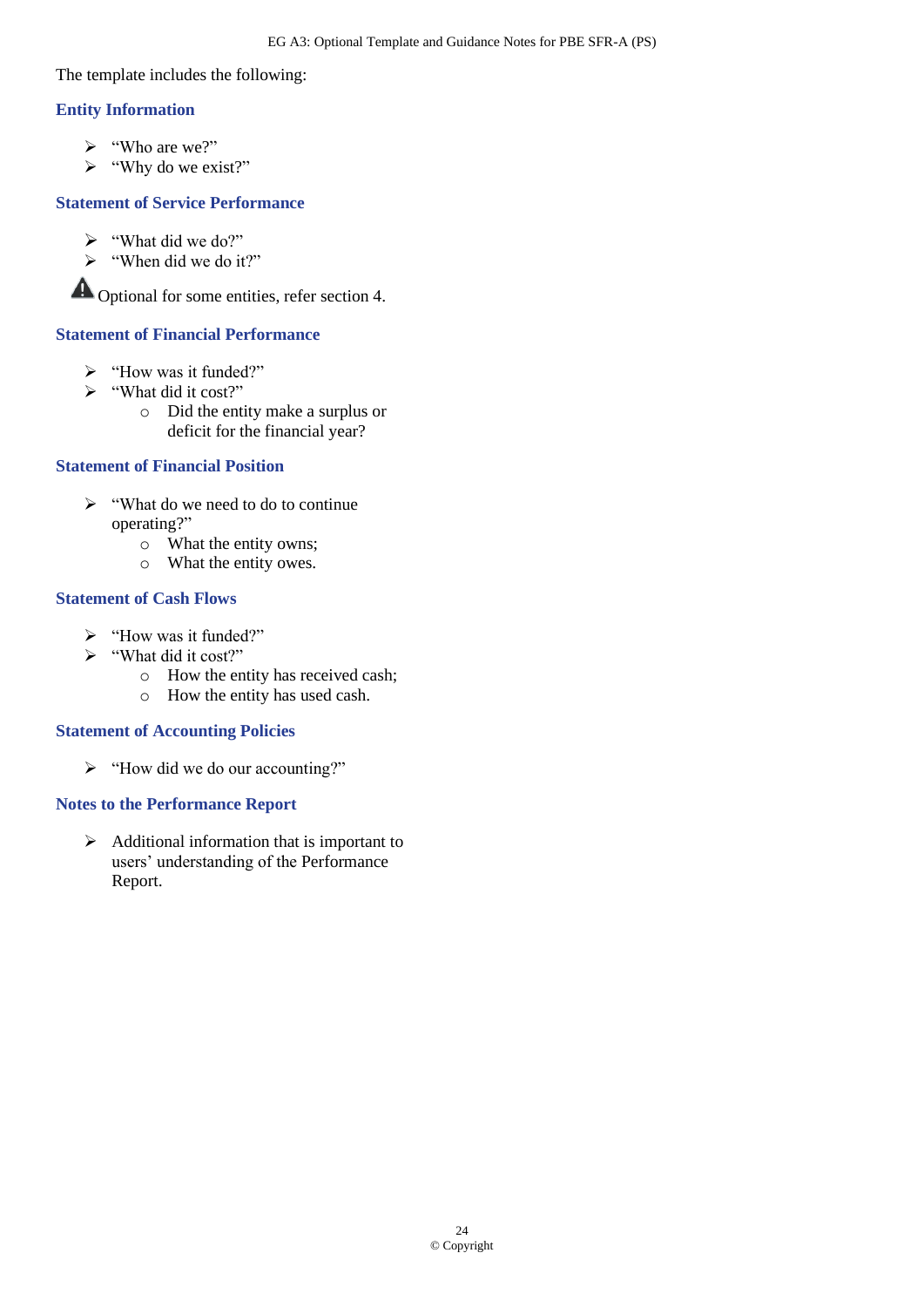## **Section 2 : General**

### <span id="page-24-0"></span>**Reporting entity**

An entity's Performance Report should incorporate all the activities of the entity. The Performance Report includes all branches or other operating units, if the entity is structured into more than one unit.

When preparing a Performance Report, an entity is required to identify its interests in other entities and assess whether any of those interests result in the other entity meeting the definition of a controlled entity, an associate or a joint venture. Refer to paragraphs 4.1 to 4.6 of the Tier 3 public sector standard for the requirements on how to account for these interests.

### **Reporting period**

The templates are for a 12 month period. If the entity's reporting period is other than for 12 months, for example, where an entity is formed, ceases or changes its balance date, include an explanation in the entity's accounting policies, and change the column headings to reflect this.

### **Reporting currency**

All amounts must be presented in New Zealand dollars. If the entity has transactions or balances that are not in New Zealand dollars, it must translate amounts to New Zealand dollars as follows:

- $\triangleright$  Transactions are to be translated using the exchange rate on the date the revenue, expense or cash flow occurs; and
- $\triangleright$  Monetary asset and liability balances are to be translated using the exchange rate at balance date.

Amounts should be rounded to the nearest dollar. A higher level of rounding (for example \$000) can be used if relevant.

### **Comparative information**

Except when the *Tier 3 public sector standard* permits or requires otherwise, comparative information is to be reported in respect of the previous period for all amounts reported.

### **No offsetting of amounts reported**

All amounts included in the financial reports are the gross amounts - expenses are not netted off against revenue; and assets are not netted off against liabilities.

### **Consistency of presentation**

Except when the *Tier 3 public sector standard* permits or requires otherwise, the presentation and classification of items should not be changed from one period to the next unless there has been a significant change in the entity's operations.

### **Cross–referencing**

It is important that the Performance Report is internally consistent. The statements that make up the Performance Report include cross-references to the Notes to the Performance Report.

### **Plans/budgets**

The template has a column for "budget this year" and this is to report the budget (or plan) for the year actual information relates to. Completion of the budget column is required for those entities that are required by law to publish their budget. Completion of the budget column is optional for other entities.

### **Ability to continue operating**

The Performance Report is to be prepared on the assumption that the entity will continue its operations for the foreseeable future (normally considered to be a minimum of 12 months from balance date). If this is not the case, please refer to the Standard for an explanation of the extra requirements that must be followed.

### **First time application of the Tier 3 public sector standard**

As entities will come from different reporting backgrounds, Appendix B of the Standard provides assistance to make it as easy as possible for an entity to prepare its first Performance Report under the *Tier 3 public sector standard.*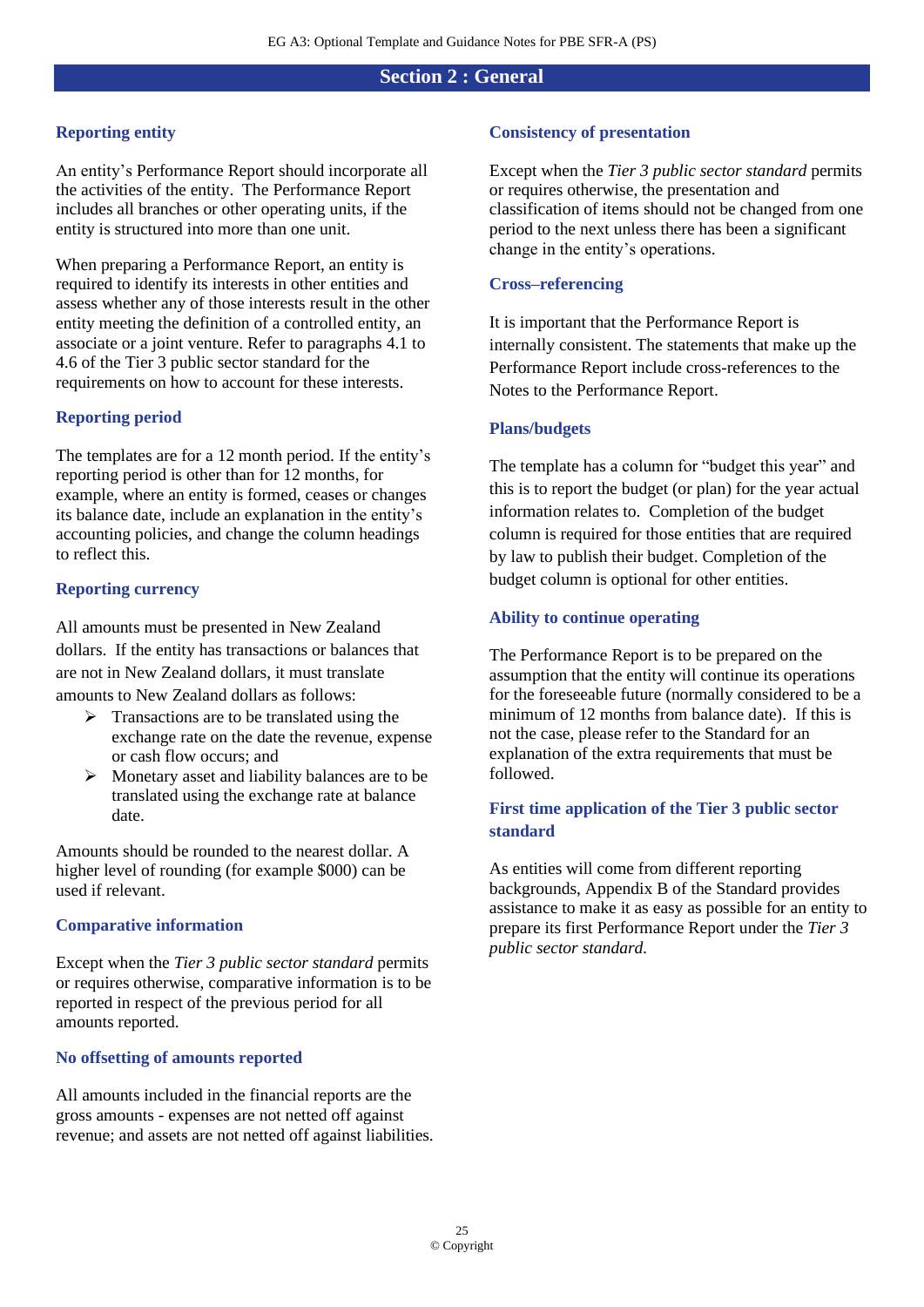# **Section 3 : Entity Information**

### <span id="page-25-0"></span>**"Who are we?" and "Why do we exist?"**

Background information should be presented to help the reader to understand the entity and the environment in which it operates.

The level of detail provided in the report is likely to be dependent on the size and complexity of the entity and be proportionate to the needs of the users of the report.

| <b>Row</b>      | <b>Section</b>                                                                                                            | <b>PBE</b><br><b>SFR-A</b> | <b>Explanation</b>                                                                                                                                                                                                                                                                                                                                                                                                                                                                                                                                                        |
|-----------------|---------------------------------------------------------------------------------------------------------------------------|----------------------------|---------------------------------------------------------------------------------------------------------------------------------------------------------------------------------------------------------------------------------------------------------------------------------------------------------------------------------------------------------------------------------------------------------------------------------------------------------------------------------------------------------------------------------------------------------------------------|
|                 |                                                                                                                           | (PS) Ref                   |                                                                                                                                                                                                                                                                                                                                                                                                                                                                                                                                                                           |
| EI1             | Legal name of entity*                                                                                                     | A38(a)                     | The name of the entity as appears in legislation or<br>in the entity's founding documents for example, its<br>trust deed.                                                                                                                                                                                                                                                                                                                                                                                                                                                 |
| EI2             | Other name of entity (if any)                                                                                             |                            | If the entity is known by another name then that<br>name can be included here.                                                                                                                                                                                                                                                                                                                                                                                                                                                                                            |
| EI3             | Type of entity and legal basis<br>$(if any)*$                                                                             | A38(a)                     | Enter the type of entity and whether or not it has a<br>legal basis, for example, the entity may be a school,<br>registration board or a trust.                                                                                                                                                                                                                                                                                                                                                                                                                           |
| EI4             | Registration number                                                                                                       |                            | Any relevant registration number (such as the<br>entity's company number) can be entered here if<br>you wish.                                                                                                                                                                                                                                                                                                                                                                                                                                                             |
| EI5             | The entity's purpose or mission<br>(the key difference the entity is<br>trying to make) $*$                               | A38(b)                     | Include here the entity's mission statement.<br>For many entities their governing legislation, a<br>constitution, a trust deed, or other founding<br>document will set out the entity's mission.<br>Examples of mission statements:<br>"To manage and enhance sport fish and game<br>resources on a sustainable basis in the recreational<br>interest of anglers and hunters"<br>"To establish and maintain a collection of artworks<br>of merit that have an association with the North<br>Canterbury area for the purposes of education use<br>and public appreciation" |
| EI <sub>6</sub> | Entity structure*<br>A description of the structure<br>of the entity's operations (including<br>governance arrangements). | A38(c)                     | Describe the governance structure, including any<br>committees, and the means of electing or appointing<br>members of the governing body.                                                                                                                                                                                                                                                                                                                                                                                                                                 |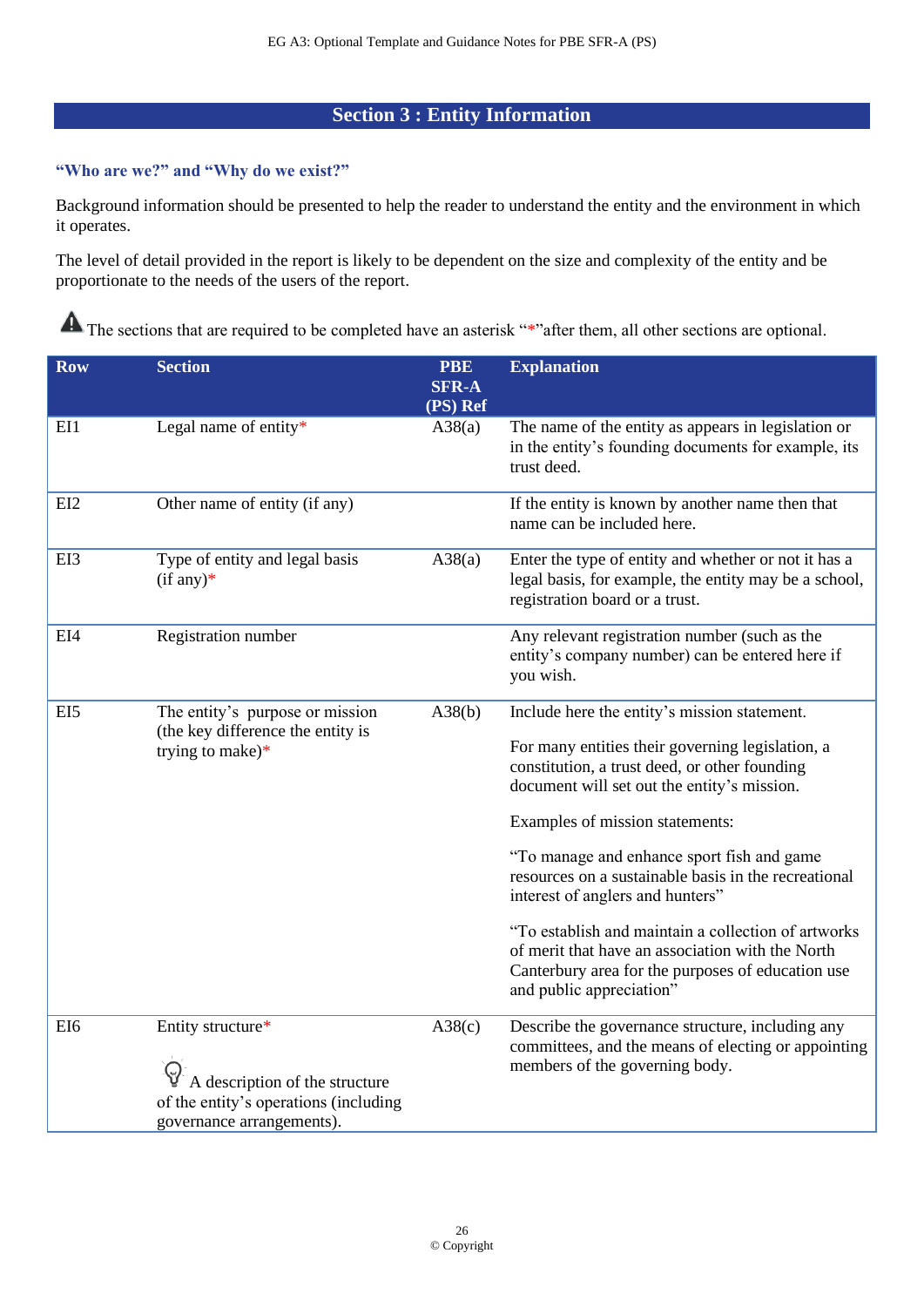| <b>Row</b>  | <b>Section</b>                                                           | <b>PBE</b><br><b>SFR-A</b><br>(PS) Ref | <b>Explanation</b>                                                                                                                                                                                                                        |
|-------------|--------------------------------------------------------------------------|----------------------------------------|-------------------------------------------------------------------------------------------------------------------------------------------------------------------------------------------------------------------------------------------|
| EI7         | The main sources of the entity's<br>cash and resources *                 | A38(d)                                 | Describe the entity's main funding sources, for<br>example, revenue from government to provide<br>goods or services, revenue from investments,<br>revenue from donations and grants. Include in here<br>any critical reliance on funding. |
|             |                                                                          |                                        | For example: "The entity's activities are primarily<br>funded by the government by way of an annual<br>operating grant. Some additional revenue comes<br>from fundraising activities undertaken by the<br>Parent's Association".          |
| EI8         | Additional information*                                                  | A38(e)                                 | Include here any additional information that is<br>considered essential to the users' overall<br>understanding of the entity.                                                                                                             |
| EI9         | General description of the outputs<br>(goods or services of the entity)* | A40                                    | If the entity does not prepare a Statement of Service<br>Performance (see section 4), the entity must include<br>a general description of the outputs (goods or<br>services) of the entity here.                                          |
| <b>EI10</b> | Contact details                                                          |                                        | The entity's contact details can be inserted here if<br>you wish.                                                                                                                                                                         |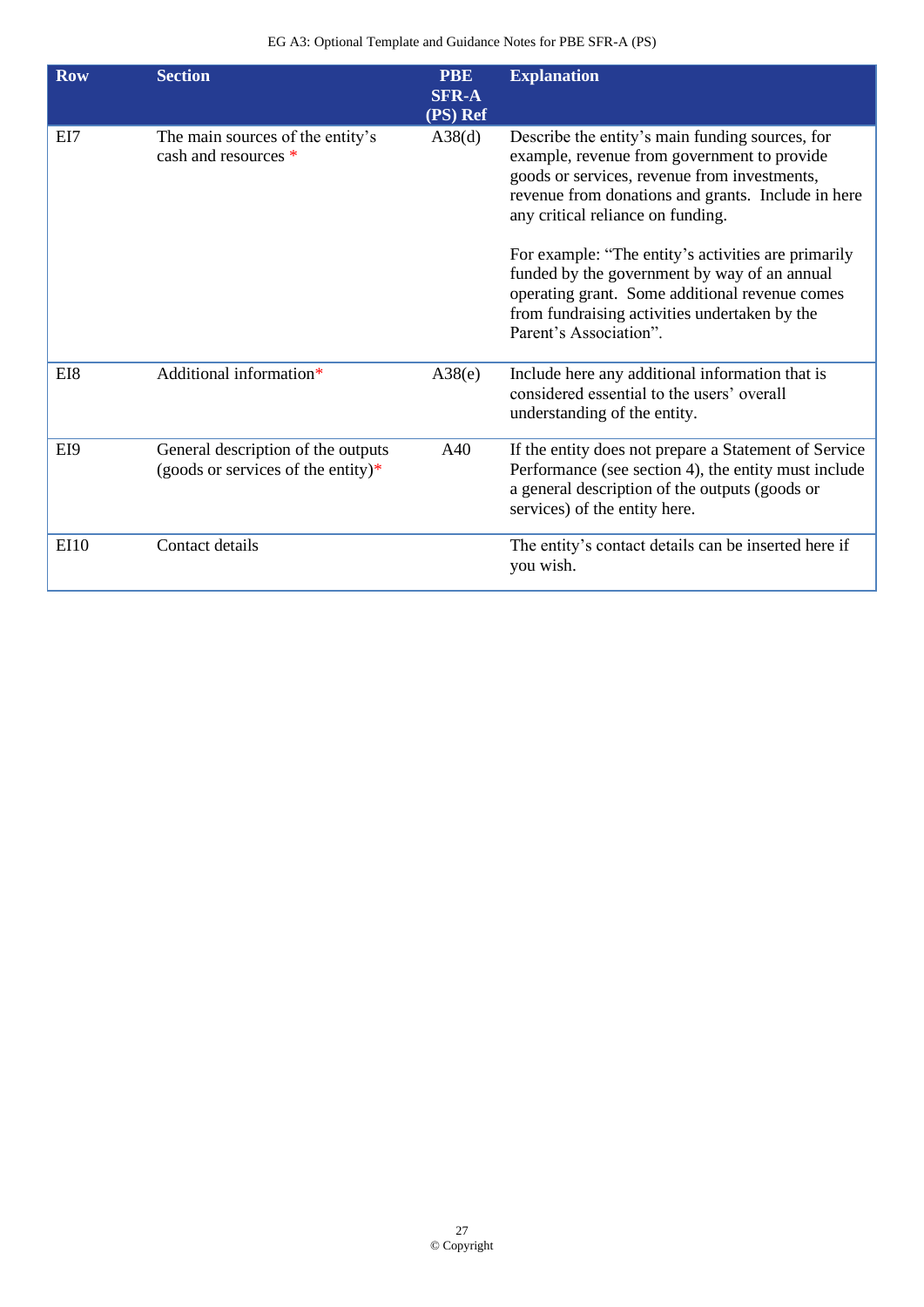### **Section 4 : Statement of Service Performance**

## <span id="page-27-0"></span>**"What did we do?" and "When did we do it?"**

# **Requirement to complete a Statement of Service Performance**

Public sector entities which are required by legislation to provide a Statement of Service Performance (by whatever name called including "Statement of Performance") shall prepare a Statement of Service Performance in accordance with this Standard. This requirement is optional for all other public sector PBEs. However, given the usefulness of this information for the users of simple format reports, all Tier 3 public sector PBEs are encouraged to prepare a Statement of Service Performance.

The purpose of the Statement of Service Performance is to report the activities of the entity over the past year. The reporting of goods or services delivered is a key part of the Performance Report and a powerful opportunity for the entity to tell its story, especially as it relates to achieving its mission.

A Statement of Service Performance is also important in fulfilling the accountability obligations to provide goods or services to others when the entity has contracts with the government or receives grants from funders.

Service performance reporting is most effective when the entity has a budget/plan at the beginning of the year which can be reported against at the end of the year.

The Statement of Service Performance is not expected to include a detailed account of everything the entity does. Rather, it should include the significant matters in relation to the performance of the entity to enable users to gain an understanding of why goods or services are delivered by the entity, and provide a basis for assessing the effectiveness and efficiency of the goods or services delivered by the entity.

Service performance reporting is based around two elements:

- (a) Outcomes: what the entity is seeking to achieve in terms of its impact on society;
- (b) Outputs: the goods or services that the entity delivered during the year.

The Statement of Service Performance in the template is presented in a tabular form with a space for optional information below the table. However, some entities may find that graphical presentation is more user-friendly and may wish to use a combination of charts, tables and pictures to highlight their performance for the year.

| <b>Row</b>       | <b>Section</b>         | <b>PBE</b><br><b>SFR-A</b><br>(PS) Ref | <b>Explanation</b>                                                                                                                                                                                                                                                                                                                                                                                                                                                                                                                                                                                                                                                                                                                                                                          |
|------------------|------------------------|----------------------------------------|---------------------------------------------------------------------------------------------------------------------------------------------------------------------------------------------------------------------------------------------------------------------------------------------------------------------------------------------------------------------------------------------------------------------------------------------------------------------------------------------------------------------------------------------------------------------------------------------------------------------------------------------------------------------------------------------------------------------------------------------------------------------------------------------|
| SSP <sub>1</sub> | Describe the outcomes* | A45(a)                                 | A description of the outcome(s) that the entity is seeking to achieve<br>or influence through the delivery of its goods or services. The<br>outcomes are likely to be closely related to the mission/purpose<br>reported in the entity information section of the Performance<br>Report. The main difference is that the mission/purpose is usually<br>stated in broad or general terms and applies over the life of the<br>entity. By contrast, the description of the outcomes in the Statement<br>of Service Performance should be more specific and focused on<br>what the entity is seeking to achieve over the short to medium term.<br>For example, looking at some of the mission statements we used as<br>examples in the entity information section:<br><b>Mission Statement:</b> |
|                  |                        |                                        |                                                                                                                                                                                                                                                                                                                                                                                                                                                                                                                                                                                                                                                                                                                                                                                             |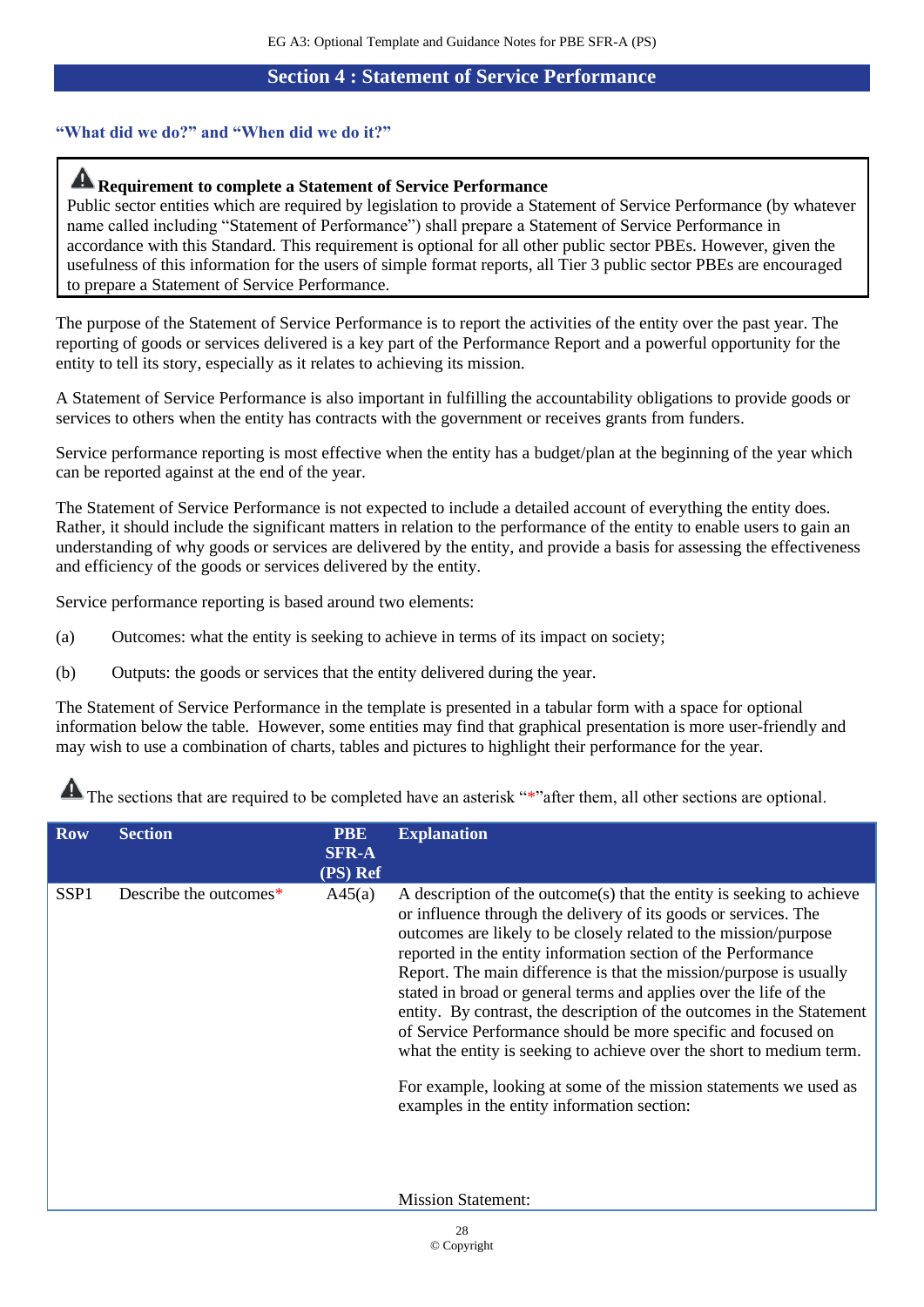| <b>Row</b>       | <b>Section</b>                                                                                                                                                  | <b>PBE</b><br><b>SFR-A</b><br>(PS) Ref | <b>Explanation</b>                                                                                                                                                                                                                                                                                                                                                                                                                                                                                                                                           |                                                   |                            |                                                                                                                                                                    |  |  |  |  |  |  |  |  |  |  |  |  |  |  |  |  |  |  |  |  |  |  |  |  |  |  |  |  |  |  |  |  |  |  |  |  |  |  |  |                          |    |    |
|------------------|-----------------------------------------------------------------------------------------------------------------------------------------------------------------|----------------------------------------|--------------------------------------------------------------------------------------------------------------------------------------------------------------------------------------------------------------------------------------------------------------------------------------------------------------------------------------------------------------------------------------------------------------------------------------------------------------------------------------------------------------------------------------------------------------|---------------------------------------------------|----------------------------|--------------------------------------------------------------------------------------------------------------------------------------------------------------------|--|--|--|--|--|--|--|--|--|--|--|--|--|--|--|--|--|--|--|--|--|--|--|--|--|--|--|--|--|--|--|--|--|--|--|--|--|--|--|--------------------------|----|----|
|                  |                                                                                                                                                                 |                                        | "To manage and enhance sports fish and game resources on<br>a sustainable basis in the recreational interest of anglers and<br>hunters".<br>Example of possible outcomes:<br>$\triangleright$ "Increase quantity of fish available in the inland streams";<br>and<br>> "Improve the enjoyment of recreational hunters".                                                                                                                                                                                                                                      |                                                   |                            |                                                                                                                                                                    |  |  |  |  |  |  |  |  |  |  |  |  |  |  |  |  |  |  |  |  |  |  |  |  |  |  |  |  |  |  |  |  |  |  |  |  |  |  |  |                          |    |    |
|                  |                                                                                                                                                                 |                                        | <b>Mission Statement:</b><br>$\triangleright$ "To establish and maintain a collection of artworks of merit<br>that has an association with the North Canterbury area for<br>the purposes of education use and public appreciation".<br>Example of possible outcomes:<br>> "To improve access to local artworks by primary schools in<br>the region"; and<br>> "To increase the public appreciation of local artworks".                                                                                                                                       |                                                   |                            |                                                                                                                                                                    |  |  |  |  |  |  |  |  |  |  |  |  |  |  |  |  |  |  |  |  |  |  |  |  |  |  |  |  |  |  |  |  |  |  |  |  |  |  |  |                          |    |    |
| SSP <sub>2</sub> | Describe the outputs.*<br>Outputs $=$ goods or<br>services.<br>The entity may use<br>charts, tables and pictures<br>in its Statement of Service<br>performance. | A45(b)                                 | Include in here a description of the goods or services (outputs)<br>delivered, together with the following:<br>Quantity measures to the extent practicable;<br>➤<br>$\triangleright$ Quality measures to the extent practicable; and<br>A measure of the timeliness of delivery of the entity's goods<br>The template allows the entity the option of providing its budget for<br>this year.<br>Please note that the quantity measure is not necessarily in dollar<br>terms. It is normally the number of services provided or numbers of<br>goods produced. | or services if this is important to the recipient |                            |                                                                                                                                                                    |  |  |  |  |  |  |  |  |  |  |  |  |  |  |  |  |  |  |  |  |  |  |  |  |  |  |  |  |  |  |  |  |  |  |  |  |  |  |  |                          |    |    |
|                  | Reporting of budget<br>figures for some public                                                                                                                  |                                        | An example describing and quantifying outputs is shown in the table<br>below:                                                                                                                                                                                                                                                                                                                                                                                                                                                                                |                                                   |                            |                                                                                                                                                                    |  |  |  |  |  |  |  |  |  |  |  |  |  |  |  |  |  |  |  |  |  |  |  |  |  |  |  |  |  |  |  |  |  |  |  |  |  |  |  |                          |    |    |
|                  | sector entities may be a<br>legislative requirement.                                                                                                            |                                        | Description:*                                                                                                                                                                                                                                                                                                                                                                                                                                                                                                                                                | <b>Actual This</b><br>Year*<br>Game bird control  | <b>Budget This</b><br>Year | <b>Actual Last</b><br>Year*                                                                                                                                        |  |  |  |  |  |  |  |  |  |  |  |  |  |  |  |  |  |  |  |  |  |  |  |  |  |  |  |  |  |  |  |  |  |  |  |  |  |  |  |                          |    |    |
|                  |                                                                                                                                                                 |                                        |                                                                                                                                                                                                                                                                                                                                                                                                                                                                                                                                                              |                                                   |                            |                                                                                                                                                                    |  |  |  |  |  |  |  |  |  |  |  |  |  |  |  |  |  |  |  |  |  |  |  |  |  |  |  |  |  |  |  |  |  |  |  |  |  |  |  | No. of permits<br>issued | 18 | 20 |
|                  |                                                                                                                                                                 |                                        | No. of Initiatives                                                                                                                                                                                                                                                                                                                                                                                                                                                                                                                                           | Early Childhood<br>4                              | $\tau$                     | 6                                                                                                                                                                  |  |  |  |  |  |  |  |  |  |  |  |  |  |  |  |  |  |  |  |  |  |  |  |  |  |  |  |  |  |  |  |  |  |  |  |  |  |  |  |                          |    |    |
|                  |                                                                                                                                                                 |                                        |                                                                                                                                                                                                                                                                                                                                                                                                                                                                                                                                                              |                                                   |                            | An entity may have more than one quantity measure for a particular<br>service that it delivers.<br>An example of qualitative measures is shown in the table below: |  |  |  |  |  |  |  |  |  |  |  |  |  |  |  |  |  |  |  |  |  |  |  |  |  |  |  |  |  |  |  |  |  |  |  |  |  |  |  |                          |    |    |
|                  |                                                                                                                                                                 |                                        | Description:*                                                                                                                                                                                                                                                                                                                                                                                                                                                                                                                                                | <b>Actual This</b><br>Year*                       | <b>Budget</b><br>This Year | <b>Actual Last</b><br>Year*                                                                                                                                        |  |  |  |  |  |  |  |  |  |  |  |  |  |  |  |  |  |  |  |  |  |  |  |  |  |  |  |  |  |  |  |  |  |  |  |  |  |  |  |                          |    |    |
|                  |                                                                                                                                                                 |                                        | <b>Training Course:</b><br>Overall attendee<br>satisfaction                                                                                                                                                                                                                                                                                                                                                                                                                                                                                                  | 78%                                               | 85%                        | 75%                                                                                                                                                                |  |  |  |  |  |  |  |  |  |  |  |  |  |  |  |  |  |  |  |  |  |  |  |  |  |  |  |  |  |  |  |  |  |  |  |  |  |  |  |                          |    |    |
|                  |                                                                                                                                                                 |                                        | Number of<br>complaints                                                                                                                                                                                                                                                                                                                                                                                                                                                                                                                                      | $\overline{3}$                                    | $\boldsymbol{0}$           | 5                                                                                                                                                                  |  |  |  |  |  |  |  |  |  |  |  |  |  |  |  |  |  |  |  |  |  |  |  |  |  |  |  |  |  |  |  |  |  |  |  |  |  |  |  |                          |    |    |

An example of a measure of timeliness of delivery of the entity's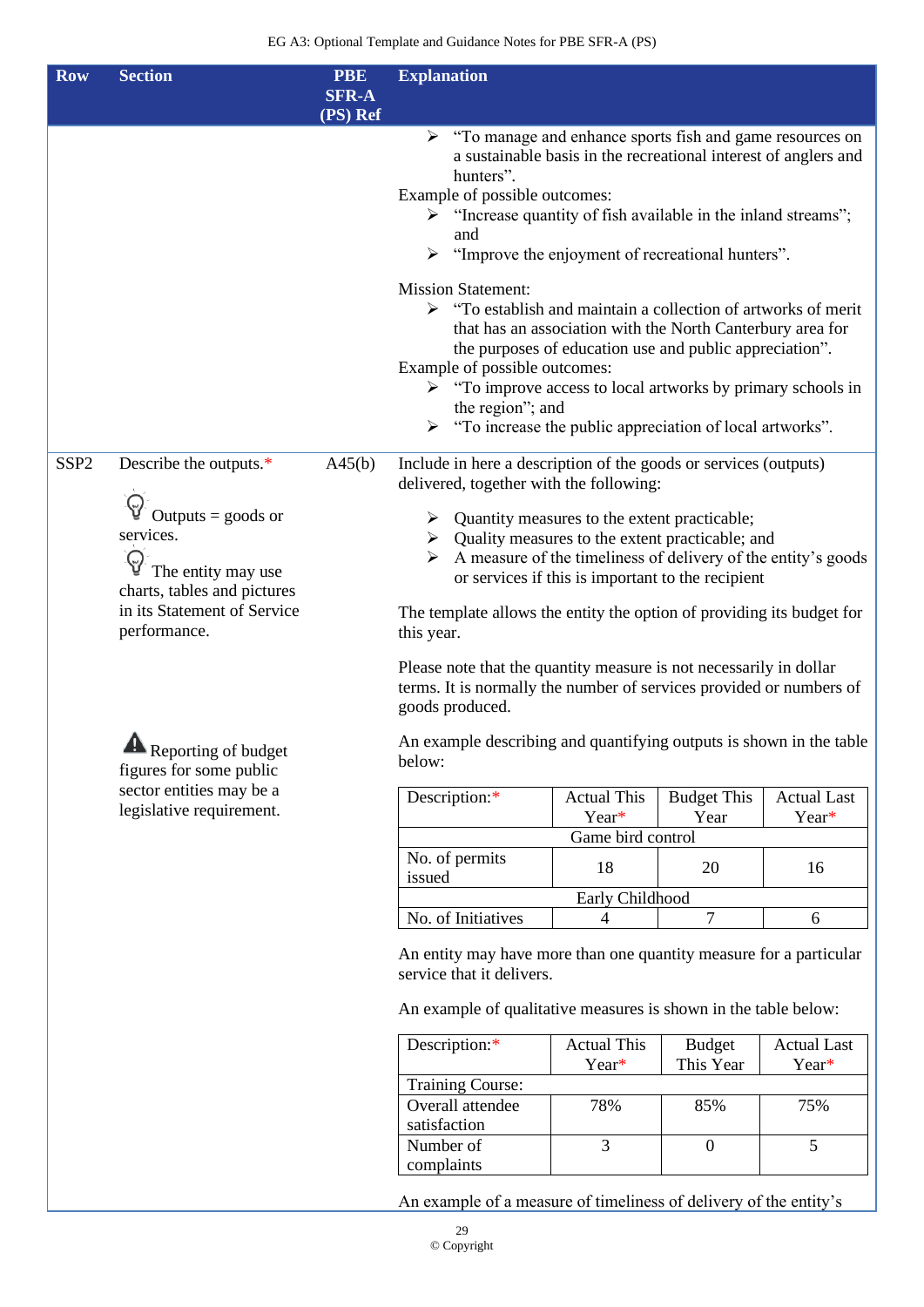| <b>Row</b>       | <b>Section</b>                                                                                                                        | <b>PBE</b><br><b>SFR-A</b><br>(PS) Ref | <b>Explanation</b>                                                                                                                                                                                                                                                                                                                                                      |                             |                            |                             |  |  |  |
|------------------|---------------------------------------------------------------------------------------------------------------------------------------|----------------------------------------|-------------------------------------------------------------------------------------------------------------------------------------------------------------------------------------------------------------------------------------------------------------------------------------------------------------------------------------------------------------------------|-----------------------------|----------------------------|-----------------------------|--|--|--|
|                  |                                                                                                                                       |                                        | outputs is shown in the table below:                                                                                                                                                                                                                                                                                                                                    |                             |                            |                             |  |  |  |
|                  |                                                                                                                                       |                                        | Description*                                                                                                                                                                                                                                                                                                                                                            | <b>Actual This</b><br>Year* | <b>Budget</b><br>This Year | <b>Actual Last</b><br>Year* |  |  |  |
|                  |                                                                                                                                       |                                        | Total calls responded<br>to greater than 6 hours                                                                                                                                                                                                                                                                                                                        | 10                          | $\mathbf{0}$               | 25                          |  |  |  |
|                  |                                                                                                                                       |                                        | Total calls responded<br>to within 6 hours                                                                                                                                                                                                                                                                                                                              | 182                         | 150                        | 155                         |  |  |  |
|                  |                                                                                                                                       |                                        | Total calls responded<br>to within 4 hours                                                                                                                                                                                                                                                                                                                              | 189                         | 150                        | 178                         |  |  |  |
|                  |                                                                                                                                       |                                        |                                                                                                                                                                                                                                                                                                                                                                         |                             |                            |                             |  |  |  |
| SSP <sub>3</sub> | Additional output<br>measures                                                                                                         | A47                                    | You may include here any additional output measures that are<br>relevant to users' understanding of what the entity did during the<br>financial year.                                                                                                                                                                                                                   |                             |                            |                             |  |  |  |
|                  |                                                                                                                                       |                                        | For example:<br>$\triangleright$ The entity may wish to provide an allocation of revenue<br>and expenses related to each category of the entity's<br>outputs; and<br>The entity may wish to provide quantification of the<br>contributions from volunteers in terms of hours or full-time<br>staff equivalents.                                                         |                             |                            |                             |  |  |  |
| SSP4             | Additional information<br>Λ<br>Reporting of budget<br>figures for some public<br>sector entities may be a<br>legislative requirement. | A47                                    | You may include here an explanation of the actual performance<br>achieved against the entity's budget (if provided); the entity may<br>comment on factors within its control (for example a decision made<br>to provide additional services) and also those factors outside the<br>entity's control (for example, the effect of the global recession on<br>the entity). |                             |                            |                             |  |  |  |
|                  |                                                                                                                                       |                                        | Following on from the Example 1 above:                                                                                                                                                                                                                                                                                                                                  |                             |                            |                             |  |  |  |
|                  |                                                                                                                                       |                                        | Game bird control – requests from land owners for assistance to<br>disperse game birds was in line with this year's budget.                                                                                                                                                                                                                                             |                             |                            |                             |  |  |  |
|                  |                                                                                                                                       |                                        | Number of initiatives– the budget was not achieved due to economic<br>conditions and reduced central government support.                                                                                                                                                                                                                                                |                             |                            |                             |  |  |  |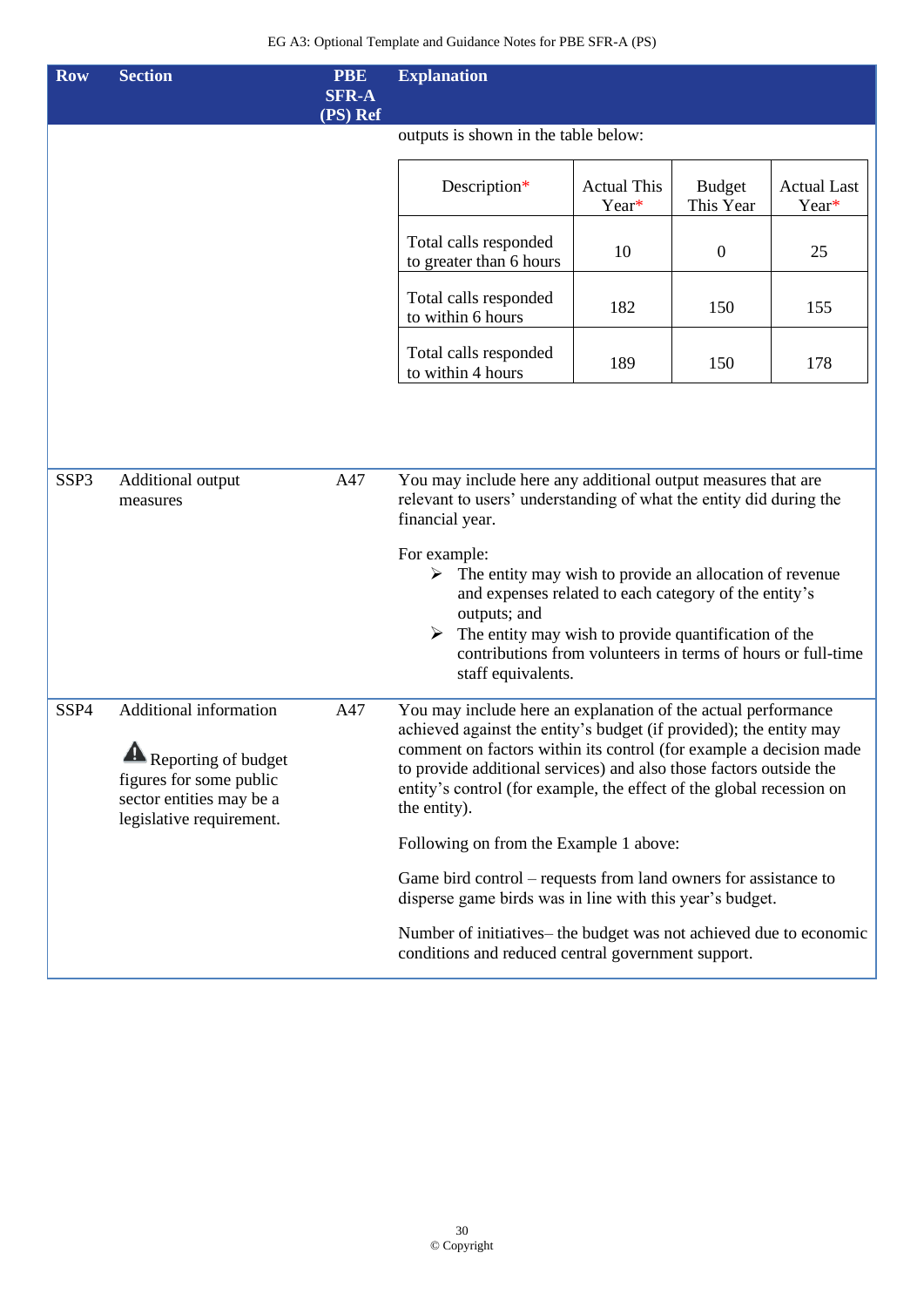## **Section 5: Statement of Financial Performance**

<span id="page-30-0"></span>The purpose of the Statement of Financial Performance is to report all revenue and expenses of the entity for the financial year. The Statement provides users with information about the entity's financial performance, including its revenue, expenses and the resulting surplus or deficit generated during the financial year.

### **Revenue "How was it funded?"**

 $\Theta$ The standard includes a helpful table on when to record revenue and how to measure it (*Table 1: Recording of Specific Types of Revenue*).

The *Tier 3 public sector standard* does not require volunteer time or goods or services donated to the entity (goods or services in kind) to be recorded as revenue. However, the entity has the option of doing so if it wishes.

The *Tier 3 public sector standard* requires that in order to make information about revenue understandable to users, revenue must be aggregated and separately presented in categories. The Standard sets out some minimum categories that must be separately reported when the category is applicable and significant to the entity. The template has been developed using these minimum categories but allows for these to be disaggregated or additional categories to be added. The template also allows for breakdowns of revenue categories to be provided in the Notes to the Performance Report.

**A** Be consistent with classifications.

The electronic version of the template includes drop down lists with suggested breakdowns of the minimum revenue categories. The user of the template can edit these lists by clicking on the "Lists" (highlighted in green) worksheet.

 $\varsigma$ SoFPer – Statement of Financial Performance.

Cells that are highlighted contain formulas, and will automatically calculate in the electronic version of the template once the detail has been entered into the template.

If the entity adds any additional rows into the template, please remember to check the formulae to ensure all rows are included in the totals.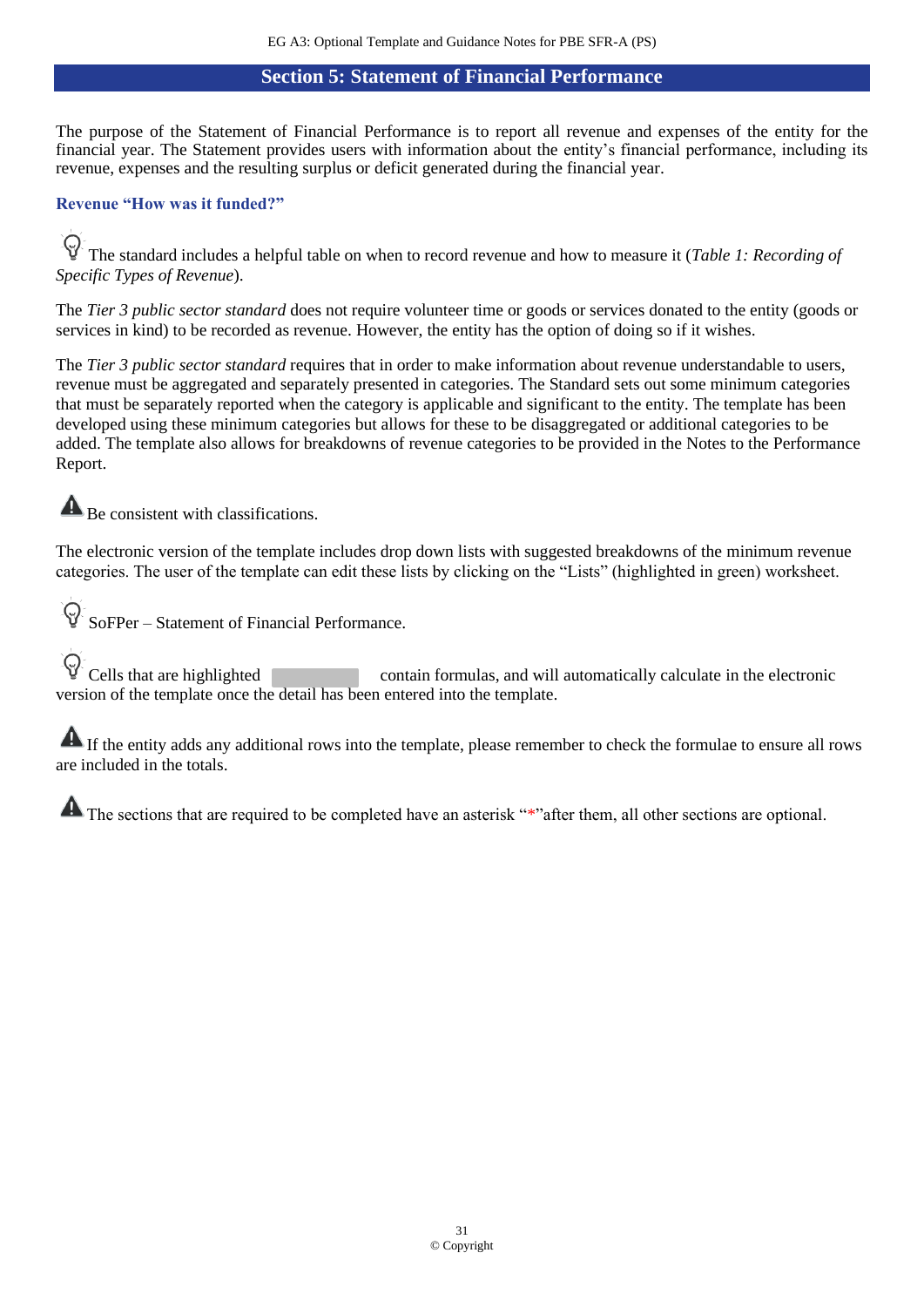| <b>Row</b> | <b>Category</b>                                                                                                                                                                                          | <b>PBE</b><br><b>SFR-A</b><br>(PS) Ref | <b>Explanation</b>                                                                                                                                                                                                                                                                                                                                                                                                                                                                                                                        |
|------------|----------------------------------------------------------------------------------------------------------------------------------------------------------------------------------------------------------|----------------------------------------|-------------------------------------------------------------------------------------------------------------------------------------------------------------------------------------------------------------------------------------------------------------------------------------------------------------------------------------------------------------------------------------------------------------------------------------------------------------------------------------------------------------------------------------------|
| SoFPer1    | Funding from central or local<br>government *                                                                                                                                                            | A56-A60<br>Table 1<br>A65-A68          | Include here all funding received from central or local<br>government, including both general funding and funding that<br>is linked to the delivery of specific goods or services.<br><b>Funding that has conditions attached</b>                                                                                                                                                                                                                                                                                                         |
|            |                                                                                                                                                                                                          |                                        | Where funding from central or local government has<br>conditions attached, it is necessary to determine whether<br>those conditions lead to a liability. Revenue that has a "use or<br>return" condition shall initially be recorded as a liability until<br>the conditions have been met, at which point the revenue<br>should then be recorded.                                                                                                                                                                                         |
| SoFPer2    | Revenue from non-<br>governmental sources for<br>providing goods or services *                                                                                                                           | A56-A60<br>Table 1                     | Include here fees, charges and other revenue from other<br>organisations and individuals that are for the delivery of<br>goods or services, for example:<br>Evenue from sales to the public – for example:<br>course fees, fees for advice or counselling services,<br>student fees, registration fees, licensing fees and<br>examination fees; and<br>$\triangleright$ Lease or rental revenue - for example, an entity may<br>own a building and rent out some space to another<br>entity; a conference held on the premises for a fee. |
| SoFPer3    | Donations, fundraising and<br>other similar revenue*                                                                                                                                                     | A56-A60<br>Table 1                     | Includes grants and donations/koha received from the public<br>and non-governmental organisations. Any revenue from<br>fundraising should also be included here.                                                                                                                                                                                                                                                                                                                                                                          |
|            |                                                                                                                                                                                                          |                                        | Donations that have conditions attached<br>Where donations, fundraising and other similar revenue has<br>conditions attached, it is necessary to determine whether<br>those conditions lead to a liability. Revenue that has a "use or<br>return" condition shall initially be recorded as a liability until<br>the conditions have been met, at which point the revenue<br>should then be recorded.                                                                                                                                      |
| SoFPer4    | Interest, dividends and other<br>investment revenue*                                                                                                                                                     | A56-A60<br>Table 1                     | Include in here any revenue received from investments that<br>the entity has, for example:<br>$\triangleright$ Interest – include gross interest earned on all bank<br>accounts including any compounding interest on term<br>investments;<br>$\triangleright$ Dividends – if the entity holds shares in a company,<br>the entity may receive dividend revenue, could be six<br>monthly or yearly; and<br>Other investment revenue.<br>➤                                                                                                  |
| SoFPer5    | Other revenue<br>Note that the Tier 3<br>public sector standard<br>permits disaggregation or<br>additional revenue categories<br>to be presented in the<br><b>Statement of Financial</b><br>Performance. | A56-A60<br>Table 1                     | Include in here any other revenue that the entity receives, for<br>example:<br>$\triangleright$ Gain on sale/disposal of an asset.<br>For example, if the entity has a motor vehicle<br>recorded at \$10,000, and it sells the motor vehicle<br>for $$12,000$ , the gain on sale of $$2,000$ would be<br>recorded here; and<br>Insurance pay-outs.<br>➤<br>If the entity received money from an insurance claim<br>for an asset that was damaged or lost, it would                                                                        |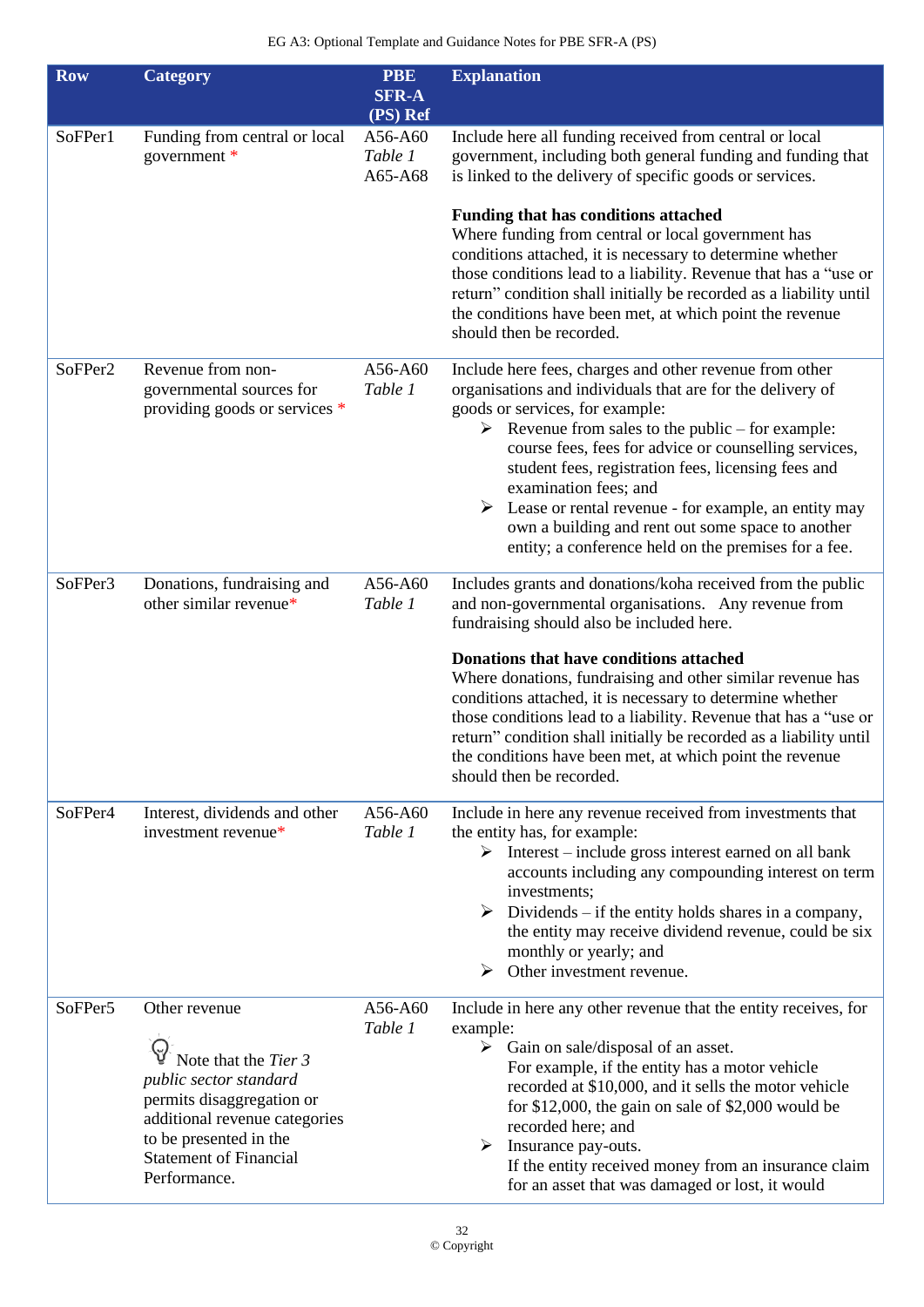| <b>Row</b>          | <b>Category</b>           | <b>PBE</b><br><b>SFR-A</b><br>(PS) Ref | <b>Explanation</b>               |
|---------------------|---------------------------|----------------------------------------|----------------------------------|
|                     |                           |                                        | include the money received here. |
| SoFPer <sub>6</sub> | Total Revenue*<br>formula |                                        | Total of rows SoFPer1 to SoFPer5 |

## **Expenses "What did it cost?"**

The standard includes a helpful table on when to record expenses and how to measure them (*Table 2: Recording*) *of Specific Types of Expenses*).

The *Tier 3 public sector standard* requires that in order to make information about expenses understandable to users, expenses must be aggregated and separately presented in categories. The Standard sets out some minimum categories that must be separately reported when the category is applicable and significant to the entity. The template has been developed using these minimum categories but allows for these to be disaggregated or additional categories to be added. The template also allows for breakdowns of expense categories to be provided in the Notes to the Performance Report.

 $\blacktriangle$ Be consistent with classifications.

The electronic version of the template includes drop down lists with suggested breakdowns of the minimum expense categories. The user of the template can edit these lists by clicking on the "Lists" (highlighted in green) worksheet.

| <b>Row</b> | <b>Category</b>                                  | <b>PBE</b><br><b>SFR-A</b>     | <b>Explanation</b>                                                                                                                                                                                                                                                                                                                                                                                                                                                                                                                                                                                                                                                                                                                          |
|------------|--------------------------------------------------|--------------------------------|---------------------------------------------------------------------------------------------------------------------------------------------------------------------------------------------------------------------------------------------------------------------------------------------------------------------------------------------------------------------------------------------------------------------------------------------------------------------------------------------------------------------------------------------------------------------------------------------------------------------------------------------------------------------------------------------------------------------------------------------|
| SoFPer7    | Employee related costs*                          | (PS) Ref<br>A74-A78<br>Table 2 | If the entity employs staff enter all the related costs here:<br>$\triangleright$ Salaries and Wages; include any payments to<br>temporary/relief staff;<br>$\triangleright$ Employer superannuation contributions for example,<br>KiwiSaver;<br>$\triangleright$ Other – ACC Levies, staff training, professional<br>development and staff recruitment.<br>The Tier 3 public sector standard does not require volunteer<br>time to be recorded as an expense. However entities may do<br>so on an optional basis.<br>Reimbursements for expenses incurred by the employee on<br>behalf of the entity are not classified as employee costs, but<br>are recorded under the appropriate category of expense<br>relating to the reimbursement. |
| SoFPer8    | Costs related to providing<br>goods or services* | A74-A78<br>Table 2             | Include in this row any costs related to providing goods or<br>services (costs incurred in relation to the revenue category –<br>"revenue from providing goods or services").<br>For example, costs involved in delivering health services for<br>pre-school children as contracted by the government.<br>Most overhead or administrative costs of the entity are also in<br>this category, for example:<br>$\triangleright$ Utilities (rent, rates, power, telephone);<br>$\triangleright$ IT (computer) costs;<br>Insurance, repairs & maintenance;<br>➤<br>Stationery;<br>➤<br>33                                                                                                                                                        |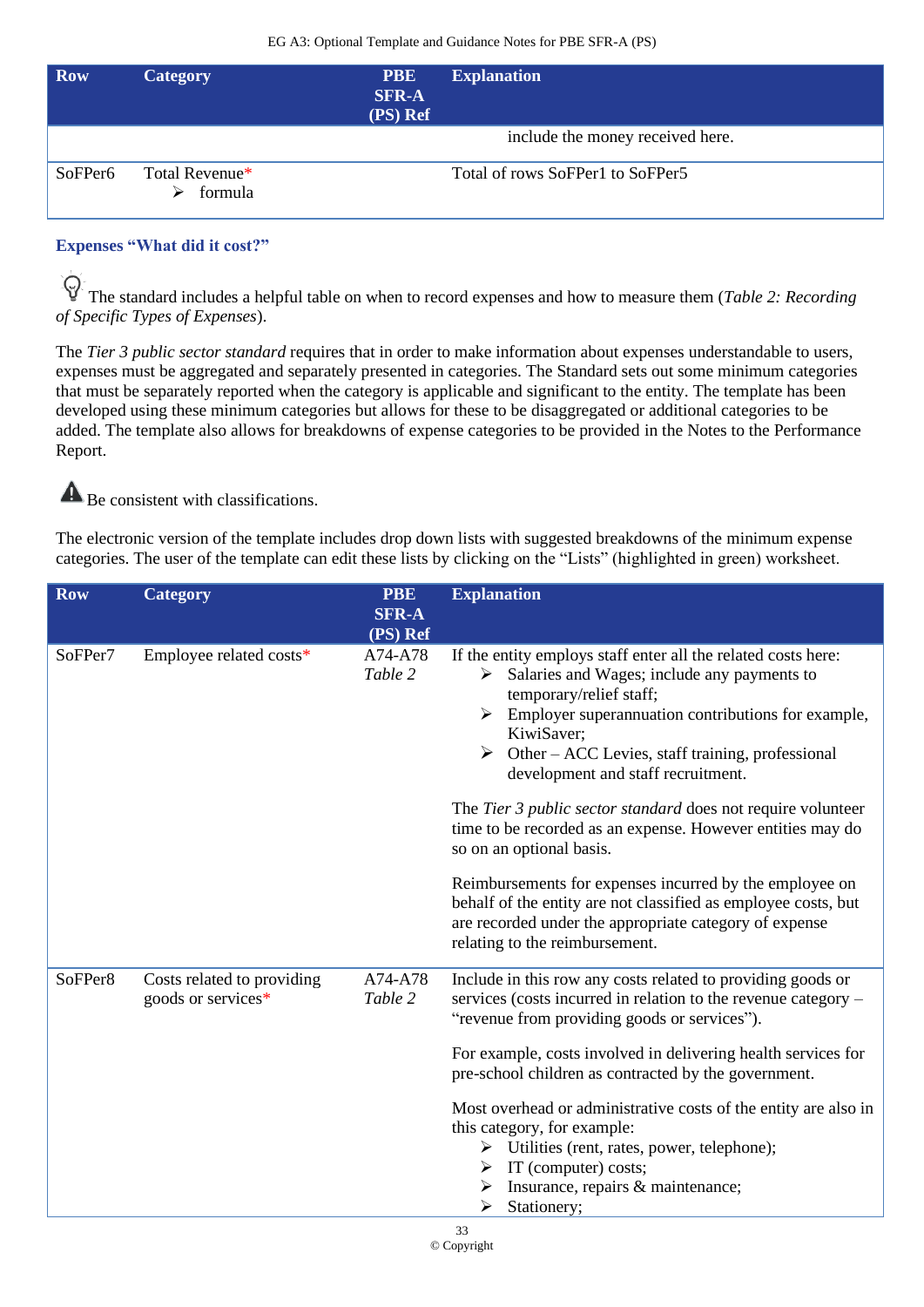| <b>Row</b> | <b>Category</b>                                                                                                                                                                                           | <b>PBE</b><br><b>SFR-A</b><br>(PS) Ref | <b>Explanation</b>                                                                                                                                                                                                                                                                                                         |
|------------|-----------------------------------------------------------------------------------------------------------------------------------------------------------------------------------------------------------|----------------------------------------|----------------------------------------------------------------------------------------------------------------------------------------------------------------------------------------------------------------------------------------------------------------------------------------------------------------------------|
|            |                                                                                                                                                                                                           |                                        | Photocopying;<br>➤<br>Postage/courier costs;<br>Software costs; and<br>Cleaning.                                                                                                                                                                                                                                           |
| SoFPer9    | Expenses related to<br>fundraising*                                                                                                                                                                       | A74-A78<br>Table 2                     | These are the direct costs that were incurred to generate the<br>fundraising revenue listed in row SoFPer3.                                                                                                                                                                                                                |
|            |                                                                                                                                                                                                           |                                        | Direct costs are those costs that were necessary to undertake<br>the fundraising activity. For example: hiring of premises or<br>equipment; promotion or marketing costs; prizes or other<br>goods; fees or commissions.                                                                                                   |
|            |                                                                                                                                                                                                           |                                        | The Tier 3 public sector standard does not require an<br>apportionment of indirect costs and overheads.                                                                                                                                                                                                                    |
|            |                                                                                                                                                                                                           |                                        | The entity may provide in the Notes to the Performance<br>Report a breakdown of the net proceeds by fundraising event<br>or activity if it considers this is useful information for users.                                                                                                                                 |
| SoFPer10   | Other expenses<br>Note that the Tier 3<br>public sector standard<br>permits disaggregation or<br>additional expense categories<br>to be presented in the<br><b>Statement of Financial</b><br>Performance. | A74-A78<br>Table 2                     | Any other expenses incurred need to be included here:<br>Interest/debt servicing costs;<br>➤<br>Depreciation;<br>$\triangleright$ Bad debts;<br>$\triangleright$ Other impairment charges (i.e. write down of assets);<br>$\triangleright$ Loss on sale or disposal of assets; and<br>Other – audit fees; sundry expenses. |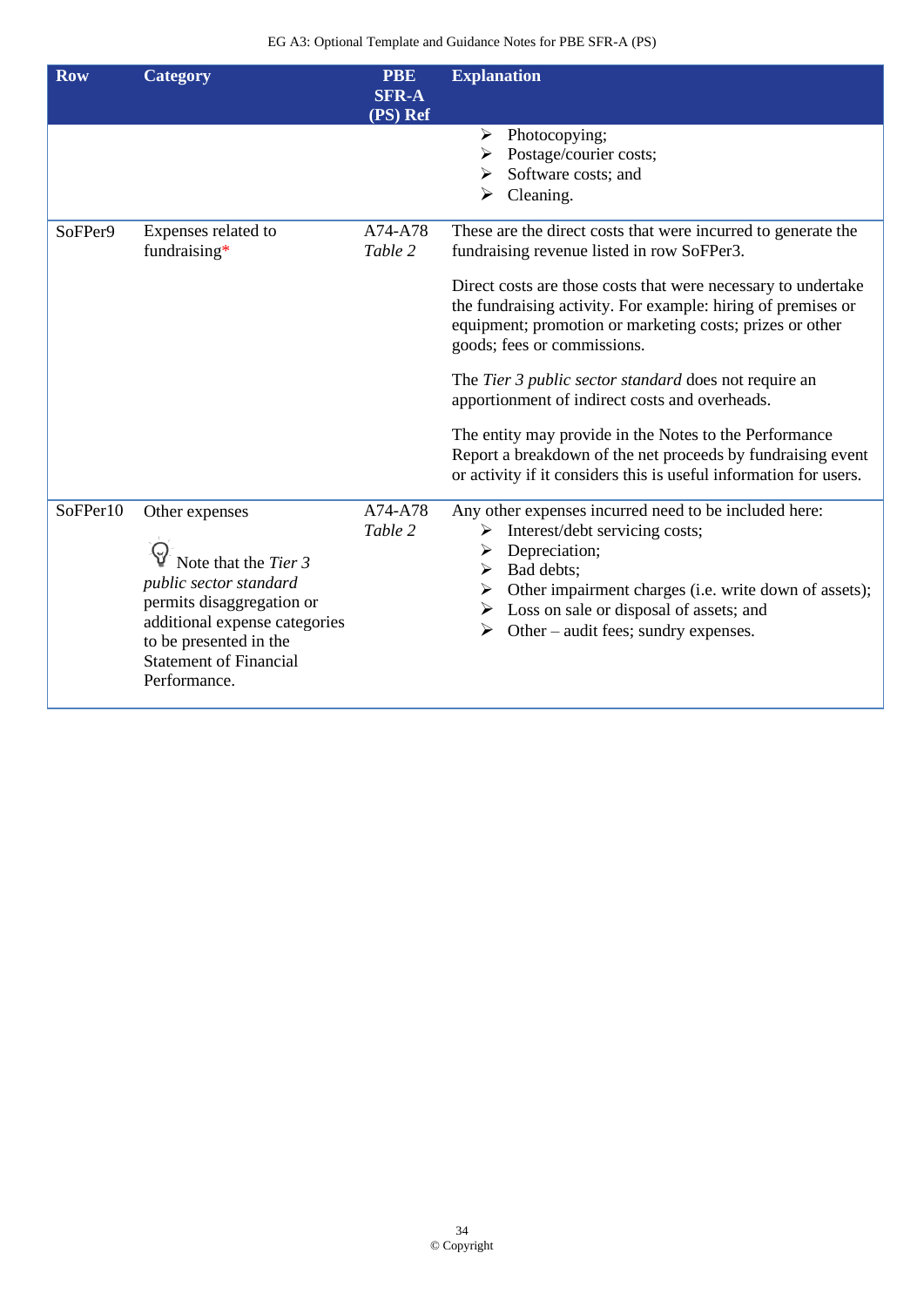| <b>Row</b> | <b>Category</b> | <b>PBE</b><br><b>SFR-A</b><br>(PS) Ref | <b>Explanation</b>                                                                                                                                                                                                                                                                                                                                                                                                                                                                                                                                                                                                                                                                                                                  |                       |                |  |  |
|------------|-----------------|----------------------------------------|-------------------------------------------------------------------------------------------------------------------------------------------------------------------------------------------------------------------------------------------------------------------------------------------------------------------------------------------------------------------------------------------------------------------------------------------------------------------------------------------------------------------------------------------------------------------------------------------------------------------------------------------------------------------------------------------------------------------------------------|-----------------------|----------------|--|--|
| SoFPer10   | Other expenses  | A109.1 $&$                             | Reversal of impairment charges                                                                                                                                                                                                                                                                                                                                                                                                                                                                                                                                                                                                                                                                                                      |                       |                |  |  |
|            |                 |                                        | A109.2<br>Example – reversal of impairment charge for an item of<br>property, plant and equipment:                                                                                                                                                                                                                                                                                                                                                                                                                                                                                                                                                                                                                                  |                       |                |  |  |
|            |                 |                                        | Entity A has an item of property, plant and equipment which<br>it purchased for \$5,000 and decided to depreciate on a<br>straight-line basis over 5 years. At the end of year 2 the entity<br>recorded an impairment charge of \$1,500 and confirmed that<br>the remaining useful life was still three years. The year 3<br>depreciation expense reflects the asset's revised carrying<br>amount allocated over the remaining life of 3 years. At the<br>end of year 3 the entity reversed the impairment charge.<br>The entity can reverse only $$1,000$ of the original $$1,500$<br>impairment charge. The asset cannot be recorded at more<br>than the carrying amount, had the impairment not been<br>recorded (see Column B). |                       |                |  |  |
|            |                 |                                        |                                                                                                                                                                                                                                                                                                                                                                                                                                                                                                                                                                                                                                                                                                                                     | Column A              | Column B       |  |  |
|            |                 |                                        |                                                                                                                                                                                                                                                                                                                                                                                                                                                                                                                                                                                                                                                                                                                                     | (With                 | (No impairment |  |  |
|            |                 |                                        |                                                                                                                                                                                                                                                                                                                                                                                                                                                                                                                                                                                                                                                                                                                                     | impairment<br>charge) | charge)        |  |  |
|            |                 |                                        | Cost                                                                                                                                                                                                                                                                                                                                                                                                                                                                                                                                                                                                                                                                                                                                | \$5,000               | \$5,000        |  |  |
|            |                 |                                        | Year 1                                                                                                                                                                                                                                                                                                                                                                                                                                                                                                                                                                                                                                                                                                                              | (\$1,000)             | (\$1,000)      |  |  |
|            |                 |                                        | depreciation<br>$(\$5,000/5 \text{ years})$                                                                                                                                                                                                                                                                                                                                                                                                                                                                                                                                                                                                                                                                                         |                       |                |  |  |
|            |                 |                                        | Carrying amount                                                                                                                                                                                                                                                                                                                                                                                                                                                                                                                                                                                                                                                                                                                     | \$4,000               | \$4,000        |  |  |
|            |                 |                                        | Year <sub>2</sub>                                                                                                                                                                                                                                                                                                                                                                                                                                                                                                                                                                                                                                                                                                                   | $(*1,000)$            | (\$1,000)      |  |  |
|            |                 |                                        | depreciation                                                                                                                                                                                                                                                                                                                                                                                                                                                                                                                                                                                                                                                                                                                        |                       |                |  |  |
|            |                 |                                        | Year 2 impairment                                                                                                                                                                                                                                                                                                                                                                                                                                                                                                                                                                                                                                                                                                                   | (\$1,500)             | \$0            |  |  |
|            |                 |                                        | Carrying amount                                                                                                                                                                                                                                                                                                                                                                                                                                                                                                                                                                                                                                                                                                                     | \$1,500               | \$3,000        |  |  |
|            |                 |                                        | Year 3                                                                                                                                                                                                                                                                                                                                                                                                                                                                                                                                                                                                                                                                                                                              | $(\$500)$             | (\$1,000)      |  |  |
|            |                 |                                        | depreciation<br>(\$1,500/3\$ years)                                                                                                                                                                                                                                                                                                                                                                                                                                                                                                                                                                                                                                                                                                 |                       |                |  |  |
|            |                 |                                        | Carrying amount                                                                                                                                                                                                                                                                                                                                                                                                                                                                                                                                                                                                                                                                                                                     | \$1,000               | \$2,000        |  |  |
|            |                 |                                        | Reverse                                                                                                                                                                                                                                                                                                                                                                                                                                                                                                                                                                                                                                                                                                                             | \$1,000               |                |  |  |
|            |                 |                                        | impairment                                                                                                                                                                                                                                                                                                                                                                                                                                                                                                                                                                                                                                                                                                                          |                       |                |  |  |
|            |                 |                                        | Carrying amount                                                                                                                                                                                                                                                                                                                                                                                                                                                                                                                                                                                                                                                                                                                     | \$2,000               | \$2,000        |  |  |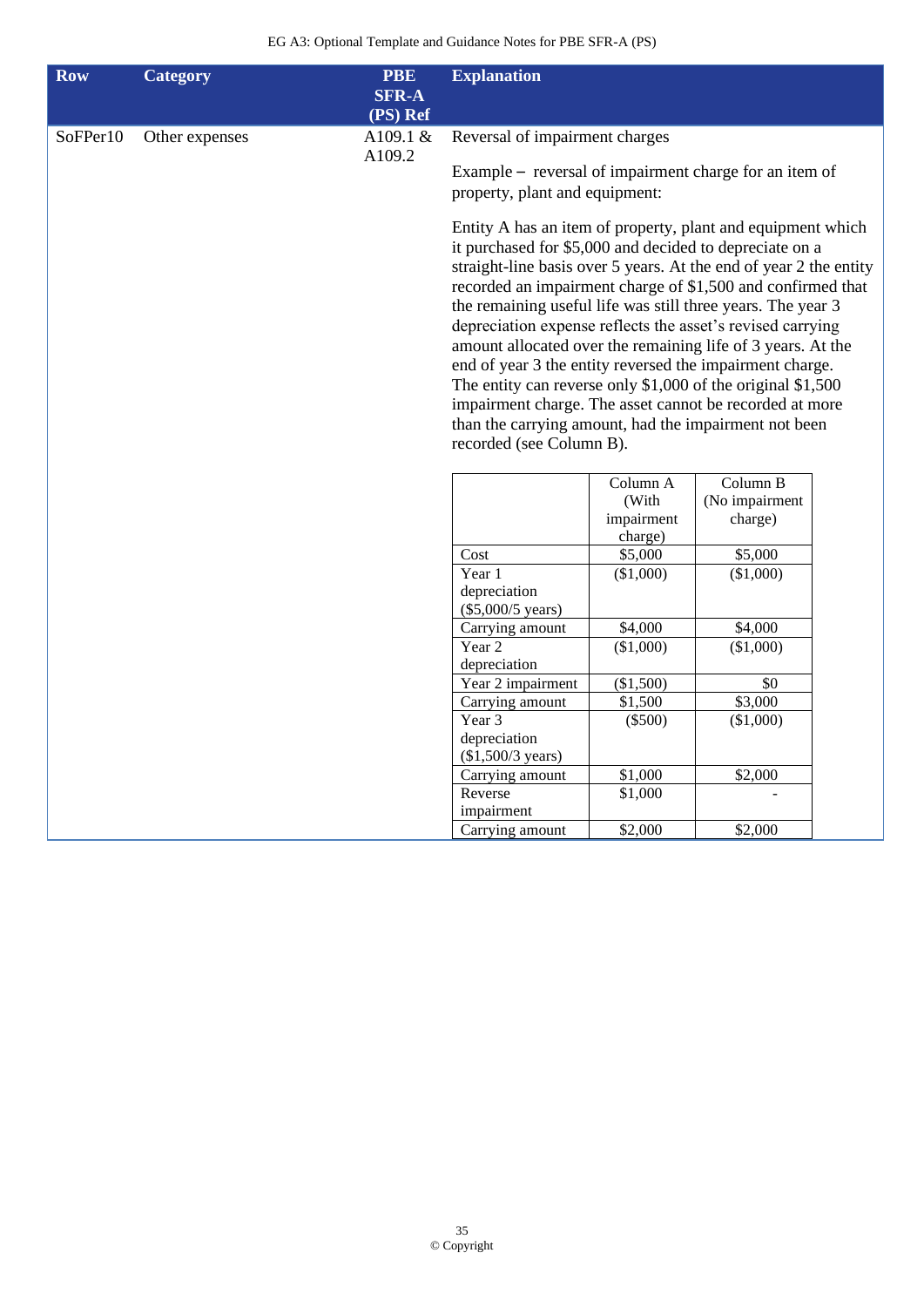| <b>Row</b> | <b>Category</b>                                                                                                                                          | <b>PBE</b>               | <b>Explanation</b>                                                                                                                                                                                                                                                                                                                                                                                                                                                                                                                                                                                                                                                                                                                                                                                                                                                                                                                                                                                                                                                                                                                                                                                                                                                                                                                                                         |
|------------|----------------------------------------------------------------------------------------------------------------------------------------------------------|--------------------------|----------------------------------------------------------------------------------------------------------------------------------------------------------------------------------------------------------------------------------------------------------------------------------------------------------------------------------------------------------------------------------------------------------------------------------------------------------------------------------------------------------------------------------------------------------------------------------------------------------------------------------------------------------------------------------------------------------------------------------------------------------------------------------------------------------------------------------------------------------------------------------------------------------------------------------------------------------------------------------------------------------------------------------------------------------------------------------------------------------------------------------------------------------------------------------------------------------------------------------------------------------------------------------------------------------------------------------------------------------------------------|
|            |                                                                                                                                                          | <b>SFR-A</b><br>(PS) Ref |                                                                                                                                                                                                                                                                                                                                                                                                                                                                                                                                                                                                                                                                                                                                                                                                                                                                                                                                                                                                                                                                                                                                                                                                                                                                                                                                                                            |
| SoFPer10   | Other expenses<br>Note land does not<br>depreciate.<br>Assets under a certain<br>value (usually \$500) are<br>often expensed in the year of<br>purchase. | A74-A78<br>Table 2       | <b>Depreciation:</b> When the entity purchases a physical asset<br>with a life greater than 12 months (for example, a motor<br>vehicle) it will record it as an item of property, plant and<br>equipment in its Statement of Financial Position. These<br>physical assets reduce in value to the entity over time, for<br>example, through use. To reflect this reduction in value the<br>entity records an expense called depreciation. This has the<br>effect of spreading the cost of the asset over its expected life.<br>The Tier 3 public sector standard allows the use of both the<br>straight line and diminishing value methods of depreciation.<br>Examples of calculating the depreciation expense:<br>Example 1: Using straight line depreciation:<br>A REAP with a 31 March year end bought a car in September<br>for \$7,500, the useful life of the car is 5 years (the simplified<br>assumption is that there is no value at the end of the asset's<br>life).<br>Depreciation is calculated on the original cost price of the<br>asset, and the same amount is claimed each year. If the entity<br>is registered for GST, the cost excludes any GST it has<br>already claimed in the entity's GST return.<br>If an entity buys an asset part way through its financial year it<br>claims depreciation for the number of months it has owned<br>the asset. |
|            |                                                                                                                                                          |                          | Based on the above example the depreciation expense to be<br>recorded in the Statement of Financial Performance for the<br>current year would be $(\$7,500/5$ years) x (6mths/12mths)<br>equals \$750. Next year the depreciation expense for this asset<br>would be \$1,500 (\$7,500/5 years).<br>Example 2: Using diminishing value depreciation:<br>Rather than calculating the amount of depreciation on the<br>original cost price the entity calculates depreciation each year<br>on the opening carrying value for example,<br>Depreciate the motor vehicle at 30% DV<br>Depreciation Expense<br>Carrying<br>Value<br>Year1<br>30% of \$7,500 for 6 mths=\$1,125<br>\$6,375                                                                                                                                                                                                                                                                                                                                                                                                                                                                                                                                                                                                                                                                                         |
|            |                                                                                                                                                          |                          | Year 2<br>30% of \$6,375 for 12 mths=\$1,913<br>\$4,462<br>Year 3<br>30% of \$4,462 for 12 mths=\$1,339<br>\$3,123                                                                                                                                                                                                                                                                                                                                                                                                                                                                                                                                                                                                                                                                                                                                                                                                                                                                                                                                                                                                                                                                                                                                                                                                                                                         |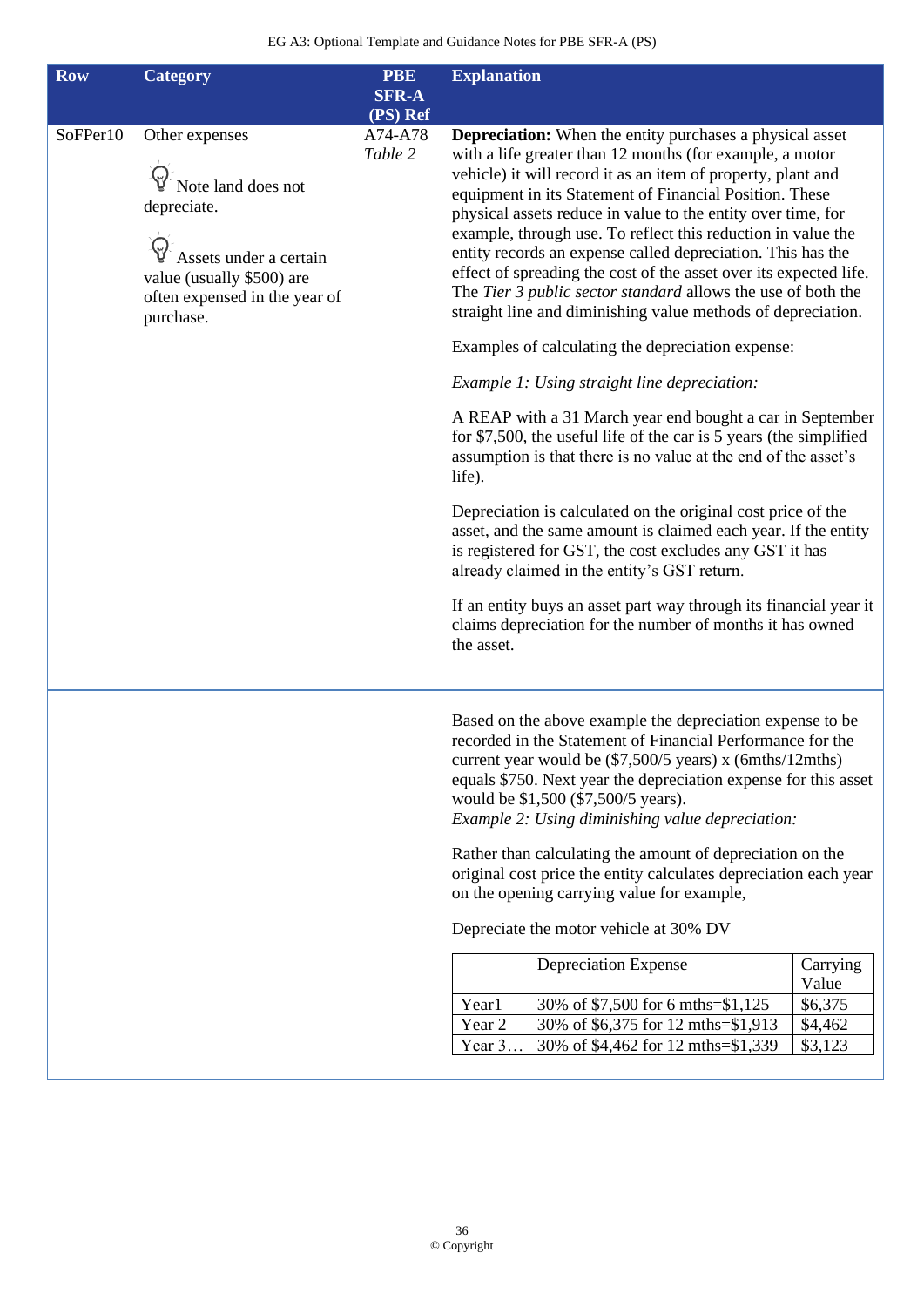| <b>Row</b>           | Category                   | <b>PBE</b><br><b>SFR-A</b><br>(PS) Ref | <b>Explanation</b>                                                                                                                                                                                                                                                                                                                                                                                                                  |
|----------------------|----------------------------|----------------------------------------|-------------------------------------------------------------------------------------------------------------------------------------------------------------------------------------------------------------------------------------------------------------------------------------------------------------------------------------------------------------------------------------------------------------------------------------|
| SoFPer <sub>10</sub> | Other expenses             | A74-A78<br>Table 2                     | <b>Bad debts:</b> At the end of the financial year the entity should<br>review its debtors, that is, people who owe the entity money,<br>to determine if it needs to write off/expense any or all of the<br>debt. The entity would only do this where all attempts made<br>to collect on the debt have failed, that is, there is no<br>reasonable likelihood that the debt will be paid, or the debtor<br>has gone into bankruptcy. |
| SoFPer11             | Total Expenses*<br>formula |                                        | Total of rows SoFPer7 to SoFPer10                                                                                                                                                                                                                                                                                                                                                                                                   |

# **Surplus/Deficit for the year**

| <b>Row</b> | <b>Category</b>                           | <b>PBE</b><br><b>SFR-A</b><br>(PS) Ref | <b>Explanation</b>     |
|------------|-------------------------------------------|----------------------------------------|------------------------|
|            | SoFPer12 Surplus/(Deficit) $*$<br>formula |                                        | SoFPer6 less SoFPer11. |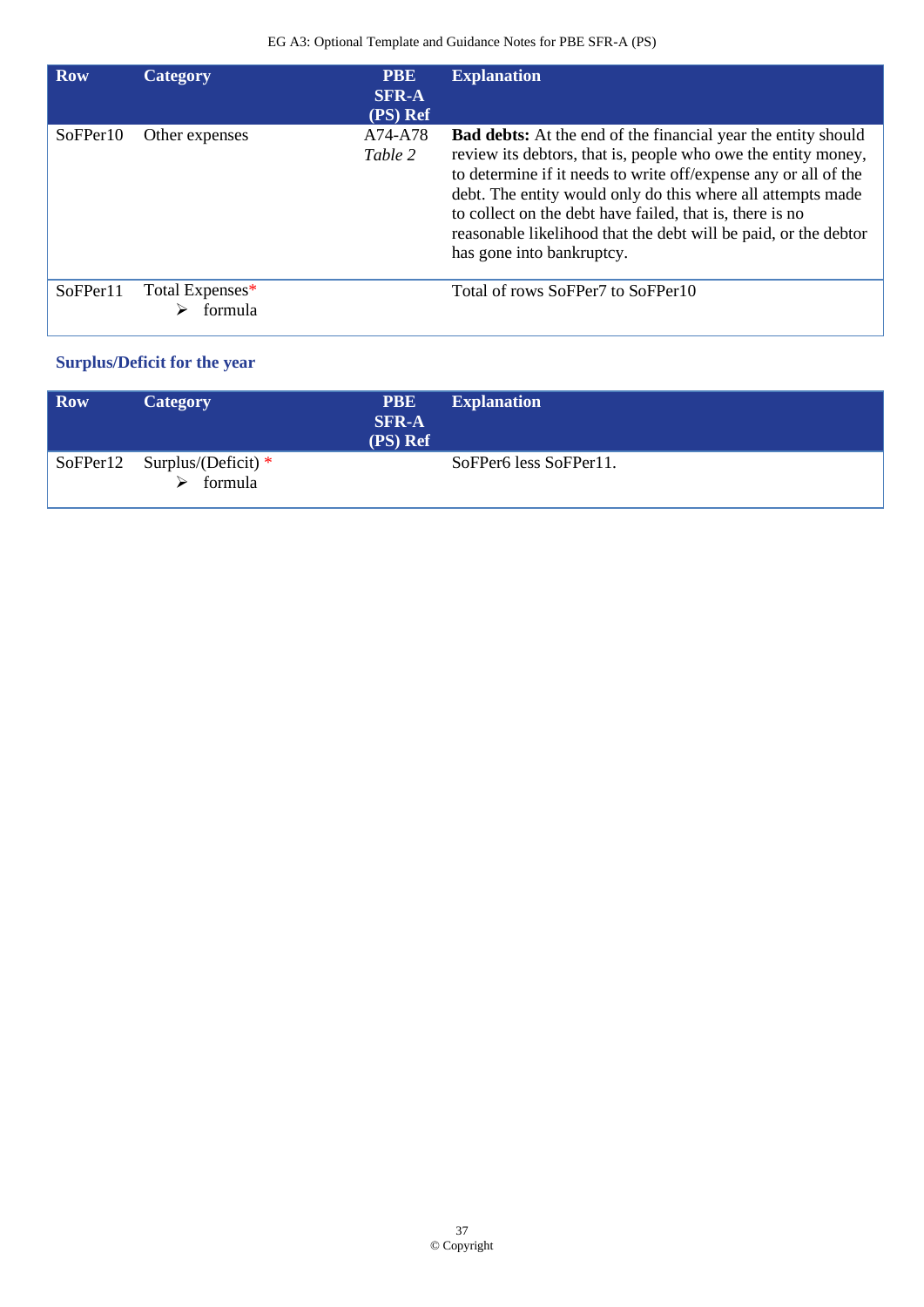### **Section 6 : Statement of Financial Position**

## <span id="page-37-0"></span>**Assets and Liabilities" What the entity owns?" and "What the entity owes?"**

The Statement of Financial Position (also called a balance sheet) reports the assets, liabilities and accumulated funds of the entity at a set point in time (the balance date). It can be laid out in lots of different ways, including:

- ➢ Total Assets less Total Liabilities (Net Assets) equals Total Accumulated Funds (Template version); or
- ➢ Total Assets equals Total Liabilities plus Accumulated Funds.

The standard includes helpful tables on when to record assets and liabilities and how to measure them:

- ➢ *Table 3: Recording of Specific Types of Asset; and*
- ➢ *Table 4: Recording of Specific Types of Liability.*

Assets and liabilities are to be classified into current and non-current. Current assets are those which are intended to be converted into cash within 12 months of balance date and current liabilities are those which are due to be settled (paid) within 12 months of balance date.

The *Tier 3 public sector standard* requires that in order to make information about assets and liabilities understandable to users, assets and liabilities must be aggregated and separately presented in categories. The Standard sets out some minimum categories that must be separately reported when the category is applicable and significant to the entity. The template has been developed using these minimum categories but allows for these to be disaggregated or additional categories to be added. The template also allows for breakdowns of asset and liability categories to be provided in the Notes to the Performance Report.

The electronic version of the template includes drop down lists with suggested breakdowns of the main asset and liability categories. The user of the template can edit these lists by clicking on the "Lists" (highlighted in green) worksheet.

 $\Theta$ SoFPos – Statement of Financial Position.

 $\mathbb{C}$  Cells that are highlighted contain formulas, and will automatically calculate in the electronic version of the template once the detail has been entered into the template.

If the entity adds any additional rows into the template, please remember to check the formulae to ensure all rows are included in the totals.

| <b>Row</b> | Category                                                                                                                                       | <b>PBE</b><br><b>SFR-A</b><br>(PS) Ref | <b>Explanation</b>                                                                                                                                                                                                                                                                                                                   |
|------------|------------------------------------------------------------------------------------------------------------------------------------------------|----------------------------------------|--------------------------------------------------------------------------------------------------------------------------------------------------------------------------------------------------------------------------------------------------------------------------------------------------------------------------------------|
| SoFPos1    | Bank accounts and cash*<br>The movement in this<br>balance for the year is what<br>is shown in the entity's<br><b>Statement of Cash Flows.</b> | A95<br>Table 3                         | This is the total of all bank accounts and cash held by the<br>entity.<br>Include the following:<br>$\triangleright$ Cheque account balances;<br>Savings account balances;<br>➤<br>Petty Cash; and<br>➤<br>Cash floats<br>➤<br>Any bank overdraft balances are to be reported in row<br>SoFPos <sub>12</sub> as a current liability. |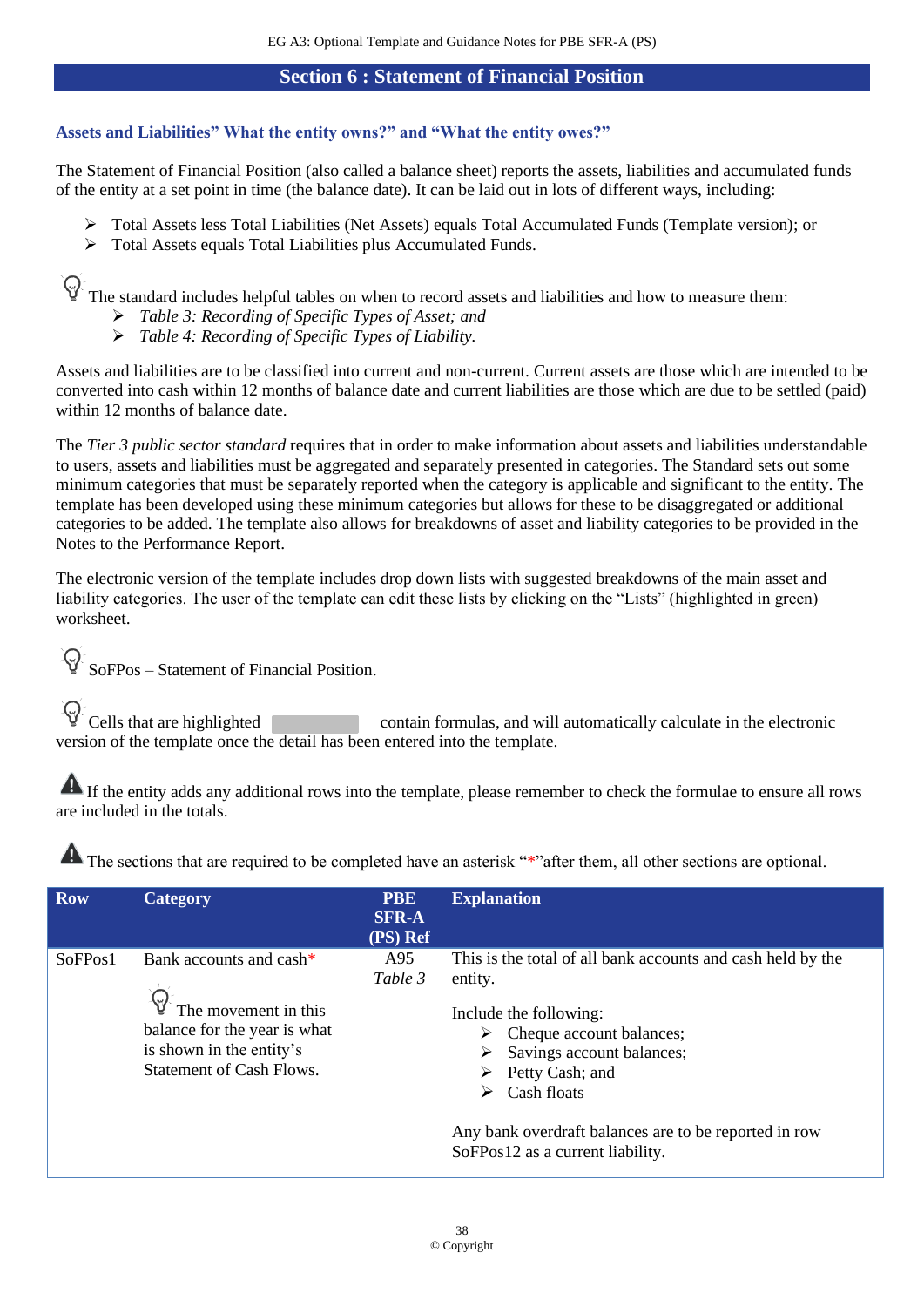| <b>Row</b> | <b>Category</b>                                                           | <b>PBE</b><br><b>SFR-A</b><br>(PS) Ref | <b>Explanation</b>                                                                                                                                                                                                                                                                                                                                                  |
|------------|---------------------------------------------------------------------------|----------------------------------------|---------------------------------------------------------------------------------------------------------------------------------------------------------------------------------------------------------------------------------------------------------------------------------------------------------------------------------------------------------------------|
| SoFPos2    | Debtors and prepayments*<br>Refer SoFPer11<br>regarding bad debt expense. | A96-A97<br>Table 3                     | Debtors, also called accounts receivable, are amounts owed<br>to the entity by others, for example, amounts due in relation<br>to providing goods or services to an individual or another<br>entity.                                                                                                                                                                |
|            |                                                                           |                                        | $\mathbb{Q}^{\mathbb{C}}$ Does the entity have any registration fees owing to it?                                                                                                                                                                                                                                                                                   |
|            |                                                                           |                                        | Has the entity issued invoices for which payment has not<br>been received?                                                                                                                                                                                                                                                                                          |
|            |                                                                           |                                        | Is the entity owed a refund of GST from the IRD?                                                                                                                                                                                                                                                                                                                    |
|            |                                                                           |                                        | Prepayments are any significant amounts paid in advance,<br>such as insurance or rent. For example, an entity with a<br>balance date of 30 June paid its annual insurance premiums<br>of \$2,400 on the 1 <sup>st</sup> of March. In its Performance Report for<br>the 30 <sup>th</sup> June it would show 8 months of the premium as a<br>prepayment $(\$1,600)$ . |
|            |                                                                           |                                        | Include the following:<br>$\triangleright$ Accounts receivable/debtors;<br>$\triangleright$ Prepayments;<br>$\triangleright$ GST receivable; and<br>$\triangleright$ Other receivables, for example, interest receivable.                                                                                                                                           |
| SoFPos3    | Inventory*                                                                | A98<br>Table 3                         | Include here any inventory/stock at the end of the financial<br>year, for example, goods held for resale.                                                                                                                                                                                                                                                           |
|            | Only record purchased<br>inventory.                                       |                                        | Inventories may include:<br>information brochures printed for the entity but not<br>yet distributed;<br>consumable stores;<br>≻<br>maintenance materials;<br>spare parts for plant and equipment; and<br>work-in-progress, such as educational/training<br>⋗<br>course materials under development.                                                                 |
| SoFPos4    | Other current assets                                                      | A104                                   | Include in here any other current assets not disclosed above.                                                                                                                                                                                                                                                                                                       |
|            |                                                                           |                                        | Short term deposits, less than 12 months to maturity.<br>➤                                                                                                                                                                                                                                                                                                          |
| SoFPos5    | Total current assets<br>formula<br>⋗                                      |                                        | Total of rows SoFPos1 to SoFPos4                                                                                                                                                                                                                                                                                                                                    |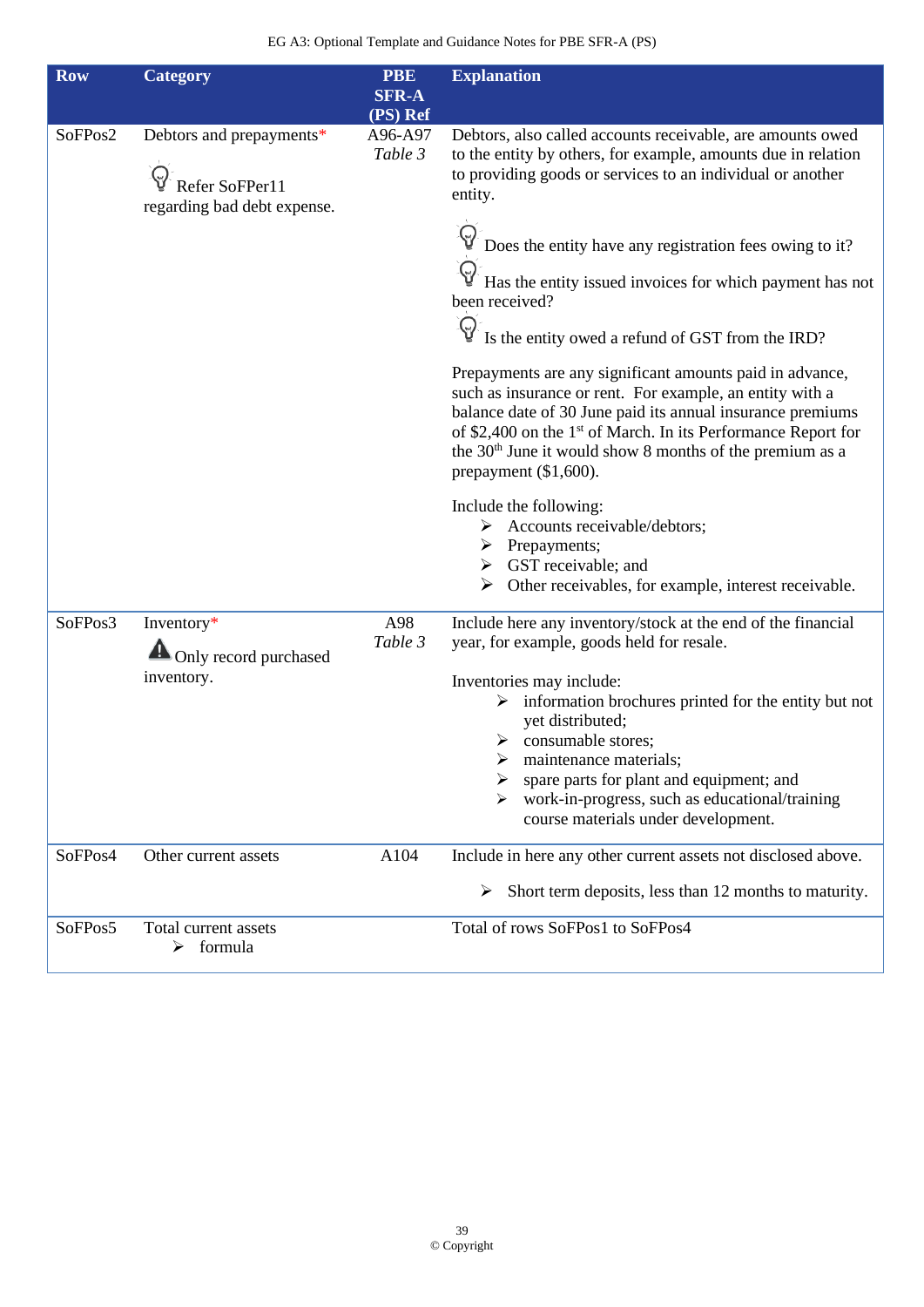| <b>Row</b> | <b>Category</b>                                                                                                                                                                                                                         | <b>PBE</b>                 | <b>Explanation</b>                                                                                                                                                                                                                                                                                                                                                                                                                                                                                                                                                                                                                                                                                                                                                                                                                                                                                                                                                                                                                                                                                                                                                                                                                                                                                                                                                             |
|------------|-----------------------------------------------------------------------------------------------------------------------------------------------------------------------------------------------------------------------------------------|----------------------------|--------------------------------------------------------------------------------------------------------------------------------------------------------------------------------------------------------------------------------------------------------------------------------------------------------------------------------------------------------------------------------------------------------------------------------------------------------------------------------------------------------------------------------------------------------------------------------------------------------------------------------------------------------------------------------------------------------------------------------------------------------------------------------------------------------------------------------------------------------------------------------------------------------------------------------------------------------------------------------------------------------------------------------------------------------------------------------------------------------------------------------------------------------------------------------------------------------------------------------------------------------------------------------------------------------------------------------------------------------------------------------|
|            |                                                                                                                                                                                                                                         | <b>SFR-A</b>               |                                                                                                                                                                                                                                                                                                                                                                                                                                                                                                                                                                                                                                                                                                                                                                                                                                                                                                                                                                                                                                                                                                                                                                                                                                                                                                                                                                                |
| SoFPos6    | Property, plant and<br>equipment*<br><b>A</b> If a significant asset is<br>donated to the entity (for<br>example, a property), the<br>entity is required to record<br>the asset and depreciate it.<br>Note land does not<br>depreciate. | (PS) Ref<br>A99<br>Table 3 | Property, plant and equipment is tangible assets with useful<br>lives of 12 months or more that are used by the entity to<br>undertake its activities, including:<br>$\triangleright$ Land;<br>Buildings;<br>➤<br>$\triangleright$ Motor vehicles;<br>$\triangleright$ Furniture and fixtures:<br>Office equipment;<br>➤<br>Computers (including software);<br>➤<br>$\triangleright$ Machinery; and<br>Heritage assets.<br>➤<br>$\mathbb{Q}^7$ Most property, plant and equipment is measured at cost.<br>If, however, the entity considers that a current value of some<br>assets, for example, land and buildings is useful information<br>for users of their Performance Report, the entity may choose<br>to disclose that current value including the date and source of<br>that value.<br>Significant donated assets with useful lives of 12 months or<br>more are recorded in the Statement of Financial Position at<br>readily obtainable values such as rateable or government<br>valuations.<br>Heritage assets, for example, historical buildings and<br>monuments, archaeological sites, conservaton areas and<br>nature reserves, collections of art and/or artifacts are to be<br>treated in the same manner as other property, plant and<br>equipment.<br>Refer to SoFPer10 for information about how to calculate<br>depreciation on the entity's fixed assets. |
| SoFPos7    | Investments*                                                                                                                                                                                                                            | A100<br>Table 3            | Investment assets are held in order to generate revenue or<br>gains to fund future activities. These can include:<br>$\triangleright$ Stocks and shares;<br>$\triangleright$ Investment property; and<br>$\triangleright$ Cash held in investment portfolios.                                                                                                                                                                                                                                                                                                                                                                                                                                                                                                                                                                                                                                                                                                                                                                                                                                                                                                                                                                                                                                                                                                                  |
| SoFPos8    | Other non-current assets                                                                                                                                                                                                                | A104                       | This row is completed if an entity has other types of non-<br>current assets that do not fall within property, plant and<br>equipment or investments. For example:<br>$\triangleright$ Purchased intangible assets, for example: trademarks<br>or patents.                                                                                                                                                                                                                                                                                                                                                                                                                                                                                                                                                                                                                                                                                                                                                                                                                                                                                                                                                                                                                                                                                                                     |
| SoFPos9    | Total non-current assets<br>formula<br>➤                                                                                                                                                                                                |                            | Total of rows SoFPos6 to SoFPos8.                                                                                                                                                                                                                                                                                                                                                                                                                                                                                                                                                                                                                                                                                                                                                                                                                                                                                                                                                                                                                                                                                                                                                                                                                                                                                                                                              |
| SoFPos10   | Total assets*<br>formula<br>➤                                                                                                                                                                                                           |                            | This is total of SoFPos5 plus SoFPos9.                                                                                                                                                                                                                                                                                                                                                                                                                                                                                                                                                                                                                                                                                                                                                                                                                                                                                                                                                                                                                                                                                                                                                                                                                                                                                                                                         |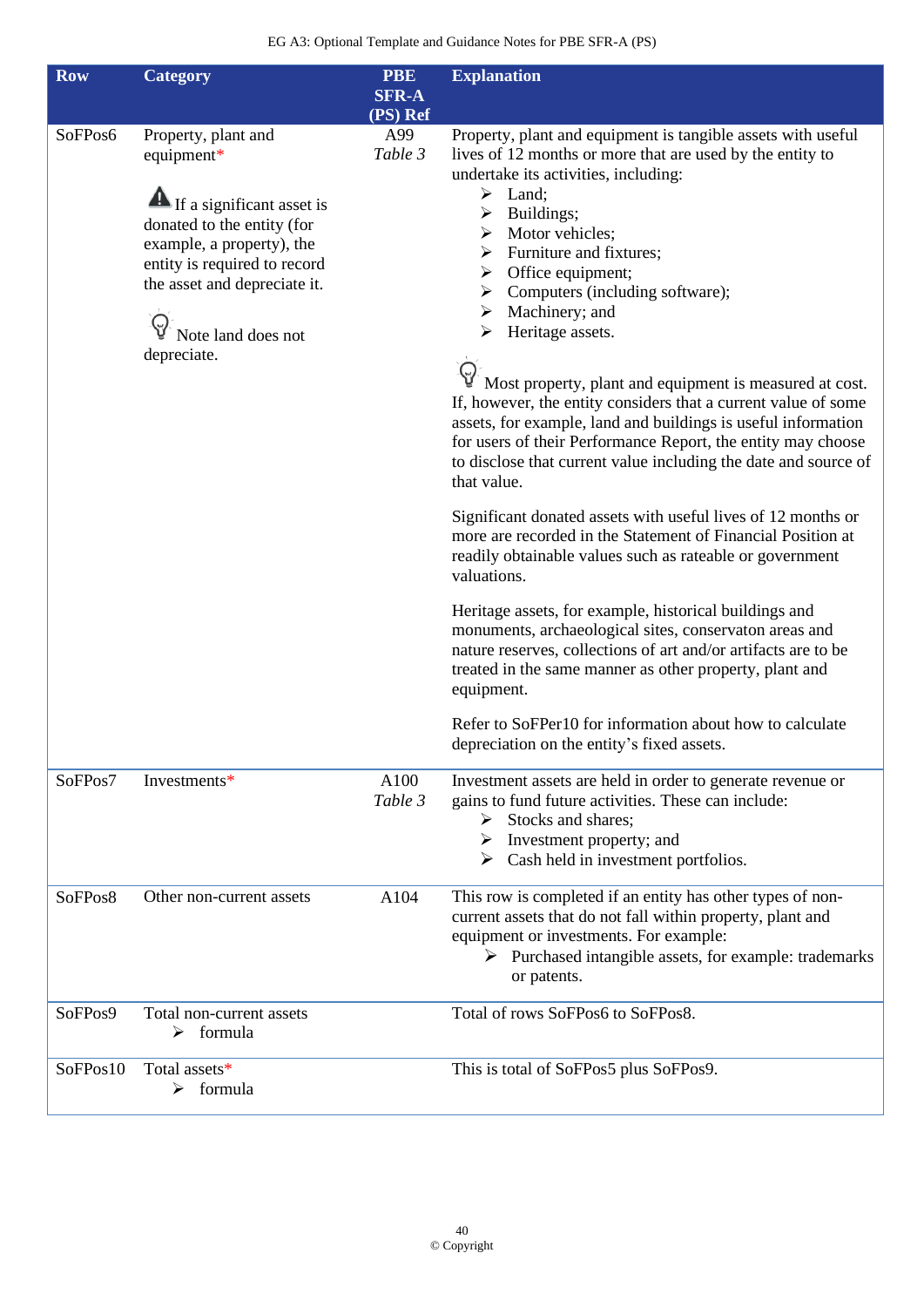| <b>Row</b> | <b>Category</b>                                                                                                     | <b>PBE</b><br><b>SFR-A</b><br>(PS) Ref | <b>Explanation</b>                                                                                                                                                                                                                                                                                                                                                                                                                                                 |
|------------|---------------------------------------------------------------------------------------------------------------------|----------------------------------------|--------------------------------------------------------------------------------------------------------------------------------------------------------------------------------------------------------------------------------------------------------------------------------------------------------------------------------------------------------------------------------------------------------------------------------------------------------------------|
| SoFPos11   | Bank overdraft*<br>$\varsigma$<br>Note this is the amount<br>of the actual overdraft not the<br>overdraft facility. | A121(a)<br>Table 4                     | If the entity has a bank account that is overdrawn as at<br>balance date it should record that bank account as a current<br>liability.                                                                                                                                                                                                                                                                                                                             |
| SoFPos12   | Creditors and accrued<br>expenses*                                                                                  | A122-<br>A123<br>Table 4               | Creditors are amounts owing by the entity to suppliers for<br>goods or services received (that will be settled within<br>12 months).                                                                                                                                                                                                                                                                                                                               |
|            |                                                                                                                     |                                        | An entity must record an accrual for costs incurred but not<br>yet paid for. Examples are accrued rent, accrued interest.<br>Include here:<br>$\triangleright$ Trade and other payables;<br>$\triangleright$ Accrued expenses; and<br>$\triangleright$ GST payable.                                                                                                                                                                                                |
| SoFPos13   | Employee costs payable*                                                                                             | A124<br>Table 4                        | Employee costs payable are amounts owing to, but not yet<br>paid to employees. Include here:<br>$\triangleright$ Wages and salaries earned but not yet paid;<br>$\triangleright$ Holidays earned but not yet taken (holiday pay<br>accrual);<br>$\triangleright$ ACC contributions owing;<br>PAYE owing to Inland Revenue; and<br>Contributions to superannuation schemes (for<br>➤<br>example, KiwiSaver) collected by not yet paid over.                         |
| SoFPos14   | Unused donations, grants and<br>government funding with<br>conditions*                                              | A65-A69<br>A125<br>Table 4             | Unused donations, grants and government funding with<br>conditions attached are donations, grants or government<br>funding that have a "use or return" condition attached to<br>them. This creates a binding obligation on the entity that is<br>recorded as a liability. This category includes unused revenue<br>for service delivery contracts (that is, grants for the provision<br>of a specified service) that have a "use or return" condition<br>attached. |
| SoFPos15   | Other current Liabilities                                                                                           |                                        | Any other current liabilities                                                                                                                                                                                                                                                                                                                                                                                                                                      |
| SoFPos16   | Total current liabilities<br>$\triangleright$ formula                                                               |                                        | Total of rows SoFPos11 to SoFPos15.                                                                                                                                                                                                                                                                                                                                                                                                                                |
| SoFPos17   | Loans*<br>These are likely to be<br>relatively uncommon<br>amongst entities applying<br>this Standard.              | A126<br>Table 4                        | Include in this row any loans, for example a term loan from<br>the entity's bank.<br>$\mathbb{Q}$<br>The entity may wish to include in the Notes to the<br>Performance Report the following information in relation to<br>any loans: interest rates, security, repayments dates, and<br>covenants.                                                                                                                                                                 |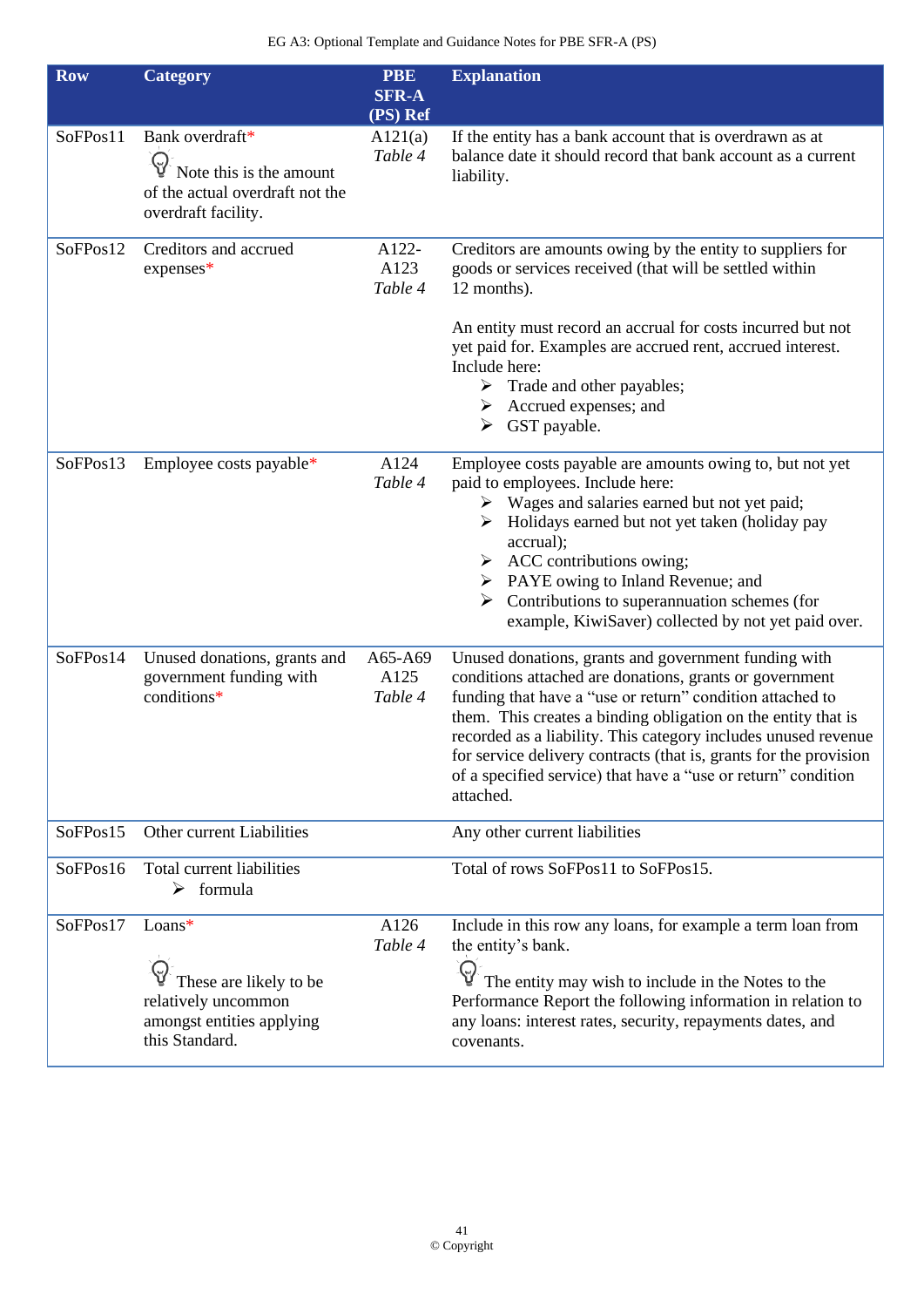| <b>Row</b> | <b>Category</b>                                                                                                                                                                                                      | <b>PBE</b><br><b>SFR-A</b> | <b>Explanation</b>                                                                                                                                                                                                                                                                                                                                                                                     |
|------------|----------------------------------------------------------------------------------------------------------------------------------------------------------------------------------------------------------------------|----------------------------|--------------------------------------------------------------------------------------------------------------------------------------------------------------------------------------------------------------------------------------------------------------------------------------------------------------------------------------------------------------------------------------------------------|
|            |                                                                                                                                                                                                                      | (PS) Ref                   |                                                                                                                                                                                                                                                                                                                                                                                                        |
| SoFPos18   | Other non-current liabilities                                                                                                                                                                                        | A130<br>Table 4            | Include in this row any provisions. A provision is a liability<br>of uncertain timing or amount, for example, an entity's lease<br>of office premises may contain conditions that require the<br>premises to be renovated at the end of the lease. The Tier 3<br>public sector standard sets out the conditions that must be<br>met before a provision should be recorded.                             |
| SoFPos19   | Total non-current liabilities<br>$\triangleright$ formula                                                                                                                                                            |                            | This is the total of rows SoFPos17 and SoFPos18.                                                                                                                                                                                                                                                                                                                                                       |
| SoFPos20   | Total liabilities*<br>formula<br>➤                                                                                                                                                                                   |                            | SoFPos16 plus SoFPos19.                                                                                                                                                                                                                                                                                                                                                                                |
| SoFPos21   | Total assets less total<br>liabilities*<br>$\triangleright$ formula                                                                                                                                                  |                            | Row SoFPos10 less SoFPos20.                                                                                                                                                                                                                                                                                                                                                                            |
| SoFPos22   | Capital contributed by<br>owners* (if any)<br>The owner is more than<br>likely to be central or local<br>government.                                                                                                 | A142-<br>A143<br>A148      | Include in here any contributions made by owners that<br>establish a financial interest in the entity, less any contributed<br>capital returned to owners.                                                                                                                                                                                                                                             |
| SoFPos23   | Accumulated surpluses or<br>$(deficits)*$                                                                                                                                                                            | A144<br>A149               | These are the total of all the surpluses or (deficits) from the<br>commencement of the entity, excluding distributions paid to<br>owners in their capacity as owners (if any); and amounts<br>transferred to other reserves.<br>Accumulated surpluses are unrestricted funds and are<br>expendable at the discretion of the governing body of the<br>entity in furtherance of the entity's objectives. |
| SoFPos24   | Reserves*<br>All transfers to reserves<br>can only be for amounts that<br>have already been recorded<br>in the Statement of Financial<br>Performance and therefore<br>are in accumulated surpluses<br>or (deficits). | A145<br>A150               | Include in here reserves that the entity has. Note 5 requires a<br>breakdown of these reserves and a narrative description of<br>the restrictions or purpose.<br>The entity would need to record a transfer from<br>accumulated surpluses or (deficits) to reserves.                                                                                                                                   |
| SoFPos25   | Total Accumulated Funds*<br>formula<br>➤                                                                                                                                                                             |                            | Sum of rows SoFPos22 to SoFPos24. The total accumulated<br>funds must agree with row SoFPos21.<br>The template contains a check cell to make sure the entity's<br><b>Statement of Financial Position balances.</b>                                                                                                                                                                                     |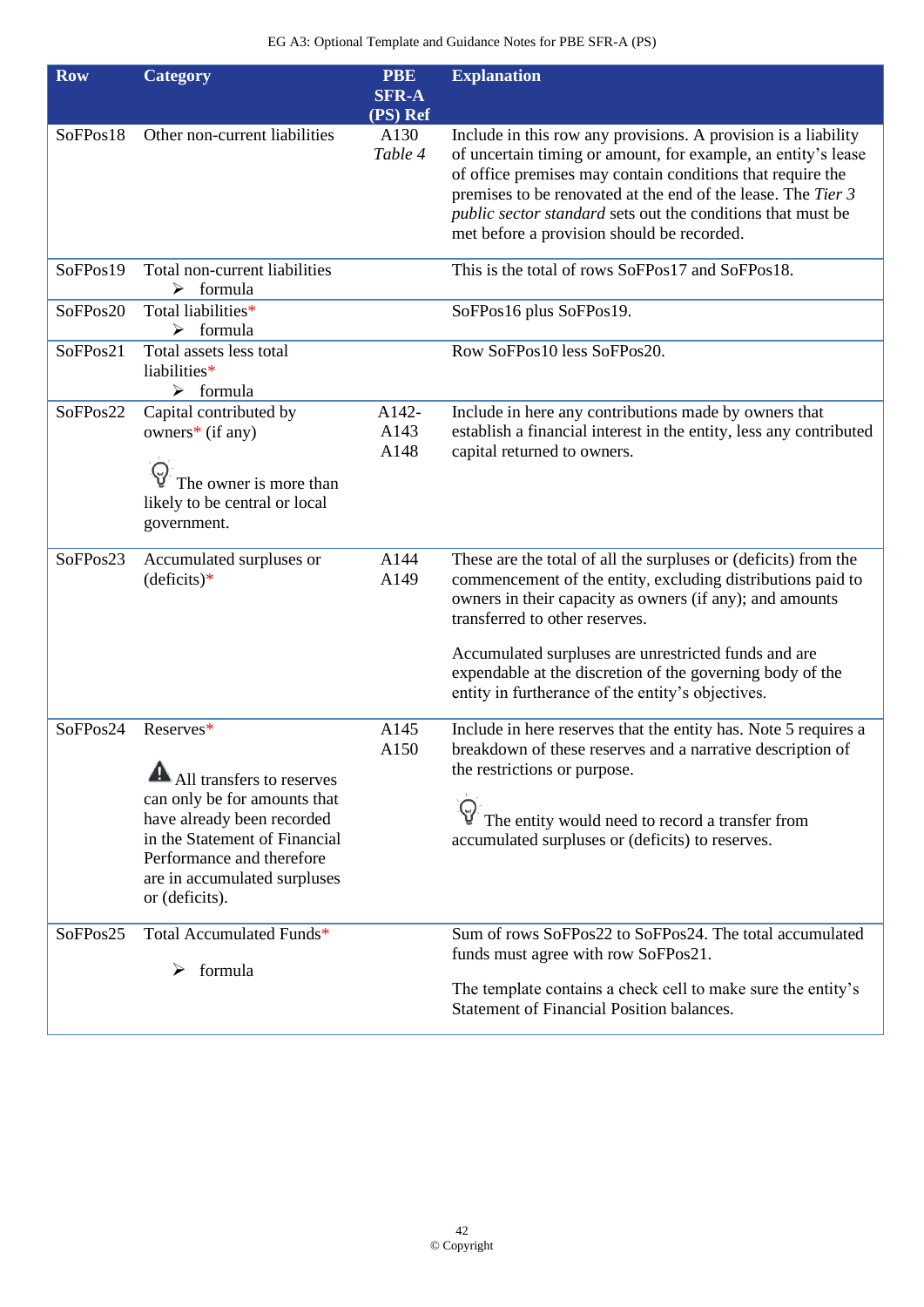| <b>Row</b> | Category                                                                                                                                                                                                                                                                                         | <b>PBE</b><br><b>SFR-A</b><br>(PS) Ref | <b>Explanation</b>                                                                                                                                                                                                                                                                                                                                                                                                                                                            |
|------------|--------------------------------------------------------------------------------------------------------------------------------------------------------------------------------------------------------------------------------------------------------------------------------------------------|----------------------------------------|-------------------------------------------------------------------------------------------------------------------------------------------------------------------------------------------------------------------------------------------------------------------------------------------------------------------------------------------------------------------------------------------------------------------------------------------------------------------------------|
| SoFPos26   | Approval and Issue of<br>Performance Report<br>An entity may disclose<br>the approval of the<br>performance report on<br>another component of the<br>performance report for<br>example, on the bottom of<br>the statement of service<br>performance or by inserting a<br>separate approval page. | A148.1<br>A148.2                       | It is important that the governing body formally take<br>responsibility for the approval and issue of the final<br>performance report. The template has space for the<br>representatives of the governing body to date and sign the<br>performance report.<br>Usually two representatives sign the performance report,<br>for example, the Chair and the Treasurer.<br>It is common practice for the performance report and the<br>audit/review report to have the same date. |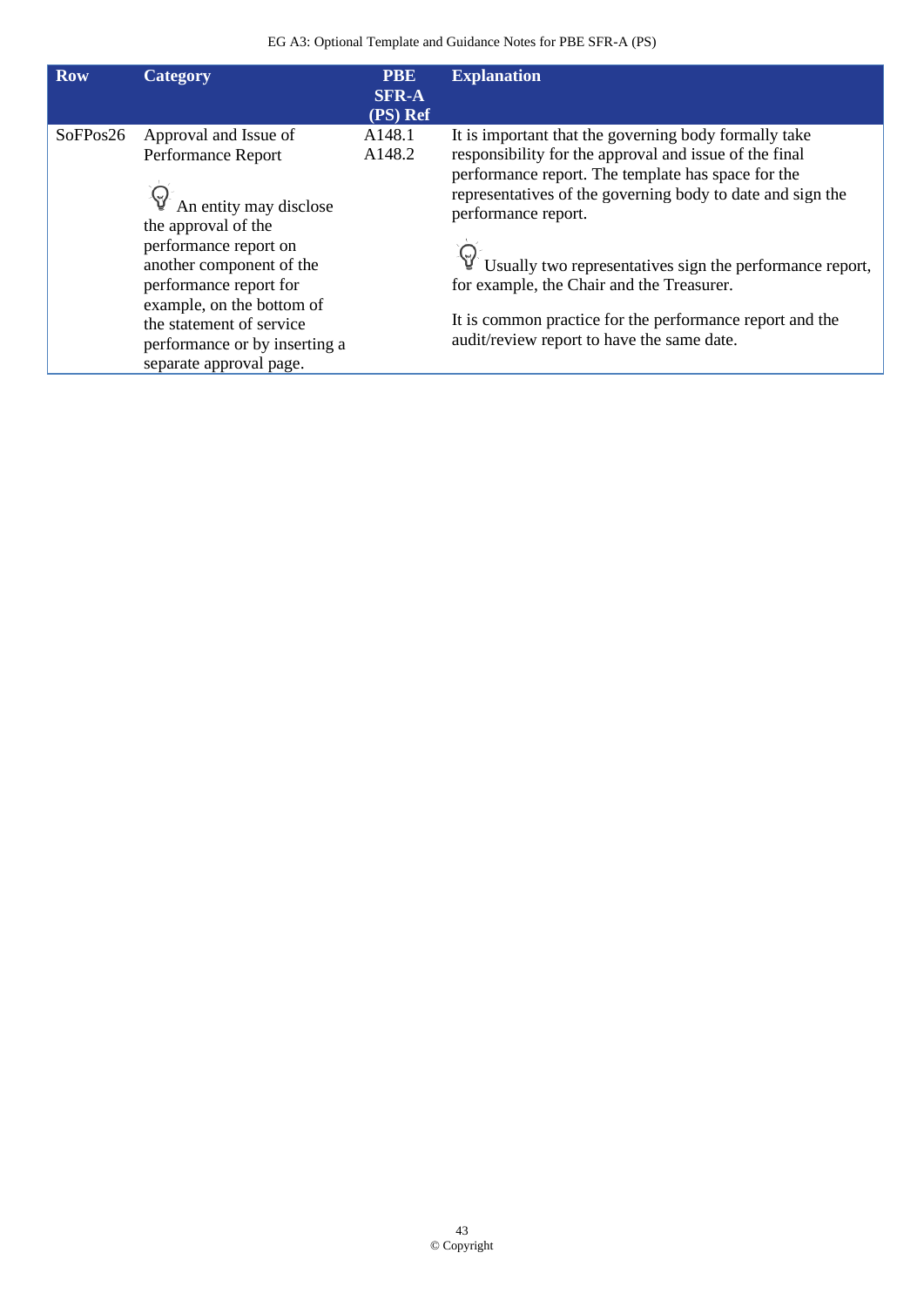## **Section 7 : Statement of Cash Flows**

### <span id="page-43-0"></span>**"How the entity has received and used cash"**

Information about the cash flows of an entity is useful in providing users of reports with information for both accountability and decision-making purposes. Cash flow information allows users to ascertain how an entity has raised the cash required to fund its activities, and the manner in which that cash was used.

In making and evaluating decisions about the allocation of resources, such as the sustainability of the entity's activities, users require an understanding of the timing and certainty of cash flows.

The Statement of Cash Flows identifies:

- $\triangleright$  The sources of cash inflows:
- $\triangleright$  The items on which cash was expended during the reporting period; and
- $\triangleright$  The cash balance as at the balance date.

The cash flows are classified into two categories: cash flows from operating activities; and cash flows from investing and financing activities.

Investing activities are the acquisition and disposal of long-term assets and investments not included in the cash balance. For example, purchase of property, plant and equipment; or investments. Financing activities comprises receipts and payments relating to borrowing by the entity (the principal amount only); and any capital contributions to/from owners or members (if any).

Operating activities are the activities of the entity that are not investing or financing activities. They include the normal operations of the entity, for example, providing goods or services.

Cash flows are to be prepared on a consistent basis with the other financial statements with respect to GST i.e. either net of GST (GST-exclusive) or on a gross basis (GST-inclusive).

**A** Remember the Statement of Cash Flows includes only the movement in **cash.** 

For most public sector entities the Statement of Cash Flows is a summary of their cashbook for the financial year.

In order to make information understandable to users, cash flows from operating activities and from investing and financing activities must be aggregated and separately presented in categories. The Standard sets out some minimum categories that must be separately reported when the category is applicable and significant to the entity. The template has been developed using these minimum categories but allows for these to be disaggregated or additional categories to be added.

If the entity adds any additional rows into the template, please remember to check the formulae to ensure all rows are included in the totals.

| <b>Row</b> | Category                                    | <b>PBE</b><br><b>SFR-A</b><br>(PS) Ref | <b>Explanation</b>                                                                                                                                                                                                                                                                                                                                                                                              |
|------------|---------------------------------------------|----------------------------------------|-----------------------------------------------------------------------------------------------------------------------------------------------------------------------------------------------------------------------------------------------------------------------------------------------------------------------------------------------------------------------------------------------------------------|
| CF1        | Cash received from operating<br>activities* | A <sub>158</sub> -<br>A <sub>161</sub> | Cash received from operating activities is derived primarily<br>from the principal cash-generating activities of the entity.<br>Minimum categories:<br>Funding from central or local government;<br>➤<br>Receipts from non-governmental sources for<br>➤<br>providing goods or services;<br>Donations, fundraising and other similar receipts;<br>➤<br>and<br>Interest, dividends and other investment receipts |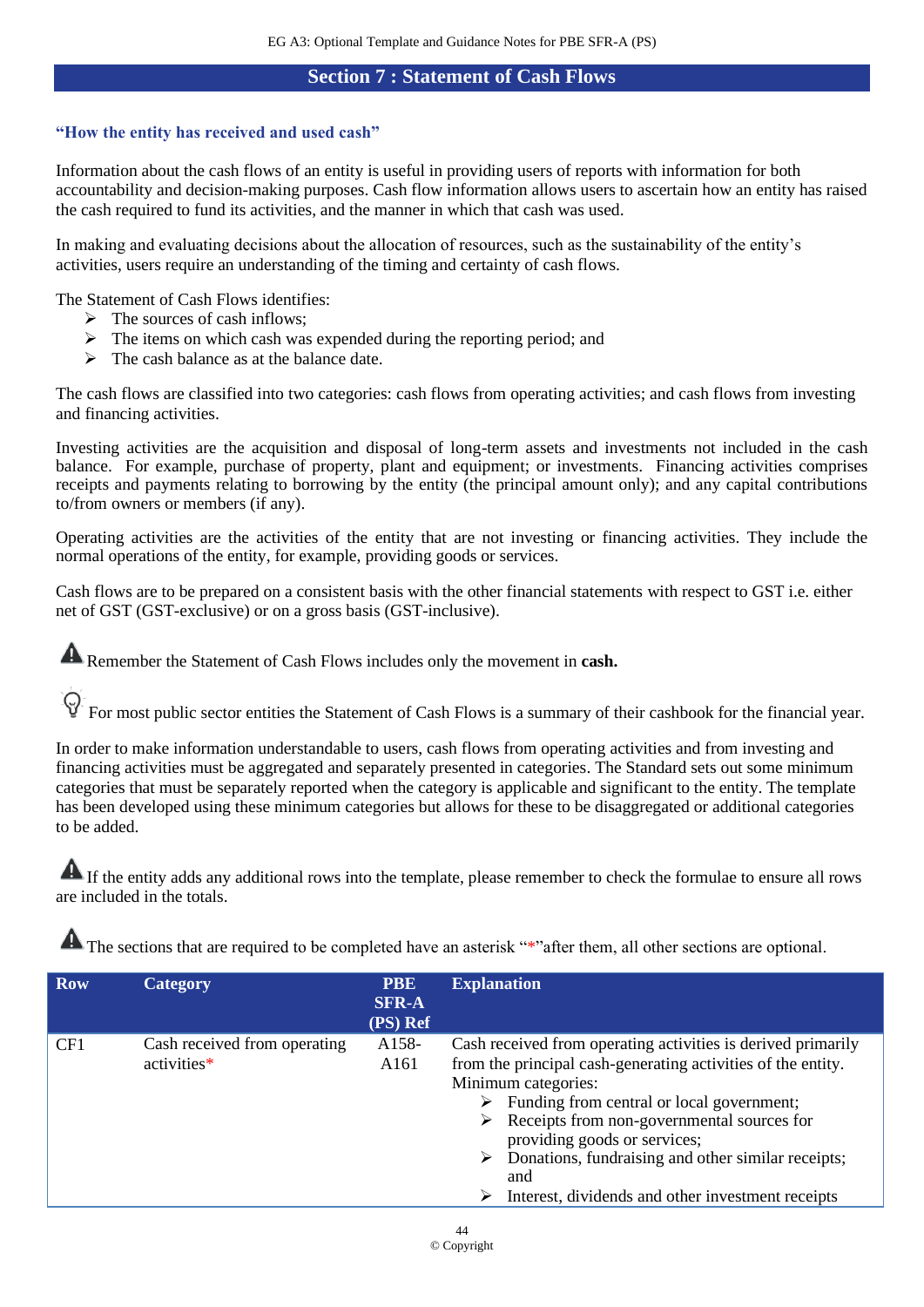| <b>Row</b>      | <b>Category</b>                                                                           | <b>PBE</b><br><b>SFR-A</b><br>(PS) Ref | <b>Explanation</b>                                                                                                                                                                                                                                                                                                            |
|-----------------|-------------------------------------------------------------------------------------------|----------------------------------------|-------------------------------------------------------------------------------------------------------------------------------------------------------------------------------------------------------------------------------------------------------------------------------------------------------------------------------|
|                 |                                                                                           |                                        | $\Theta$<br>If the entity is not registered for GST there will be no<br>entry required in the Net GST row.                                                                                                                                                                                                                    |
| CF <sub>2</sub> | Cash applied to operating<br>activities*                                                  | A158-<br>A161                          | Cash payments in relation to the normal operations of the<br>entity.<br>Minimum category:<br>$\triangleright$ Payments to suppliers and employees.                                                                                                                                                                            |
| CF3             | Net cash flows from<br>operating activities*<br>$\triangleright$ Formula                  |                                        | Total of the cash received from operating activities less cash<br>applied to operating activities (Total CF1 less Total CF2).                                                                                                                                                                                                 |
| CF4             | Cash received from investing<br>and financing activities*                                 | A167-<br>A169                          | All cash received from investing and financing activities.<br>Minimum categories:<br>$\triangleright$ Receipts from the sale of property, plant and<br>equipment;<br>$\triangleright$ Receipts from the sale of investments;<br>> Proceeds from loans borrowed from other parties;<br>and<br>Capital contributed from owners. |
| CF <sub>5</sub> | Cash applied to investing and<br>financing activities*                                    | A167-<br>A169                          | All cash paid for investing and financing activities.<br>Minimum categories:<br>$\triangleright$ Payments to acquire property, plant and equipment;<br>$\triangleright$ Payments to purchase investments;<br>Repayments of loans borrowed from other parties;<br>and<br>Capital repaid to owners.<br>➤                        |
| CF <sub>6</sub> | Net cash flows from<br>investing and financing<br>activities*<br>$\triangleright$ Formula |                                        | Total of cash received from investing and financing activities<br>less cash applied to investing and financing activities<br>(Total CF4 less Total CF5).                                                                                                                                                                      |
| CF7             | Net increase (decrease) in<br>$cash*$<br>Formula<br>➤                                     |                                        | This is the total of rows CF3 and CF6.                                                                                                                                                                                                                                                                                        |
| CF8             | Opening Cash*<br>This year formula                                                        |                                        | This is the entity's cash at the start of the year; this will be<br>the total of all the entity's bank accounts net of any bank<br>overdraft amount.                                                                                                                                                                          |
|                 |                                                                                           |                                        | This needs to agree with what the entity reported in the<br>Statement of Financial Position for "bank accounts and cash"<br>in the "Last Year" column (SoFPos1).                                                                                                                                                              |
| CF9             | Closing $cash^*$<br>Formula<br>➤                                                          | A172                                   | This is the entity's cash at the end of the year; this will be the<br>total of all the entity's bank accounts net of any bank<br>overdraft amount.                                                                                                                                                                            |
|                 |                                                                                           |                                        | This is the total of rows CF7 and CF8.                                                                                                                                                                                                                                                                                        |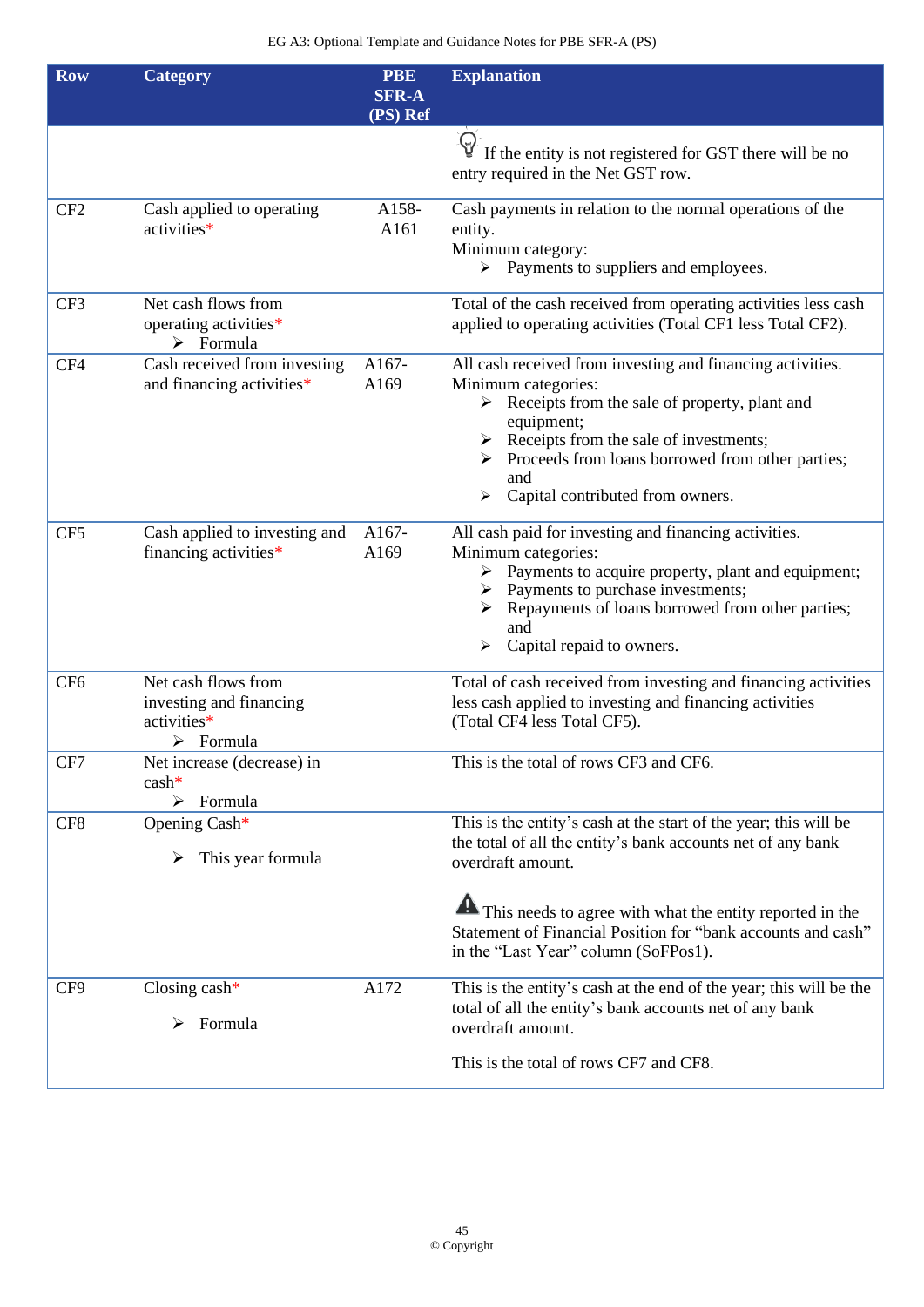| <b>Row</b> | <b>Category</b>                                | <b>PBE</b><br><b>SFR-A</b><br>(PS) Ref | <b>Explanation</b>                                                                                                                                                       |
|------------|------------------------------------------------|----------------------------------------|--------------------------------------------------------------------------------------------------------------------------------------------------------------------------|
| CF10       | Bank accounts and cash*<br><b>Formula</b><br>↘ | A172                                   | This figure is picked up from SoFPos1 and is the bank<br>accounts and cash number the entity reported in its Statement<br>of Financial Position.                         |
|            |                                                |                                        | This is a cross-check to ensure that the entity's Statement of<br>Cash Flow reconciles to the cash the entity reported in the<br><b>Statement of Financial Position.</b> |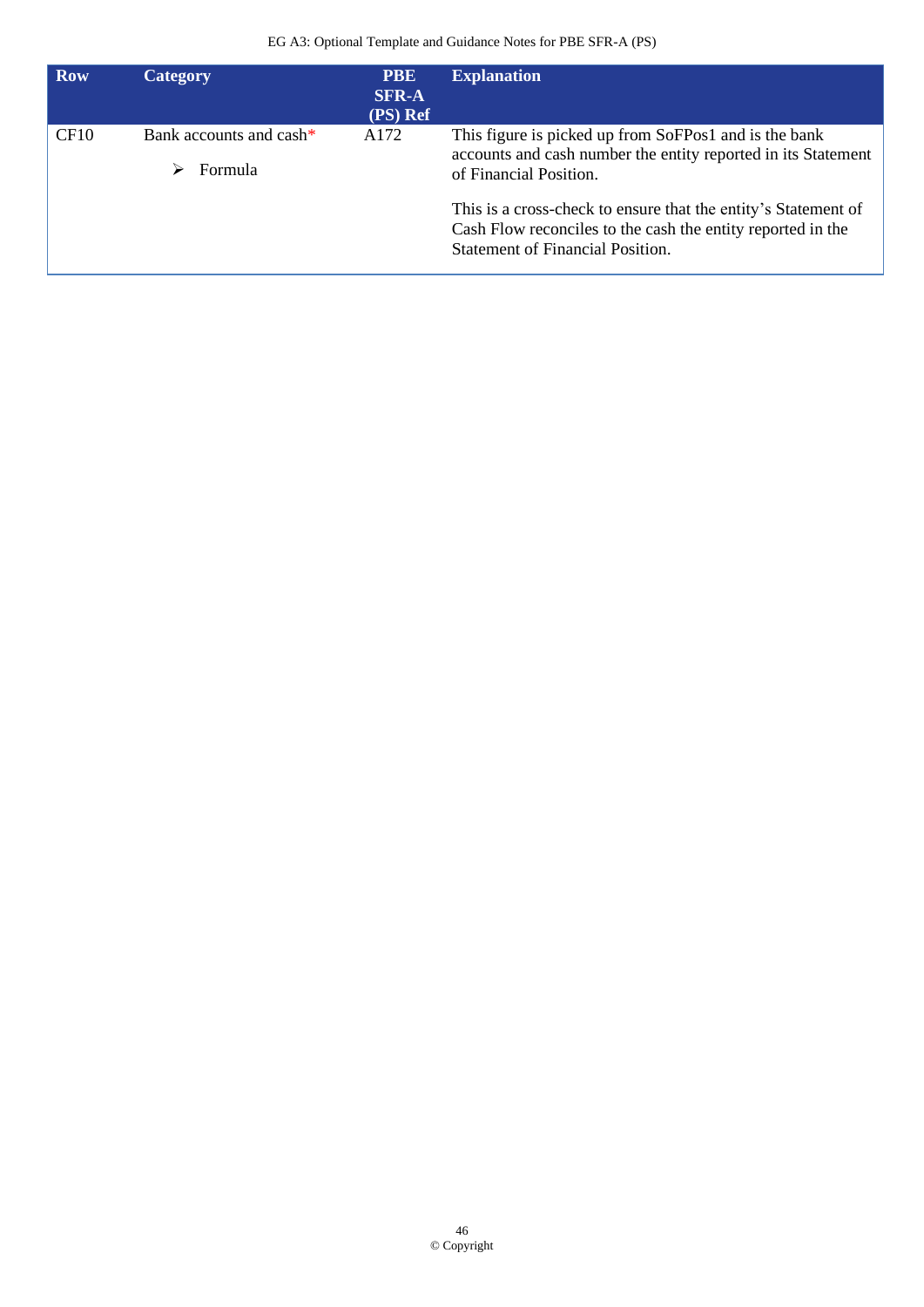## **Section 8 : Statement of Accounting Policies**

### <span id="page-46-0"></span>**"How did we do our accounting?"**

The Statement of Accounting Policies reports the specific policies and practices applied by an entity in preparing its Performance Report. This provides users with an understanding of the basis on which the Performance Report has been prepared.

The Statement of Accounting Policies is made up of two components:

- ➢ Accounting policies applied; and
- $\triangleright$  Changes in accounting policies.

| <b>Row</b>      | <b>Category</b>                                           | <b>PBE</b>               | <b>Explanation</b>                                                                                                                                                                                                                                                                                                                                                                                                                                                                                                                                                                                                               |  |
|-----------------|-----------------------------------------------------------|--------------------------|----------------------------------------------------------------------------------------------------------------------------------------------------------------------------------------------------------------------------------------------------------------------------------------------------------------------------------------------------------------------------------------------------------------------------------------------------------------------------------------------------------------------------------------------------------------------------------------------------------------------------------|--|
|                 |                                                           | <b>SFR-A</b><br>(PS) Ref |                                                                                                                                                                                                                                                                                                                                                                                                                                                                                                                                                                                                                                  |  |
| AP1             | Basis of preparation*                                     | A177-<br>A178            | The entity discloses that it has elected to apply the<br>➤<br>Tier 3 public sector standard and the basis for its<br>eligibility.                                                                                                                                                                                                                                                                                                                                                                                                                                                                                                |  |
|                 |                                                           |                          | The entity discloses that all transactions are reported<br>➤<br>using the accrual basis of accounting; and                                                                                                                                                                                                                                                                                                                                                                                                                                                                                                                       |  |
|                 |                                                           |                          | The Performance Report is prepared under the<br>➤<br>assumption that the entity will continue all, or a<br>substantial part of, its operations in the foreseeable<br>future and does not intend to stop operating either<br>through its own decision or an external decision, for<br>example that of a liquidator. When this assumption is<br>no longer appropriate the Tier 3 public sector<br>standard requires an entity to note that fact and<br>explain why in the Notes to the Performance Report.<br>The entity also needs to consider whether different<br>accounting policies are more appropriate if the going concern |  |
|                 |                                                           |                          | assumption doesn't apply.                                                                                                                                                                                                                                                                                                                                                                                                                                                                                                                                                                                                        |  |
| AP <sub>2</sub> | Goods and Services Tax                                    | A179<br>A21              | Select relevant policy.                                                                                                                                                                                                                                                                                                                                                                                                                                                                                                                                                                                                          |  |
|                 | $(GST)*$                                                  |                          | The Tier 3 public sector standard permits the entity to<br>prepare its Performance Report on either a GST-inclusive or<br>a GST-exclusive basis, provided that GST is reported in a<br>consistent way throughout the Performance Report.                                                                                                                                                                                                                                                                                                                                                                                         |  |
| AP3             | Bank accounts and cash                                    |                          | Bank accounts and cash in the Statement of Cash Flows<br>comprise petty cash, cheque or savings accounts, and<br>deposits held at call with banks.                                                                                                                                                                                                                                                                                                                                                                                                                                                                               |  |
| AP4             | Specific accounting<br>policies applied by the<br>entity* | A181-<br>A182            | The entity can also add any policies adopted additional<br>to those listed.                                                                                                                                                                                                                                                                                                                                                                                                                                                                                                                                                      |  |
|                 |                                                           |                          | <b>Remember to apply accounting policies consistently</b><br>from one year to the next.                                                                                                                                                                                                                                                                                                                                                                                                                                                                                                                                          |  |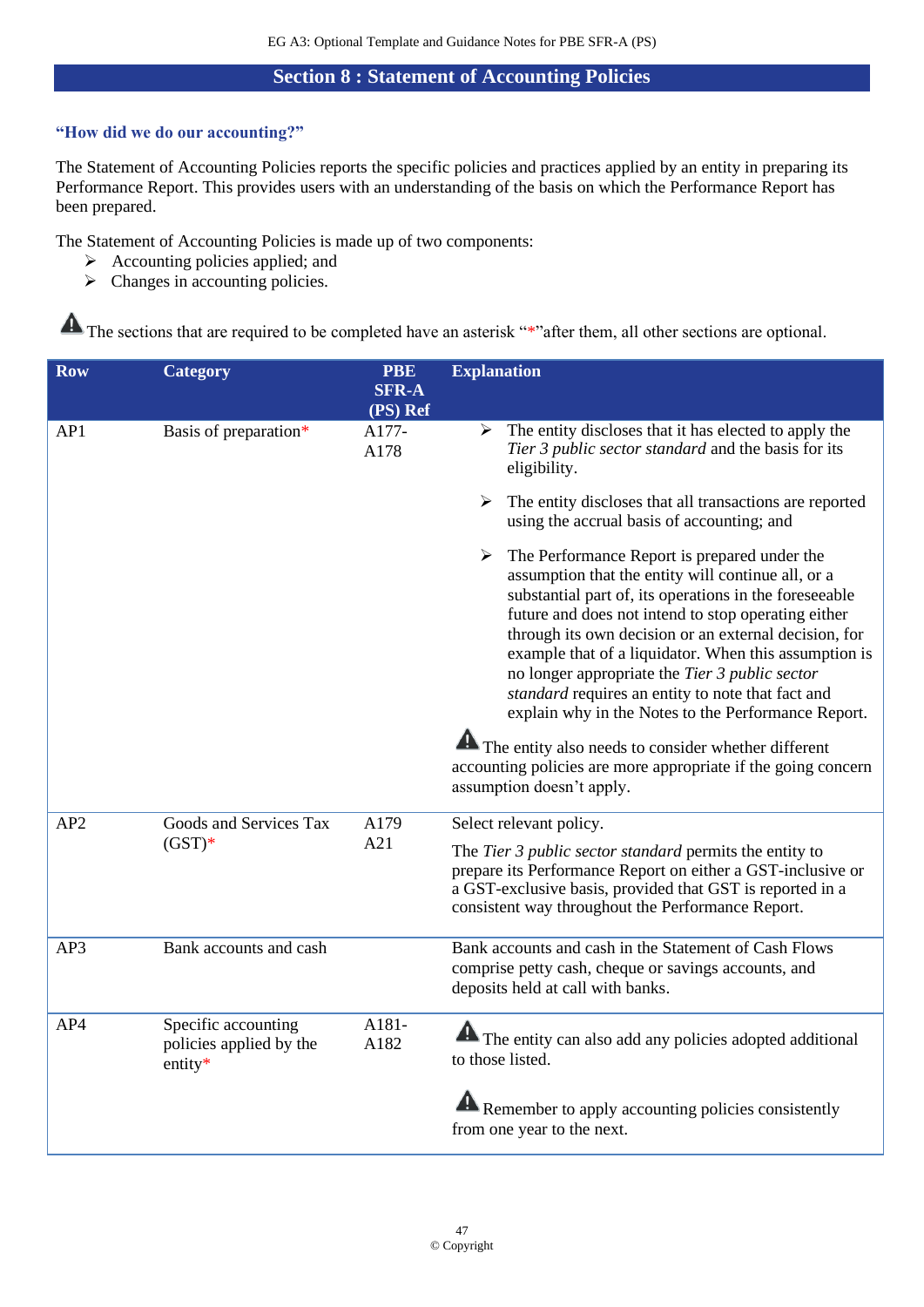| <b>Row</b>      | <b>Category</b>                                                                                                                              | <b>PBE</b><br><b>SFR-A</b><br>(PS) Ref | <b>Explanation</b>                                                                                                                                                                                                                                                                                                                                                                                                                                                                                                        |
|-----------------|----------------------------------------------------------------------------------------------------------------------------------------------|----------------------------------------|---------------------------------------------------------------------------------------------------------------------------------------------------------------------------------------------------------------------------------------------------------------------------------------------------------------------------------------------------------------------------------------------------------------------------------------------------------------------------------------------------------------------------|
| AP <sub>5</sub> | Tier 2 PBE Accounting<br>Standards applied* (if<br>any)                                                                                      | A182                                   | Under the <i>Tier 3 public sector standard</i> the entity may elect<br>to apply a provision of the Tier 2 PBE Accounting Standards<br>in place of a requirement in the Tier 3 public sector standard.<br>Where this is the case, the entity must disclose the accounting<br>standard applied.                                                                                                                                                                                                                             |
| AP <sub>6</sub> | Changes in accounting<br>policies*<br>The initial application<br>of a policy to revalue<br>assets would be a change<br>in accounting policy. | A183-<br>A187                          | Where there have been no changes to accounting policies<br>during the reporting period, that fact must be reported.<br>If an entity changes an accounting policy it will need to<br>disclose the following:<br>$\triangleright$ Reason for the change<br>Description of the change in policy;<br>How and from when this change in policy has been<br>applied; and<br>$\triangleright$ For the current period, for each financial line item<br>affected, the amount as calculated under the previous<br>accounting policy. |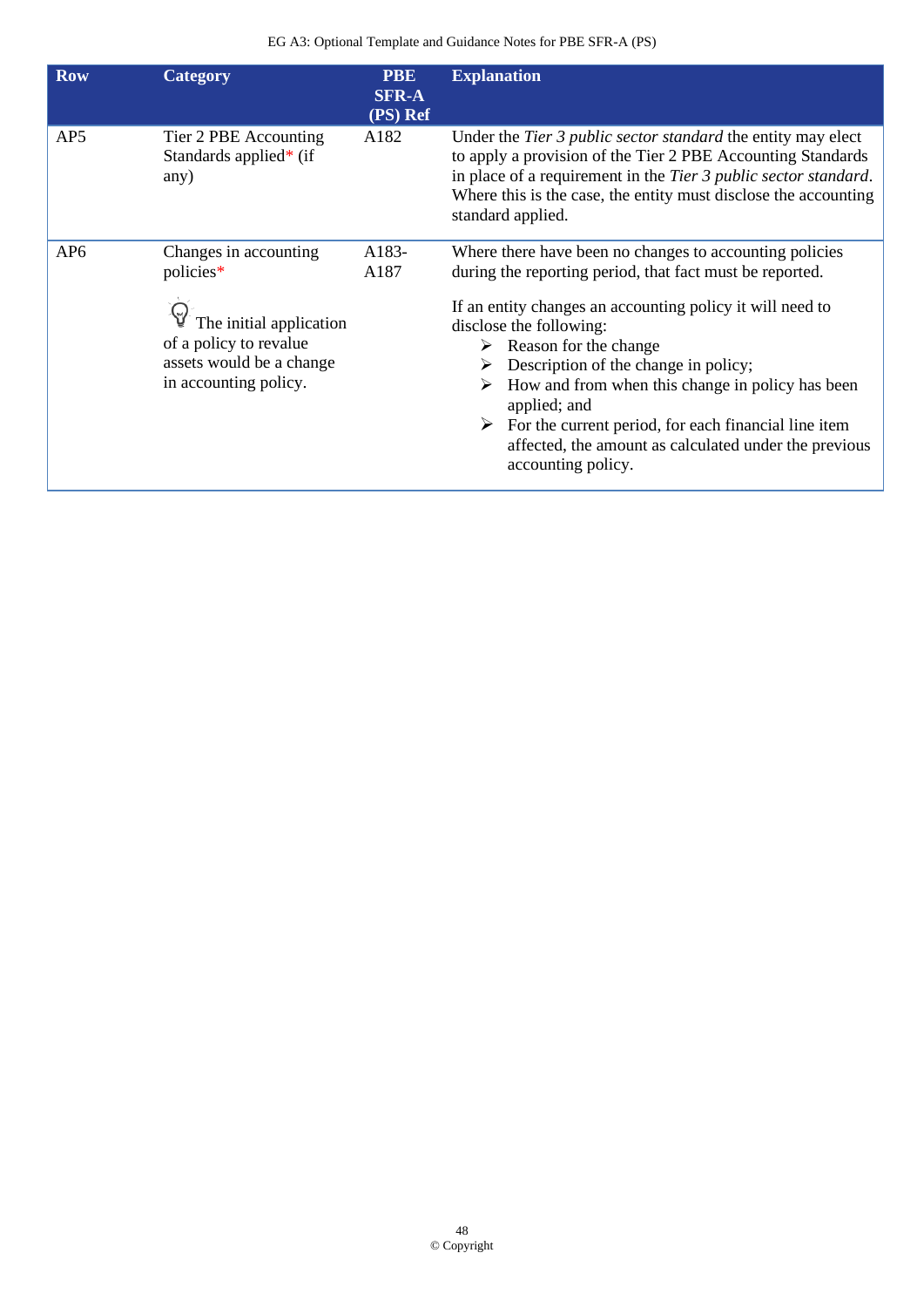### **Section 9 : Notes to the Performance Report**

<span id="page-48-0"></span>The Notes to the Performance Report contain information that expands on the information included in the Performance Report as well as providing any other relevant information.

The template has the following notes:

- $\triangleright$  Note 1: Analysis of revenue (optional note);
- $\triangleright$  Note 2: Analysis of expenses (optional note);
- $\triangleright$  Note 3: Analysis of assets and liabilities (optional note);
- ➢ Note 4: Property, plant and equipment;
- ➢ Note 5: Accumulated funds;
- ➢ Note 6: Commitments and contingencies; and
- ➢ Note 7: Other disclosure of information about transactions and events that are required by the *Tier 3 public sector standard* and are not covered elsewhere in the template;
- $\triangleright$  Note 8: Assets held on behalf of others:
- ➢ Note 9: Related party transactions;
- $\triangleright$  Note 10: Events after the balance date;
- $\triangleright$  Note 11: Ability to continue operating; and
- ➢ Note 12: Correction of errors.

The sections that are required to be completed have an asterisk "\*"after them, all other sections are optional.

### **Note 1: Analysis of revenue**

This is an **optional** note which allows the entity to provide a further breakdown of the revenue categories reported in the Statement of Financial Performance.

| <b>Revenue Item</b><br>(for example) Revenue from              | <b>Analysis</b>                                                                                                                                     | This Year<br>\$                        | Last Year<br>\$                           |  |
|----------------------------------------------------------------|-----------------------------------------------------------------------------------------------------------------------------------------------------|----------------------------------------|-------------------------------------------|--|
| non-governmental sources<br>for providing goods or<br>services | Please select item from the<br>drop down list provided. Go to<br>the "Lists" (green) sheet to edit<br>lists to make appropriate for<br>your entity. | Please enter<br>whole<br>dollars only. | Please enter<br>whole<br>dollars<br>only. |  |
|                                                                | <b>Total</b>                                                                                                                                        |                                        |                                           |  |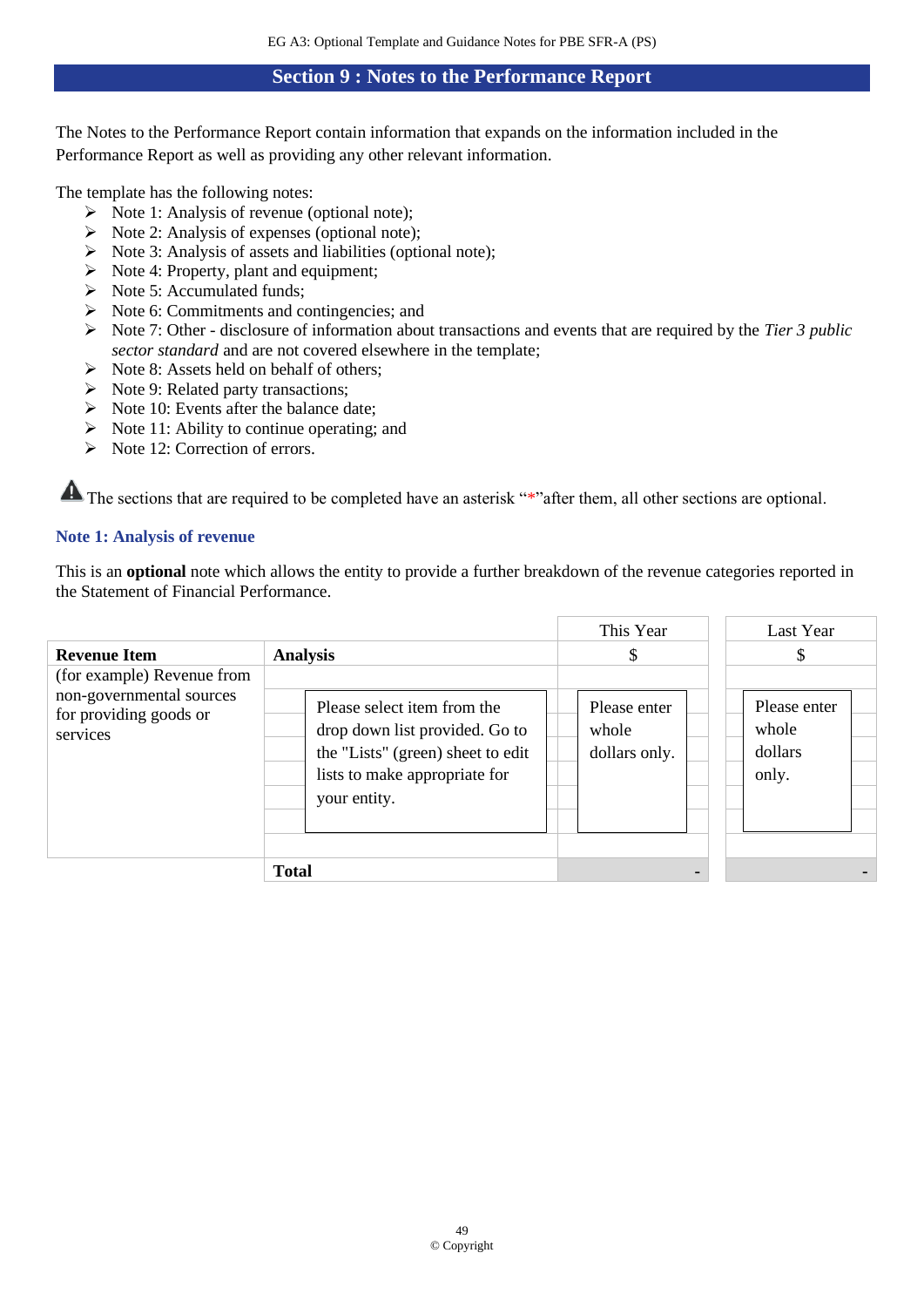#### **Note 2: Analysis of expenses**

This is an **optional** note which allows the entity to provide a further breakdown of the expense categories reported in the Statement of Financial Performance.

|                                                                  |                                                                                                                                                     | This Year                              | Last Year                                 |
|------------------------------------------------------------------|-----------------------------------------------------------------------------------------------------------------------------------------------------|----------------------------------------|-------------------------------------------|
| <b>Expense Item</b>                                              | <b>Analysis</b>                                                                                                                                     | \$                                     |                                           |
| (for example) Costs related<br>to providing goods or<br>services | Please select item from the<br>drop down list provided. Go to<br>the "Lists" (green) sheet to edit<br>lists to make appropriate for<br>your entity. | Please enter<br>whole<br>dollars only. | Please enter<br>whole<br>dollars<br>only. |
|                                                                  | <b>Total</b>                                                                                                                                        | ۰                                      |                                           |

### **Note 3: Analysis of assets and liabilities**

This is an **optional** note which allows the entity to provide a further breakdown of the asset and liability categories reported in the Statement of Financial Position.

|                                                  |                                                                                                                                                     | This Year                              | Last Year                                 |
|--------------------------------------------------|-----------------------------------------------------------------------------------------------------------------------------------------------------|----------------------------------------|-------------------------------------------|
| <b>Asset Item</b><br>(for example) Bank accounts | <b>Analysis</b>                                                                                                                                     | \$                                     | \$                                        |
| and cash                                         | Please select item from the<br>drop down list provided. Go to<br>the "Lists" (green) sheet to edit<br>lists to make appropriate for<br>your entity. | Please enter<br>whole<br>dollars only. | Please enter<br>whole<br>dollars<br>only. |
|                                                  | <b>Total</b>                                                                                                                                        |                                        |                                           |

### **Note 4: Property, plant and equipment\***



Also referred to as fixed assets.

The *Tier 3 public sector standard* requires the following information in relation to Property, plant and equipment.

| <b>Row</b>       | Category                                                                                                              | <b>PBE</b><br><b>SFR-A</b><br>(PS) Ref | <b>Explanation</b>                                                                                                                                                                               |
|------------------|-----------------------------------------------------------------------------------------------------------------------|----------------------------------------|--------------------------------------------------------------------------------------------------------------------------------------------------------------------------------------------------|
| PPE <sub>1</sub> | Asset class*<br>Heritage assets are<br>accounted for in the same<br>manner as other property,<br>plant and equipment. | A192(a)                                | A class of property, plant and equipment is a grouping of<br>assets of a similar nature or function. For example, land,<br>buildings, equipment.<br>Delete any class not relevant to the entity. |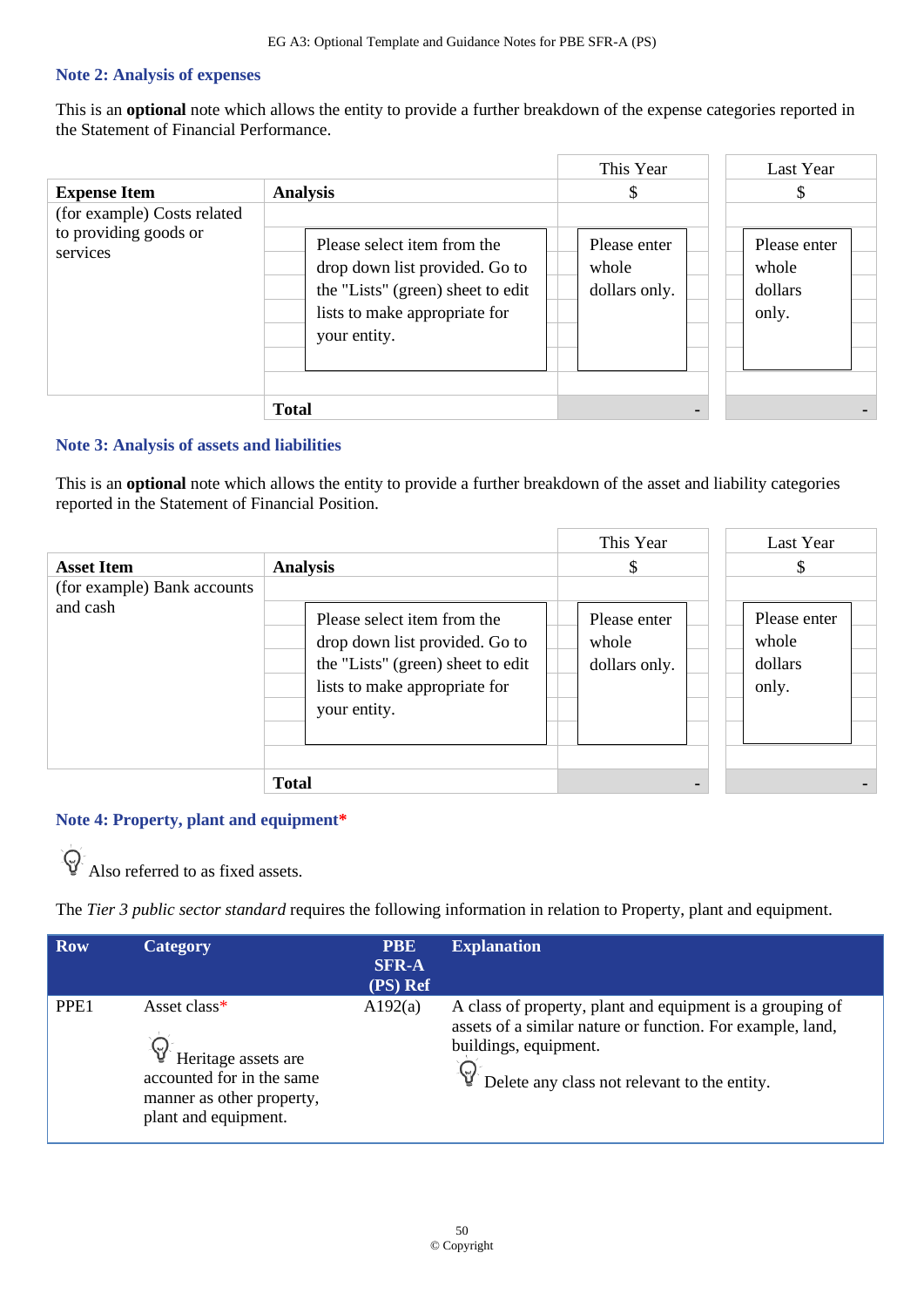| <b>Row</b>       | <b>Category</b>                                                                                                                              | <b>PBE</b><br><b>SFR-A</b><br>(PS) Ref | <b>Explanation</b>                                                                                                                                                                                                                                                                                                                                                                                                               |
|------------------|----------------------------------------------------------------------------------------------------------------------------------------------|----------------------------------------|----------------------------------------------------------------------------------------------------------------------------------------------------------------------------------------------------------------------------------------------------------------------------------------------------------------------------------------------------------------------------------------------------------------------------------|
| PPE <sub>2</sub> | Opening carrying amount*<br>This is the carrying<br>amount at the beginning of<br>the financial year.                                        | A192(b)                                | Last Year table – enter the entity's opening carrying amounts<br>for each asset class from your fixed asset register.<br>This Year table $-$ the opening carrying amount for this year<br>will pick up the closing carrying amount from last year.<br>The carrying amount of fixed assets is the cost less<br>accumulated depreciation (and accumulated impairment<br>losses (if any)), sometimes referred to as the book value. |
| PPE3             | Purchases of property, plant<br>and equipment                                                                                                |                                        | Enter property, plant and equipment purchased by the entity<br>this financial year.<br>Whilst not required by the Tier 3 public sector standard,<br>this column has been added into the template for the benefit<br>of preparers and users.                                                                                                                                                                                      |
| PPE4             | Sales/disposals of property,<br>plant and equipment                                                                                          |                                        | Enter property, plant and equipment sold by or disposed of<br>by the entity this financial year.<br>Whilst not required by the Tier 3 public sector standard,<br>this column has been added into the template for the benefit<br>of preparers and users.                                                                                                                                                                         |
| PPE5             | Current year depreciation<br>and impairment (if any) $*$<br>Should equal<br>depreciation plus impairment<br>expense recorded in<br>SoFPer10. | A192(c)                                | This is the depreciation expense for the year and should agree<br>with what the entity has reported as its depreciation expense<br>in the Statement of Financial Performance.<br>If the entity needs to write off an asset because for example,<br>it no longer has a use for it, the impairment/write down is to<br>be recorded here.                                                                                           |
| PPE <sub>6</sub> | Closing carrying amount*<br>$\triangleright$ Formula<br>This is the carrying<br>amount at the end of the<br>financial year.                  | A192(d)                                | This is:<br>Opening carrying amount<br>Plus purchases of items of property, plant and equipment;<br>Less sales of items of property, plant and equipment;<br>Less depreciation and impairment charges (if any).                                                                                                                                                                                                                  |
| PPE7             | Current valuation*                                                                                                                           | A193<br>A115-<br>A118                  | The Tier 3 public sector standard encourages entities to<br>provide a current value of some assets if it considers it is<br>useful information for users of their Performance Report.                                                                                                                                                                                                                                            |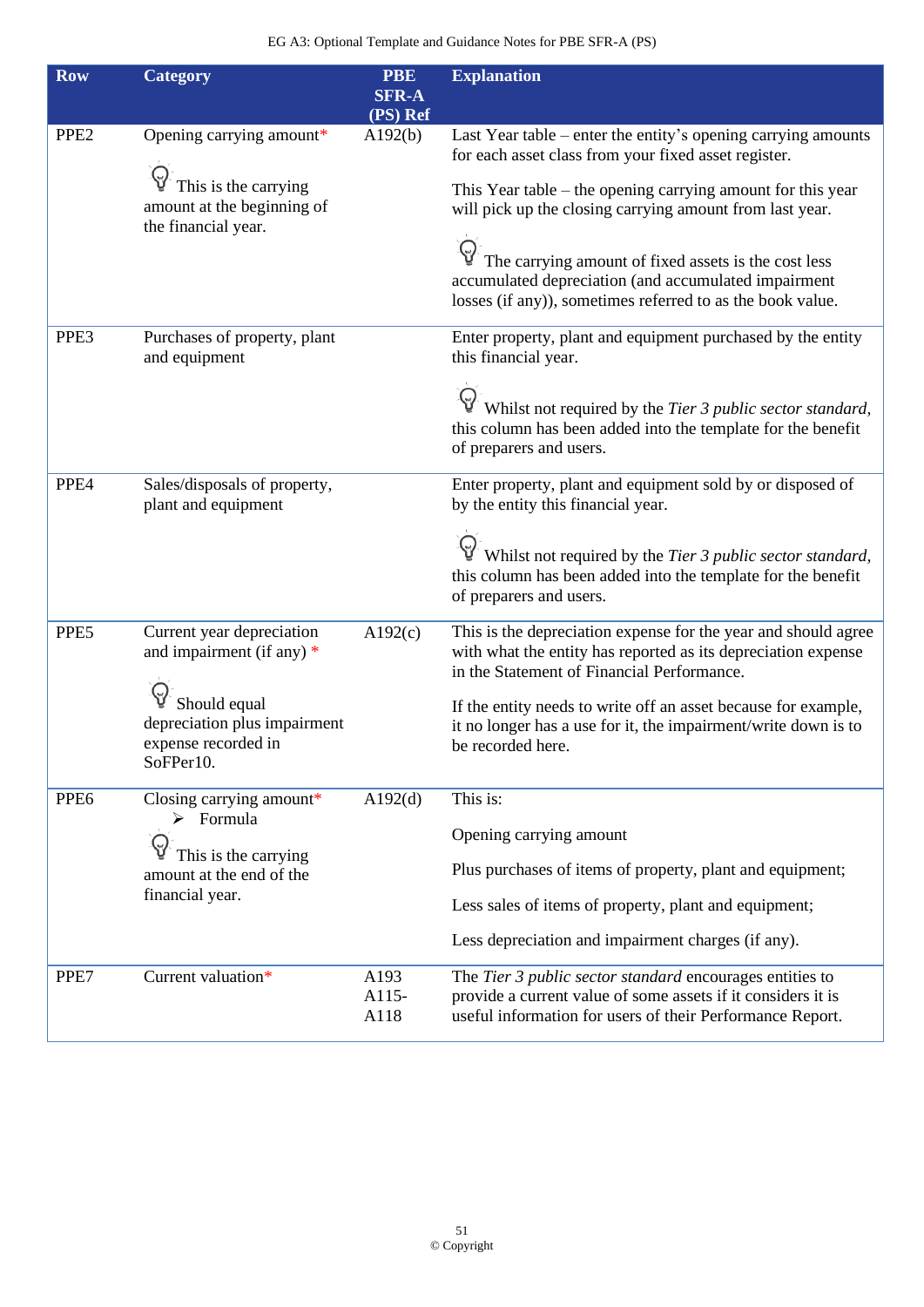| <b>Row</b>       | <b>Category</b>                                                                                         | <b>PBE</b><br><b>SFR-A</b><br>(PS) Ref | <b>Explanation</b>                                                                                                                                                                                                                                                                                                                                                                                                                                                                                                                                                               |
|------------------|---------------------------------------------------------------------------------------------------------|----------------------------------------|----------------------------------------------------------------------------------------------------------------------------------------------------------------------------------------------------------------------------------------------------------------------------------------------------------------------------------------------------------------------------------------------------------------------------------------------------------------------------------------------------------------------------------------------------------------------------------|
| PPE8             | Source and date of<br>valuation*                                                                        | A193                                   | Where did the entity get its current value from?, it could be<br>from the following sources:<br>$\triangleright$ Rateable value;<br>$\triangleright$ Government value; or<br>$\triangleright$ Selling price of equivalent items of plant or<br>equipment.<br>The entity is also required to provide the date of the<br>valuation, for example, a valuation from 10 years ago may<br>not be that useful to the users of the Performance Report.<br>There is no requirement in the Tier 3 public sector<br>standard for the entity to provide independent valuations of<br>assets. |
| PPE <sub>9</sub> | Significant donated assets -<br>recorded*                                                               | A193<br>A113                           | Significant donated assets, for example, a building or a motor<br>vehicle are to be recorded in the Statement of Financial<br>Position at readily obtainable values such as rateable or<br>government valuations.<br>The Tier 3 public sector standard requires that the source and<br>date of the valuation for recording these assets in the<br>Performance Report is disclosed in the Notes to the<br>Performance Report.                                                                                                                                                     |
| PPE10            | Significant donated assets -<br>not recorded*<br>Including significant<br>heritage assets not recorded. | A194                                   | These are donated assets that are not recorded in the<br>Performance Report, for example, highly specialised or<br>heritage assets for which values are not readily obtainable.<br>The Tier 3 public sector standard requires a description of<br>the asset, categorised by class where appropriate.                                                                                                                                                                                                                                                                             |

### **Note 5: Accumulated funds\***

The *Tier 3 public sector standard* requires an entity to show the principal movements between the opening and closing balances for all categories of accumulated funds. It also requires details of the nature and purpose of each reserve.

| <b>Row</b> | <b>Category</b>     | <b>PBE</b><br><b>SFR-A</b><br>(PS) Ref | <b>Explanation</b>                                                                                                                  |
|------------|---------------------|----------------------------------------|-------------------------------------------------------------------------------------------------------------------------------------|
| AF1        | Name $*$            | A <sub>198</sub>                       | The name of the reserve.                                                                                                            |
|            |                     |                                        | Example: Mobility vehicle reserve.                                                                                                  |
| AF2        | Nature and purpose* | A <sub>198</sub>                       | Provide details of the nature and purpose of the reserve:                                                                           |
|            |                     |                                        | Example: This money has been set aside to purchase a second<br>mobility vehicle for use by the entity in its community<br>programs. |
| AF3        | Amount $*$          | A198                                   | The balance of the reserve as at the balance date.                                                                                  |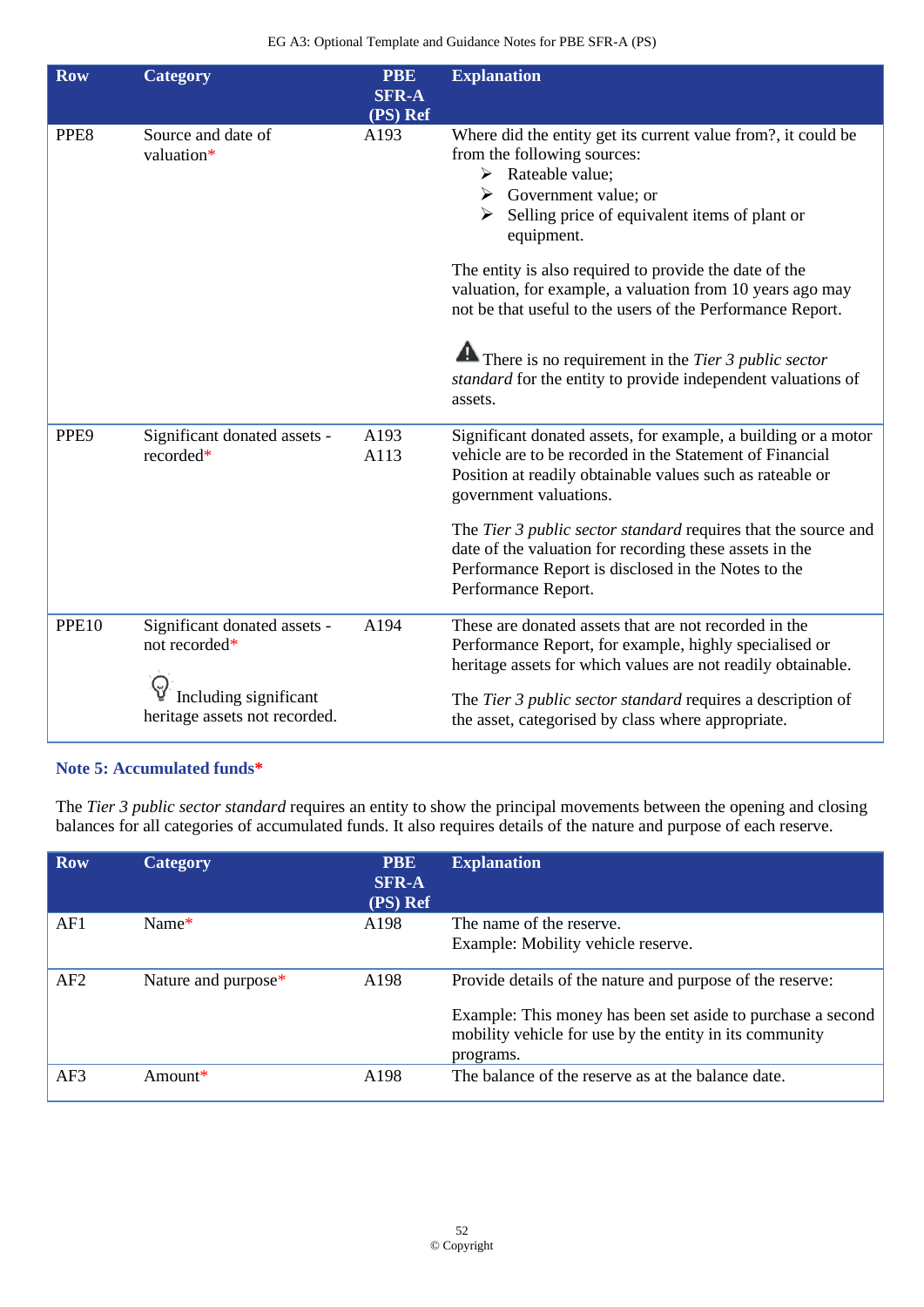### **Note 6: Commitments and contingencies\***

 $\Theta$ A commitment is an undertaking to commit substantial expenditure at a future date.

Although commitments, operating or capital are not yet recorded as liabilities, reporting them is essential for users of reports to gain a proper understanding of the entity's future viability.

The *Tier 3 public sector standard* requires entities to report **significant** commitments.

Likewise it is important to report, and entities are required to report, contingent liabilities.

 $\Theta$ A contingent liability is a potential liability which depends on a future event occurring or not occurring. For example, if an entity is sued by a former employee for \$500,000 for age discrimination, the entity has a contingent liability. If the entity is found guilty, it will have a liability. However, if the entity is not found guilty, the entity will not have an actual liability.

| <b>Row</b>      | <b>Category</b>                                            | <b>PBE</b><br><b>SFR-A</b><br>(PS) Ref | <b>Explanation</b>                                                                                                                                                                                                                                                                                                                                                                                                                                                                                                                                   |
|-----------------|------------------------------------------------------------|----------------------------------------|------------------------------------------------------------------------------------------------------------------------------------------------------------------------------------------------------------------------------------------------------------------------------------------------------------------------------------------------------------------------------------------------------------------------------------------------------------------------------------------------------------------------------------------------------|
| CC1             | Commitments to lease or rent<br>assets                     | A200(a)                                | If the entity has any non-cancellable operating leases and<br>rental agreements it needs to disclose its commitments under<br>these agreements, including the timeframe of the<br>commitment.                                                                                                                                                                                                                                                                                                                                                        |
| CC2             | Commitment to purchase<br>property, plant and<br>equipment | A200(b)                                | If an entity has a firm intention at the end of the reporting<br>period to purchase property, plant and equipment in the<br>future it needs to disclose these commitments. A commitment<br>generally arises when an order is placed or a contract signed.<br>Please provide the timing and amount.                                                                                                                                                                                                                                                   |
| CC <sub>3</sub> | Commitment to provide<br>loans or grants                   | A200(c)                                | Provide details of any loans or grants that the entity has<br>committed to provide.<br>Please provide the timing and an amount.                                                                                                                                                                                                                                                                                                                                                                                                                      |
| CC <sub>4</sub> | Contingent liability                                       | A201-<br>A202                          | Examples would be any claims, pending or threatened<br>litigation.<br>For each class of contingent liability at the reporting date an<br>entity must report:<br>$\triangleright$ a brief description of the nature of the contingent<br>liability;<br>$\triangleright$ a best estimate of the amount of the liability (where<br>this can be estimated);<br>$\triangleright$ an indication of the uncertainties relating to the<br>amount or the timing of any outflow of resources;<br>and<br>$\triangleright$ the possibility of any reimbursement. |
| CC <sub>5</sub> | Guarantees provided                                        | A203                                   | The Standard requires disclosure of guarantees provided.<br>For each guarantee an entity must disclose:<br>$\triangleright$ the nature of the guarantee;<br>$\triangleright$ the maximum amount of the guarantees provided to<br>others; and<br>the likelihood of the entity being required to make<br>➤<br>payment under the guarantee.                                                                                                                                                                                                             |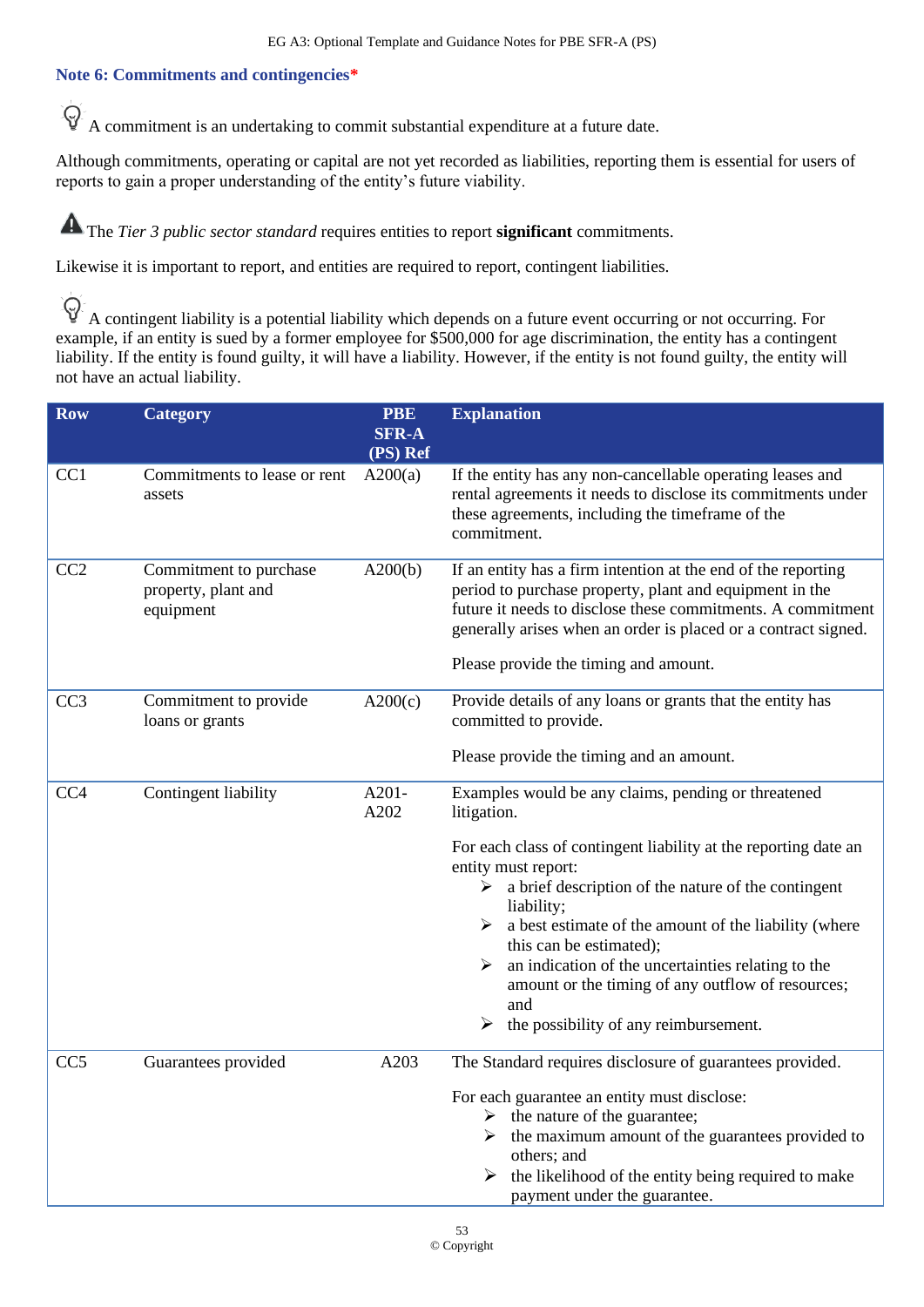#### **Note 7: Other**

### **Revenue with conditions which has not been recorded as a liability\***

Where the entity has (i) received government funding or a significant grant or donation (including donated assets) with conditions attached which have not been fulfilled at balance date, and (ii) the government funding, significant grant or donation was recorded as revenue because the conditions were not "use or return" conditions that resulted in the recording of a liability, the entity must disclose in the following:

| <b>Row</b>     | Category                                                       | <b>PBE</b><br><b>SFR-A</b><br>(PS) Ref | <b>Explanation</b>                                                                                                                                                                                                                                                                                                           |
|----------------|----------------------------------------------------------------|----------------------------------------|------------------------------------------------------------------------------------------------------------------------------------------------------------------------------------------------------------------------------------------------------------------------------------------------------------------------------|
| O <sub>1</sub> | Description of the<br>government funding, grant or<br>donation | A191                                   | A description of the funding item concerned.                                                                                                                                                                                                                                                                                 |
| O <sub>2</sub> | Amount of the government<br>funding, grant or donation*        | A190(b)                                | In the case of cash funding, donations or grants, provide the<br>amount of the funding, grant or donation received and the<br>amount for which the conditions have not been fulfilled.<br>In the case of significant donated assets, details of the<br>donated assets and, if recorded, the amount of the donated<br>assets. |
|                |                                                                |                                        |                                                                                                                                                                                                                                                                                                                              |
| O <sub>3</sub> | Purpose and nature of the<br>condition(s)*                     | A190(c)                                | A description of the purpose and nature of the conditions of<br>the funding, grant or donation.                                                                                                                                                                                                                              |

### **Goods or services provided to the entity in kind\***

The *Tier 3 public sector standard* does not require donated goods, services and assets (other than significant donated assets) to be recorded in the Performance Report (including services provided by volunteers). To compensate for this, the standard requires disclosure of significant donations in kind in the Notes to the Performance Report.

| <b>Row</b> | <b>Category</b>                                                                                    | <b>PBE</b><br><b>SFR-A</b><br>(PS) Ref | <b>Explanation</b>                                                                                                                        |
|------------|----------------------------------------------------------------------------------------------------|----------------------------------------|-------------------------------------------------------------------------------------------------------------------------------------------|
| O4         | Description of any<br>significant goods or services<br>provided to the entity in<br>$\text{kind*}$ | A <sub>191</sub>                       | Provide a description of any significant goods or services<br>provided to the entity in kind, for example, free professional<br>services. |
| Ο5         | Amount                                                                                             | A <sub>191</sub>                       | A dollar quantification may be provided as an optional<br>disclosure.                                                                     |

### **Assets used as security for liabilities\***

If the entity has used any of its assets as security for borrowings, the entity must disclose the following:

| <b>Row</b>     | <b>Category</b>                                 | <b>PBE</b><br><b>SFR-A</b><br>(PS) Ref | <b>Explanation</b>                                                 |
|----------------|-------------------------------------------------|----------------------------------------|--------------------------------------------------------------------|
| O <sub>6</sub> | Nature and amount of<br>$borrowing*$            | A196                                   | Provide the nature and amount of the borrowing that is<br>secured. |
| O <sub>7</sub> | Nature and amount of asset<br>used as security* | A196                                   | The nature and amount of the asset(s) used as security.            |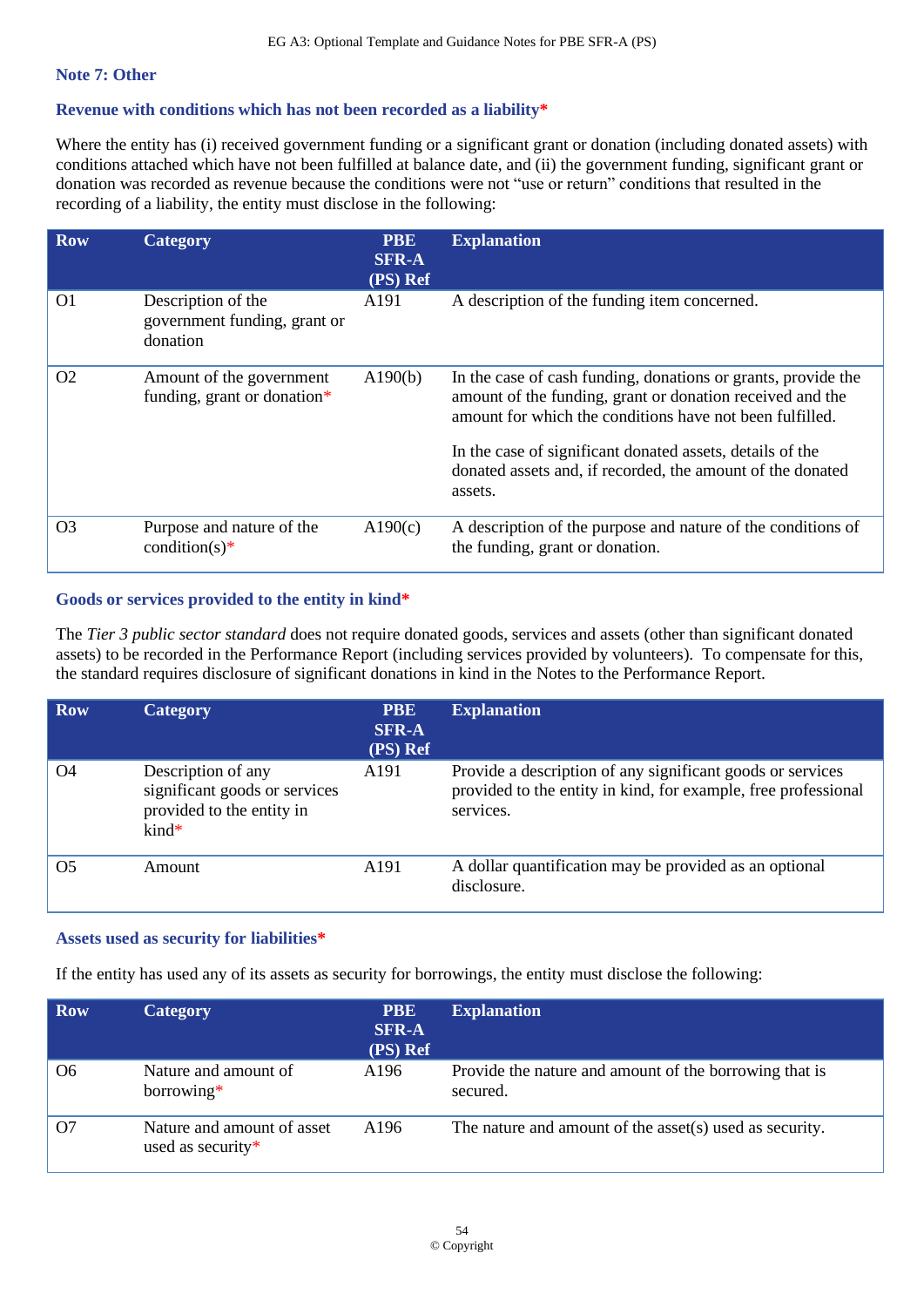### **Note 8: Assets held on behalf of others\***

When an entity is holding assets on behalf of others, the following matters must be included:

| <b>Row</b>     | <b>Category</b>                                    | <b>PBE</b><br><b>SFR-A</b><br>(PS) Ref | <b>Explanation</b>                                                                 |
|----------------|----------------------------------------------------|----------------------------------------|------------------------------------------------------------------------------------|
| O <sub>8</sub> | Description of assets held*                        | A <sub>197</sub>                       | Provide a description of the assets which the entity holds on<br>behalf of others. |
| О9             | Name of entity on whose<br>behalf assets are held* | A197                                   | Provide the name of the entity on whose behalf the assets are<br>held.             |

**Note 9: Related party transactions\***

Related party relationships exist throughout the public sector. Disclosure of related party transactions is necessary for accountability purposes, and to enable users to better understand the entity's Performance Report.

Related parties comprise:

- $\triangleright$  People that have significant influence over the entity (such as members of the governing body, persons in key management roles or others that are involved in the strategic management of the entity - whether employed or volunteer), and close members of their families; and
- ➢ Other entities that have significant influence over the entity.

A People are not related parties if they are only involved in the day-to-day running of the entity and have no involvement in the strategic decision making of the entity.

A related party transaction is a transfer of money or other resource between the reporting entity and a person or other entity that is closely associated to the reporting entity that has the ability to influence the reporting entity. For public sector entities related party transactions comprise transactions that are different from those conducted under normal terms and conditions (including the provision of free goods or services).

*The Tier 3 public sector standard* requires that an entity must report the following information about its transactions with a related party:

| <b>Category</b>                                   | <b>PBE</b><br><b>SFR-C</b><br>(PS) Ref | <b>Explanation</b>                                                                                                                                                                                                       |
|---------------------------------------------------|----------------------------------------|--------------------------------------------------------------------------------------------------------------------------------------------------------------------------------------------------------------------------|
| Description of the related<br>party relationship* | A209(a)                                | A description of who the related party is.<br>Example 1, Mr Blog is a member of the governing body and<br>also owns ABC Training Ltd.<br>Example 2, Ms Moore is the daughter of the entity's chief<br>operating officer. |
|                                                   |                                        |                                                                                                                                                                                                                          |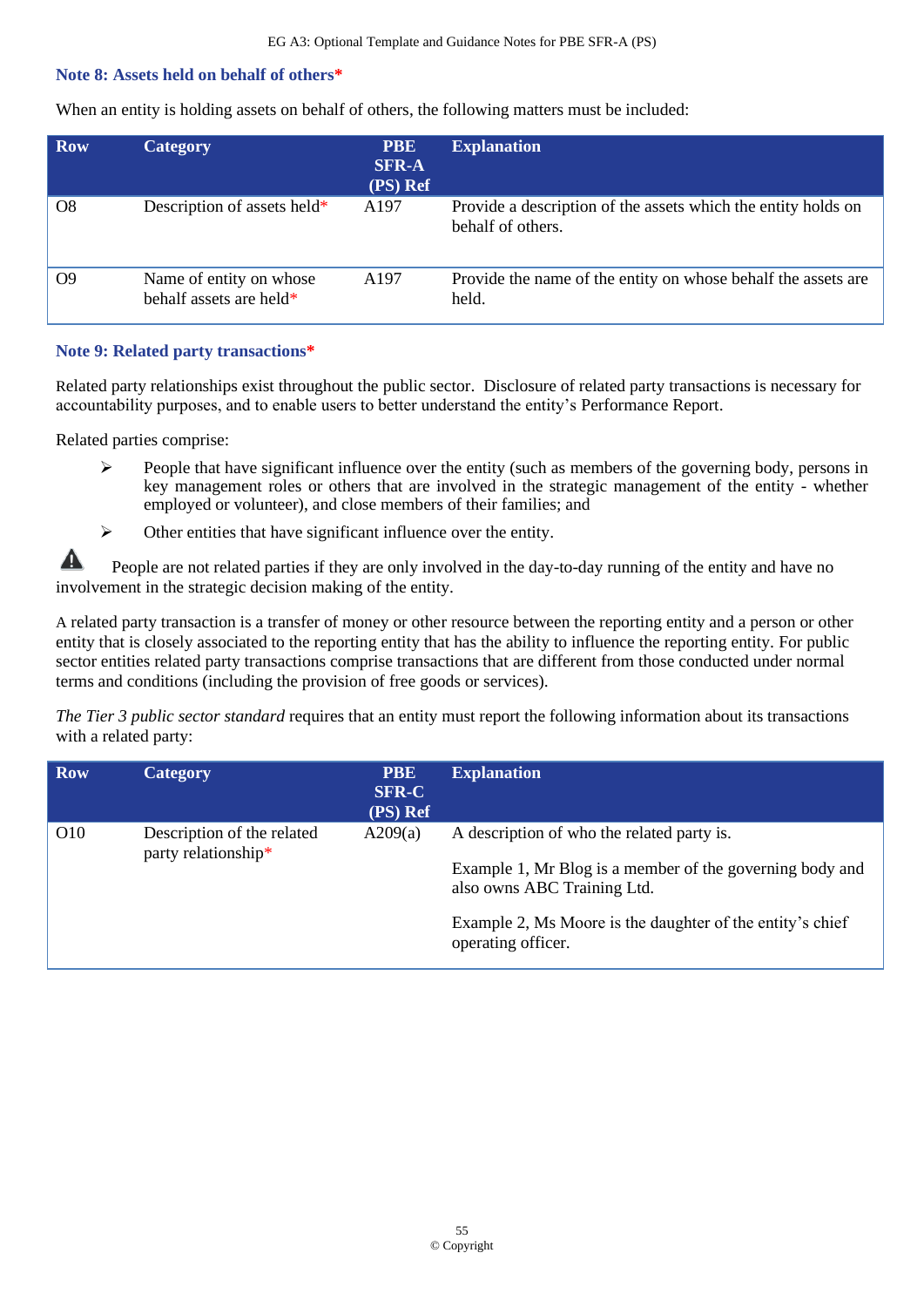| <b>Row</b> | <b>Category</b>                                                                                 | <b>PBE</b><br><b>SFR-C</b><br>(PS) Ref | <b>Explanation</b>                                                                                                                                                                                               |
|------------|-------------------------------------------------------------------------------------------------|----------------------------------------|------------------------------------------------------------------------------------------------------------------------------------------------------------------------------------------------------------------|
| O11        | A description of the<br>transaction (whether in cash<br>or amount in $\text{kind}$ <sup>*</sup> | A209(b)                                | Include here a description of the transaction(s) with the<br>related party and amounts paid, including transfers of<br>resources for no consideration:                                                           |
|            | Remember to include<br>free goods or services<br>provided by related parties                    |                                        | Example 1, ABC Training Limited was involved with the<br>oversight of a new training programme for the entity. The<br>total value of all transactions for the financial year was<br>\$6,000 (Last Year \$5,000). |
|            | Remember to include<br>any management fees paid to<br>a related party                           |                                        | Example 2, Ms Moore sold her house to the entity at the<br>government valuation of \$525,000.                                                                                                                    |
| O12        | Amounts due from or to $*$                                                                      | A209(c)                                | Quantify amounts due from or to related parties at balance<br>date:                                                                                                                                              |
|            |                                                                                                 |                                        | Example 1, no amount was outstanding at balance date. (Last<br>Year : Nil)                                                                                                                                       |
|            |                                                                                                 |                                        | Example 2, \$20,000 is owing to Ms Moore as at balance date.<br>(Last Year: Nil)                                                                                                                                 |

## **Note 10: Events after the balance date\***

The *Tier 3 public sector standard* covers disclosure of events after the balance date and before the Performance Report is finalised for approval. The balance date is the date at the end of the entity's financial year end, for example, 30 June.

The *Tier 3 public sector standard* sets out those events that would require adjustments to be made to the Performance Report and those events that would not require adjustments to be made but that would be included in this section of the Notes to the Performance Report.

The *Tier 3 public sector standard* does not require comparative information for events after the balance date.

For each significant non-adjusting event after the balance date the entity must report:

| <b>Row</b>      | <b>Category</b>                                               | <b>PBE</b><br><b>SFR-A</b><br>(PS) Ref | <b>Explanation</b>                                                                                                                                                                                                                                                                                  |
|-----------------|---------------------------------------------------------------|----------------------------------------|-----------------------------------------------------------------------------------------------------------------------------------------------------------------------------------------------------------------------------------------------------------------------------------------------------|
| O13             | Nature of the event*                                          | A210(a)                                | Include a description of the event. For example, subsequent<br>to 30 June 201X the entity was informed of a pending legal<br>claim by one of its employees.                                                                                                                                         |
| O <sub>14</sub> | Estimate of financial effect <sup>*</sup>                     | A210(b)                                | Quantify the financial effect, or state that such an estimate<br>cannot be made. In relation to the above example the entity<br>may say that the claim has not been quantified.                                                                                                                     |
| O15             | Effect, if any, on entity's<br>ability to continue operating* | A210(c)                                | Does the event have any impact on the assumption that the<br>entity will continue all, or a substantial part of, its operations<br>in the foreseeable future and does not intend to stop operating<br>either through its own decision or an external decision, for<br>example that of a liquidator? |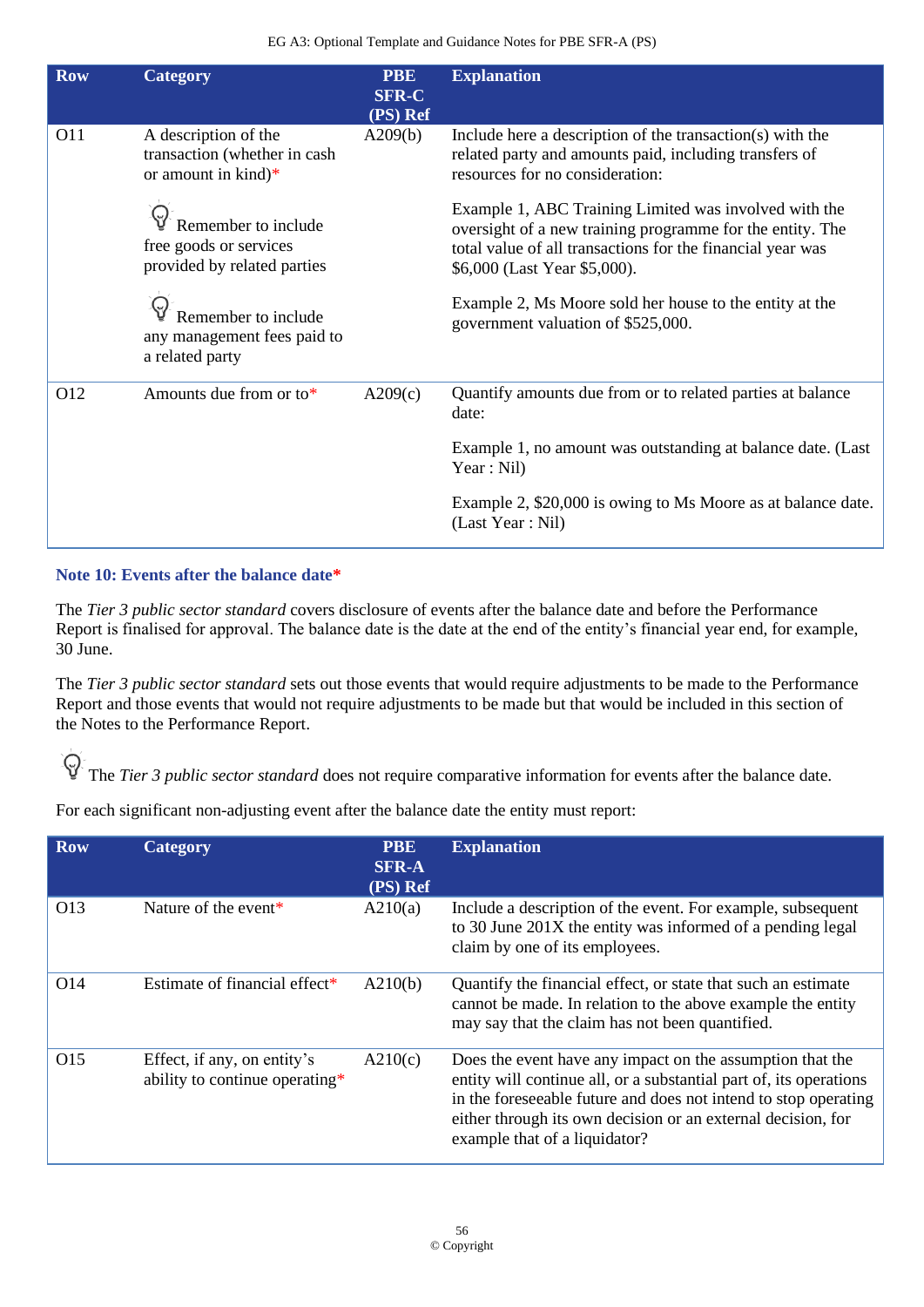### **Note 11: Ability to continue operating\***

Where the entity plans to stop operating within 12 months from balance date, or it is likely that the entity will be unable to continue operating, the entity shall report the following:

| <b>Row</b>      | <b>Category</b>                   | <b>PBE</b><br><b>SFR-A</b><br>(PS) Ref | <b>Explanation</b>                                                                                                                                                                                                                                                                                                                                                                                                                                                                                                                                                                                                                                    |
|-----------------|-----------------------------------|----------------------------------------|-------------------------------------------------------------------------------------------------------------------------------------------------------------------------------------------------------------------------------------------------------------------------------------------------------------------------------------------------------------------------------------------------------------------------------------------------------------------------------------------------------------------------------------------------------------------------------------------------------------------------------------------------------|
| O <sub>16</sub> | Ability to continue<br>operating* | A212-<br>A213                          | The Tier 3 public sector standard requires an entity to<br>disclose if it is not intending to continue its activities in the<br>foreseeable future. When the ability to continue operating is<br>no longer appropriate the entity discloses in the Notes to the<br>Performance Report:<br>a statement that the entity intends to stop operating or<br>➤<br>that it is unlikely the entity will be able to continue<br>operating;<br>the reason why the entity intends to stop operating or<br>why it may not be able to continue operating; and<br>the estimated effect of the entity's circumstances on<br>➤<br>the entity's assets and liabilities. |

### **Note 12: Correction of errors\***

When the entity corrects a significant prior period error, it must report the following:

| <b>Row</b> | <b>Category</b>                                                                                                                                              | <b>PBE</b><br><b>SFR-A</b><br>(PS) Ref | <b>Explanation</b>                                                                                                                                                                                     |
|------------|--------------------------------------------------------------------------------------------------------------------------------------------------------------|----------------------------------------|--------------------------------------------------------------------------------------------------------------------------------------------------------------------------------------------------------|
| O17        | Correction of $\text{errors}^*$<br>$\mathbb{Q}^7$ The revision of an<br>estimate does not relate to<br>prior periods and is not a<br>correction of an error. | A214                                   | When an entity corrects a significant prior period error, it<br>shall disclose:<br>a description of the error and how it was corrected;<br>and<br>the line items and amounts that have been corrected. |

## **Additional information**

| <b>Row</b> | <b>Category</b>        | <b>PBE</b><br><b>SFR-A</b><br>(PS) Ref | <b>Explanation</b>                                                                                                                                                 |
|------------|------------------------|----------------------------------------|--------------------------------------------------------------------------------------------------------------------------------------------------------------------|
| O18        | Additional information | A216                                   | Include any additional information that the entity considers<br>necessary for users to understand the overall financial<br>performance and position of the entity. |